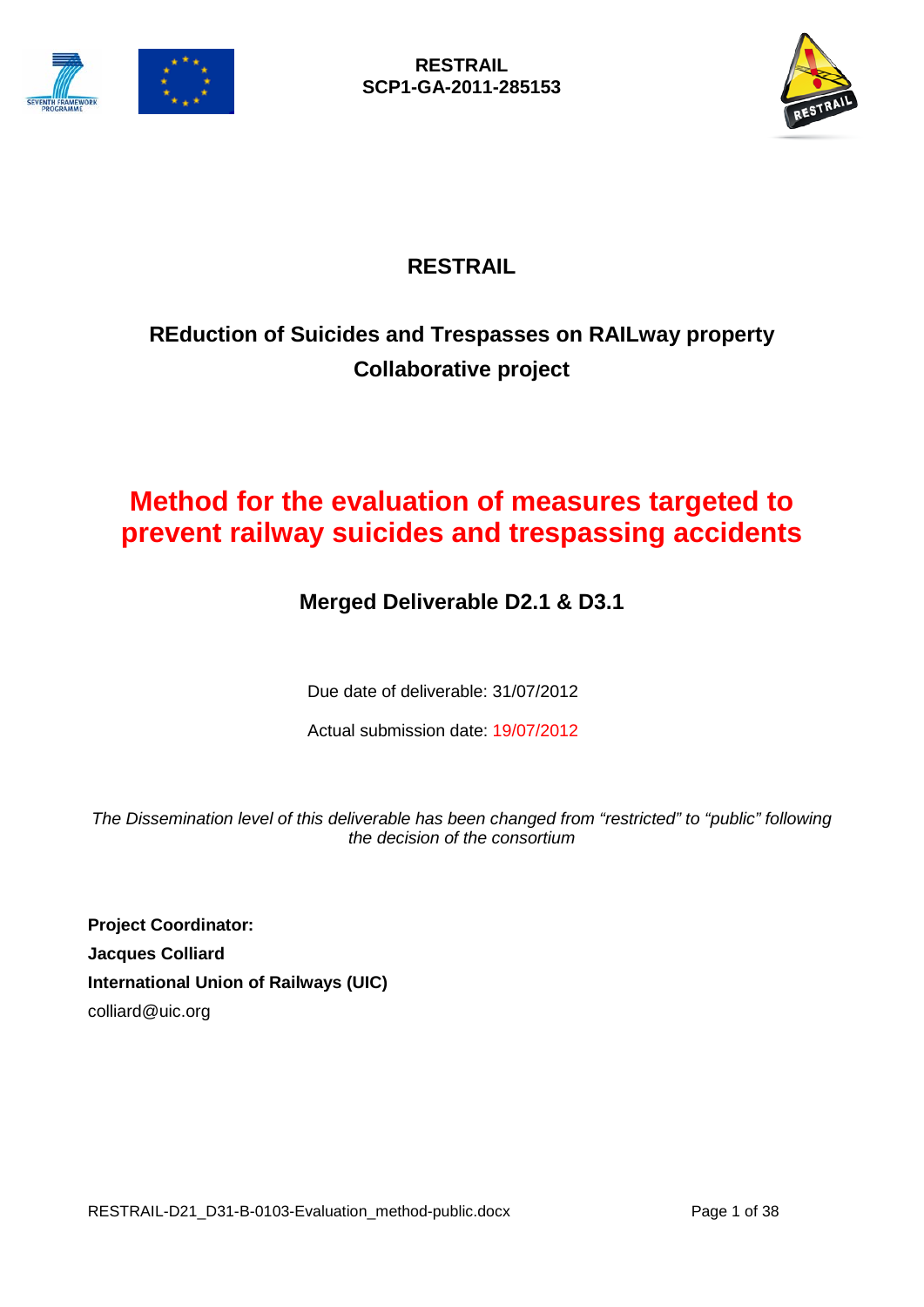



## **Document details:**

| Title                      | Method for the evaluation of measures targeted to prevent<br>railway suicides and trespassing accidents |
|----------------------------|---------------------------------------------------------------------------------------------------------|
| Workpackage                | <b>WP2 &amp; WP3</b>                                                                                    |
| Date                       | 13.07.2012                                                                                              |
| Author(s)                  | V-P. Kallberg, B. Ryan, J.L Bruyelle, E.M.El Koursi                                                     |
| <b>Responsible Partner</b> | VTT                                                                                                     |
| Document Code              | RESTRAIL-D21 D31-B-0712-Evaluation method                                                               |
| Version                    | в                                                                                                       |
| <b>Status</b>              | Final                                                                                                   |

## **Dissemination level:**

*Project co-funded by the European Commission within the Seventh Framework Programme*

| <b>PU</b>     | <b>Public</b>                                                                             |  |
|---------------|-------------------------------------------------------------------------------------------|--|
| <b>PP</b>     | Restricted to other programme participants (including the Commission Services)            |  |
| <b>RE</b>     | Restricted to a group specified by the consortium (including the Commission)<br>Services) |  |
| $\mathsf{co}$ | Confidential, only for members of the consortium (including the Commission<br>Services)   |  |

## **Document history:**

| Revision       | Date       | Authors                                                                | <b>Description</b>                                                             |  |  |  |
|----------------|------------|------------------------------------------------------------------------|--------------------------------------------------------------------------------|--|--|--|
| A <sub>3</sub> | 08/06/2012 | V-P. Kallberg, B.<br>Ryan, J.L Bruyelle,<br>E.M.El Koursi              | Draft for the meeting in Stockholm 11-12<br>June, 2012.                        |  |  |  |
| A4             | 19/06/2012 | V-P. Kallberg, B.<br>Ryan, J.L Bruyelle,<br>E.M.El Koursi              | Final draft for quality assurance process                                      |  |  |  |
| B              | 29/06/2012 | Jacques Colliard &<br>Marie-Hélène<br>Bonneau & Jean-<br>Pierre Lehman | quality<br>internal<br>Approved<br>version after<br>process and ethical review |  |  |  |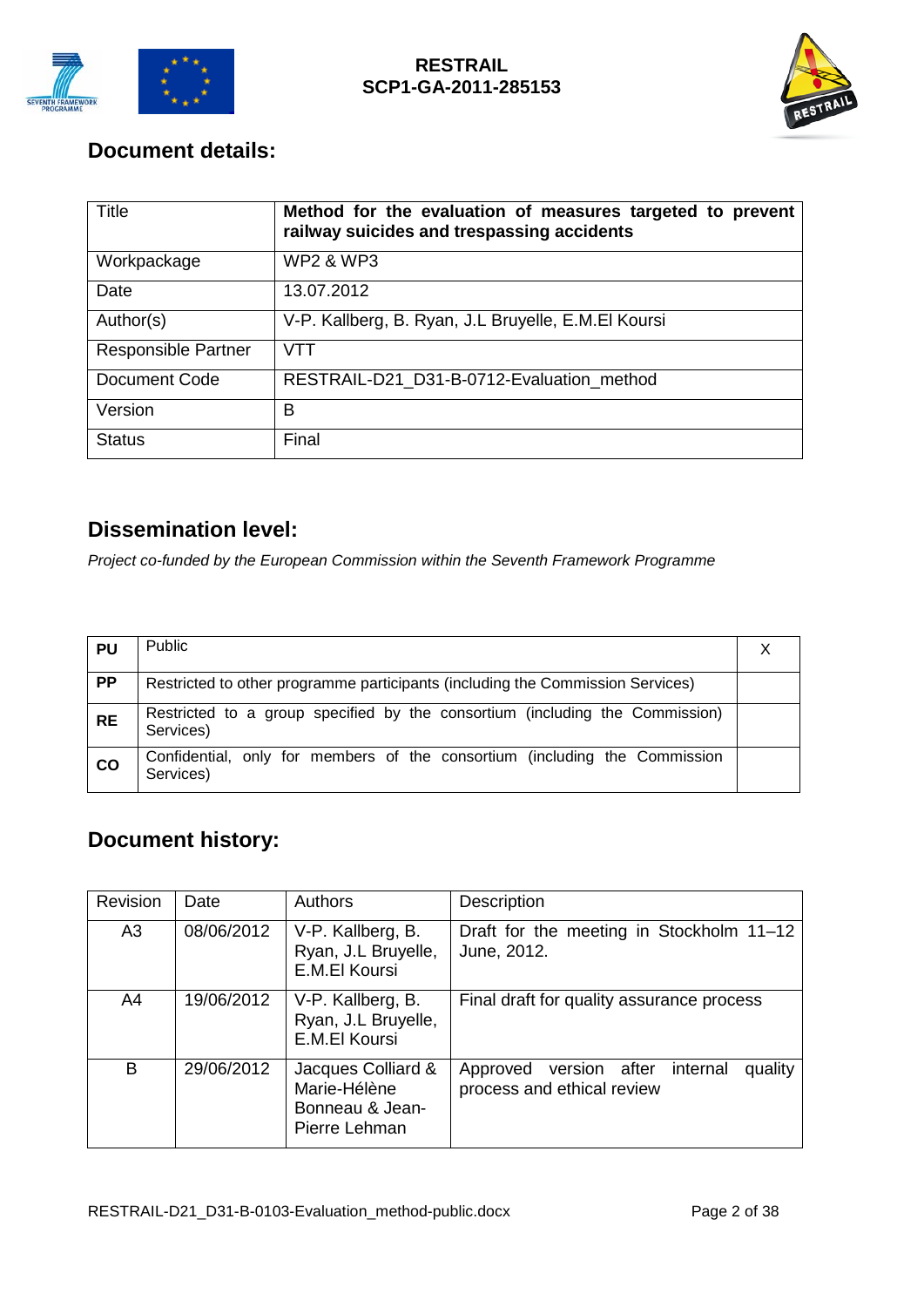



# **RESTRAIL Consortium**

|                | <b>List of Beneficiaries</b>                                                                      |                                  |                |  |  |  |
|----------------|---------------------------------------------------------------------------------------------------|----------------------------------|----------------|--|--|--|
| <b>No</b>      | <b>Beneficiary organisation name</b>                                                              | <b>Beneficiary</b><br>short name | <b>Country</b> |  |  |  |
| 1              | Union Internationale des chemins de fer                                                           | <b>UIC</b>                       | <b>FR</b>      |  |  |  |
| $\overline{2}$ | Teknologian Tutkimuskeskus VTT                                                                    | <b>VTT</b>                       | FI             |  |  |  |
| 3              | Trafikverket - TRV                                                                                | TrV                              | <b>SE</b>      |  |  |  |
| 4              | Institut français des sciences et technologies des<br>transports, de l'aménagement et des réseaux | <b>IFSTTAR</b>                   | FR.            |  |  |  |
| 5              | <b>MTRS3 Solutions and Services LTD</b>                                                           | <b>MTR</b>                       | IL             |  |  |  |
| 6              | Fundación CIDAUT, Fundación para la investigación y<br>Desarrollo en Transporte y Energia         | <b>CIDAUT</b>                    | ES             |  |  |  |
| 7              | Helmholtz Zentrum München Deutsches<br>Forschungszentrum für Gesundheit und Umwelt<br>(GmbH)      | <b>HMGU</b>                      | DE             |  |  |  |
| 8              | Karlstad University                                                                               | <b>KAU</b>                       | <b>SE</b>      |  |  |  |
| 9              | Fundación de los Ferrocarriles Españoles                                                          | <b>FFE</b>                       | ES             |  |  |  |
| 10             | Turkish State Railway Administration                                                              | <b>TCDD</b>                      | ΤK             |  |  |  |
| 11             | Deutsche Bahn AG                                                                                  | DB                               | <b>DE</b>      |  |  |  |
| 12             | Instytut Kolejnictwa                                                                              | IK                               | <b>PL</b>      |  |  |  |
| 13             | ProRail B.V                                                                                       | <b>PR</b>                        | <b>NL</b>      |  |  |  |
| 14             | Nice Systems Ltd                                                                                  | <b>NICE</b>                      | IL             |  |  |  |
| 15             | Ansaldo STS                                                                                       | <b>ASTS</b>                      | IT             |  |  |  |
| 16             | University of Nottingham                                                                          | <b>UNOTT</b>                     | <b>UK</b>      |  |  |  |
| 17             | <b>INFRABEL</b>                                                                                   | <b>INFRABEL</b>                  | <b>BE</b>      |  |  |  |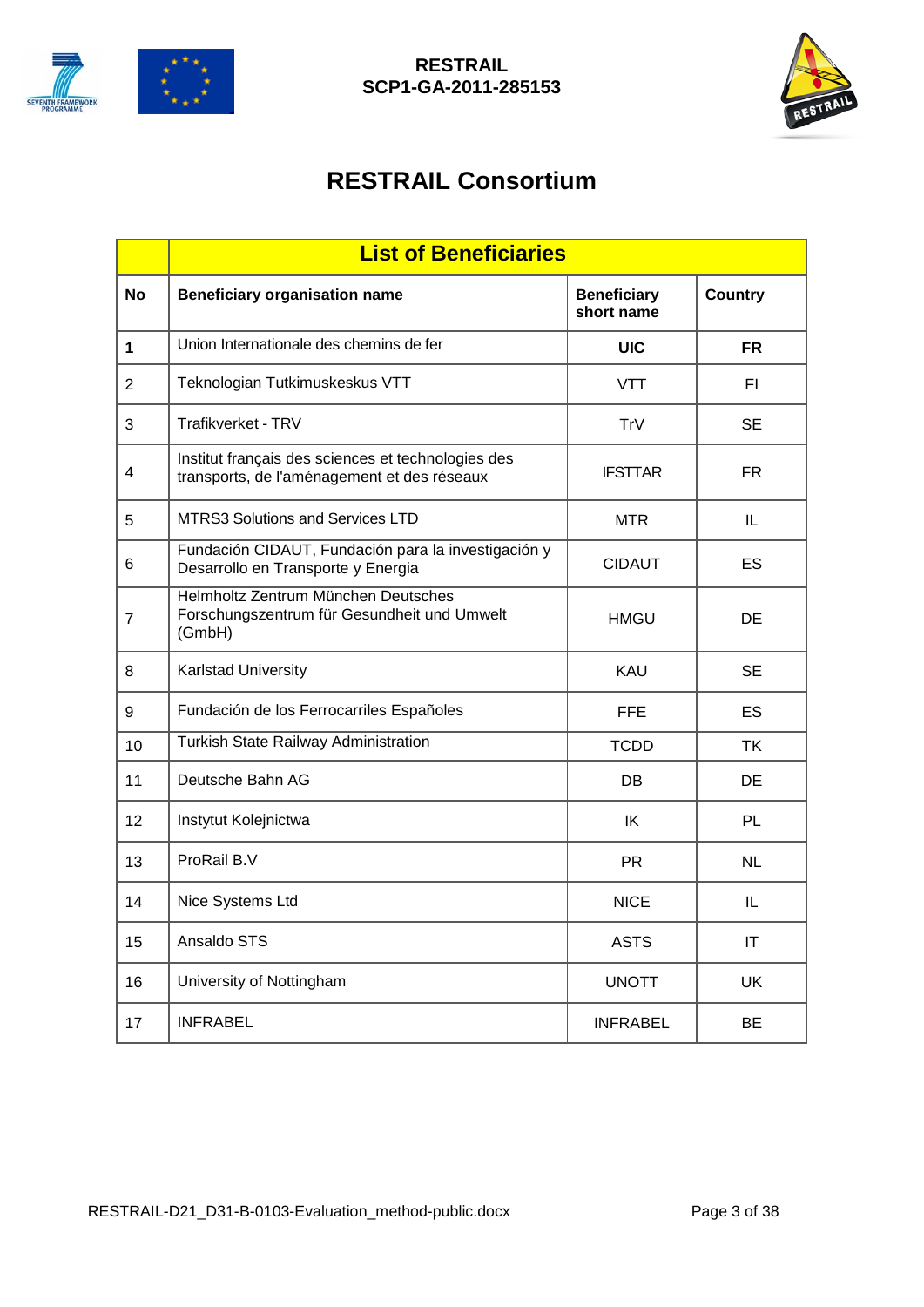



# **Table of contents**

|                                                | <b>1. EXECUTIVE SUMMARY</b>                                                                                                                                                                                                                                                                                                                                                                                                                                                                                                                                                                                                                                             | 6                                                                                            |
|------------------------------------------------|-------------------------------------------------------------------------------------------------------------------------------------------------------------------------------------------------------------------------------------------------------------------------------------------------------------------------------------------------------------------------------------------------------------------------------------------------------------------------------------------------------------------------------------------------------------------------------------------------------------------------------------------------------------------------|----------------------------------------------------------------------------------------------|
| 2.                                             | <b>INTRODUCTION</b>                                                                                                                                                                                                                                                                                                                                                                                                                                                                                                                                                                                                                                                     | 10                                                                                           |
| 2.1<br>2.2<br>2.3                              | <b>Background</b><br><b>Purpose of the document</b><br><b>Definitions and acronyms</b>                                                                                                                                                                                                                                                                                                                                                                                                                                                                                                                                                                                  | 10<br>10<br>11                                                                               |
| <u>3.</u>                                      | <b>GENERAL REQUIREMENTS FOR THE EVALUATION METHOD</b>                                                                                                                                                                                                                                                                                                                                                                                                                                                                                                                                                                                                                   | 12                                                                                           |
| 4.                                             | <b>EVALUATION PROCESS</b>                                                                                                                                                                                                                                                                                                                                                                                                                                                                                                                                                                                                                                               | 13                                                                                           |
| 4.1<br>4.2<br>4.3.1<br>4.3.2<br>4.3.3<br>4.3.4 | <b>Overview of evaluation process</b><br><b>Measures to be evaluated</b><br>4.2.1 INPUT INTO EVALUATION PROCESS<br>4.2.2 TREATMENT OF SIMILAR MEASURES ("FAMILIES OF MEASURES")<br>4.2.3 BASIC DATA NEEDED FOR EACH MEASURE (PROVIDED ON EVALUATION FORMS)<br>4.3 Phases of evaluation process<br><b>PRELIMINARY EVALUATION</b><br>FIRST CLASSIFICATION AND SCREENING OF MEASURES<br>ACQUISITION OF ADDITIONAL DATA<br><b>FIRST GROUP EVALUATION</b><br>4.3.5 DETAILED COST BENEFIT ANALYSIS<br>4.3.6 SECOND GROUP EVALUATION<br>4.4 Documentation of results<br>4.4.1 GENERAL<br>4.4.2 DOCUMENTATION OF RESULTS FOR INDIVIDUAL MEASURES<br>4.4.3 SUMMARY DOCUMENTATION | 13<br>14<br>14<br>14<br>14<br>15<br>15<br>15<br>15<br>16<br>16<br>17<br>17<br>18<br>19<br>19 |
|                                                | 5. EVALUATION CRITERIA                                                                                                                                                                                                                                                                                                                                                                                                                                                                                                                                                                                                                                                  | 20                                                                                           |
| 5.1<br>5.1.1<br>5.2.1                          | Overview of evaluation criteria<br><b>DESCRIPTION OF EVALUATION CRITERIA</b><br>5.1.2 TYPE OF INFORMATION THAT IS NEEDED FOR EACH PREVENTATIVE MEASURE, BASED AROUND<br>THE EVALUATION CRITERIA<br>5.1.3 SCORING AND WEIGHTING OF THE INFORMATION ON EACH OF THE CRITERIA<br>5.2 Guidelines for evaluation of different measures<br><b>GENERAL GUIDELINES</b><br>5.2.2 SPECIFIC GUIDELINES FOR COLLECTION OF RELEVANT INFORMATION IN RELATION TO EACH OF<br>THE DIFFERENT CRITERIA<br>5.2.3 GUIDELINES FOR MAKING RECOMMENDATIONS FOR THE PREVENTATIVE MEASURES                                                                                                         | 20<br>20<br>21<br>21<br>22<br>22<br>22<br>29                                                 |
| 6.                                             | <b>REFERENCES</b>                                                                                                                                                                                                                                                                                                                                                                                                                                                                                                                                                                                                                                                       | 30                                                                                           |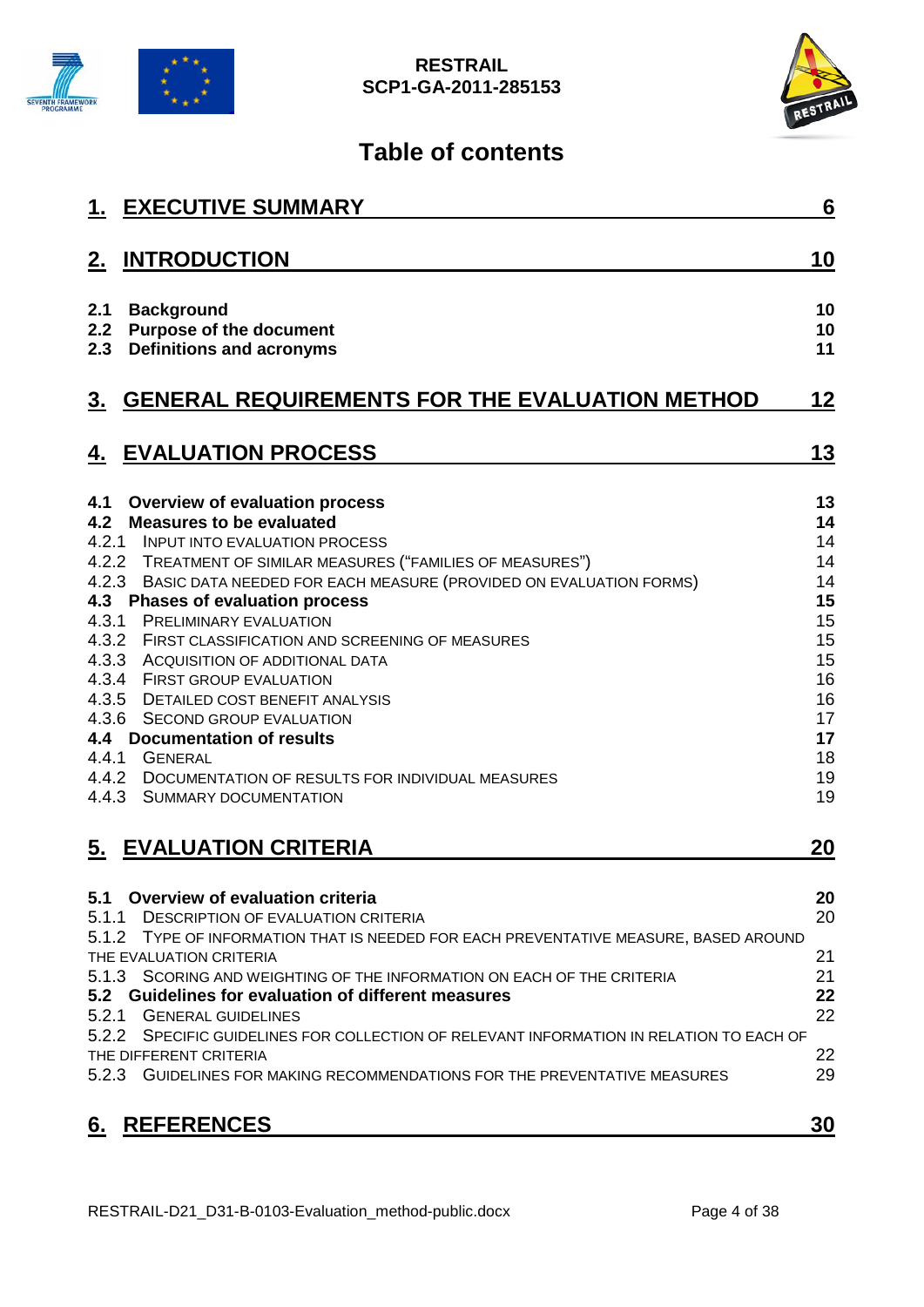



## **ANNEXES**

- Annex 1: Classification of preventative measures according to their mode of operation and target group
- Annex 2: Evaluation form
- Annex 3: An example of a filled evaluation form
- Annex 4: An example of a performance matrix

No part of this document may be copied, reproduced, disclosed or distributed by any means whatsoever, including electronic without the express permission of the International Union of Railways (UIC), Coordinator of the EU RESTRAIL Project. The same applies for translation, adaptation or transformation, arrangement or reproduction by any method or procedure whatsoever.

© RESTRAIL Consortium Member – 2012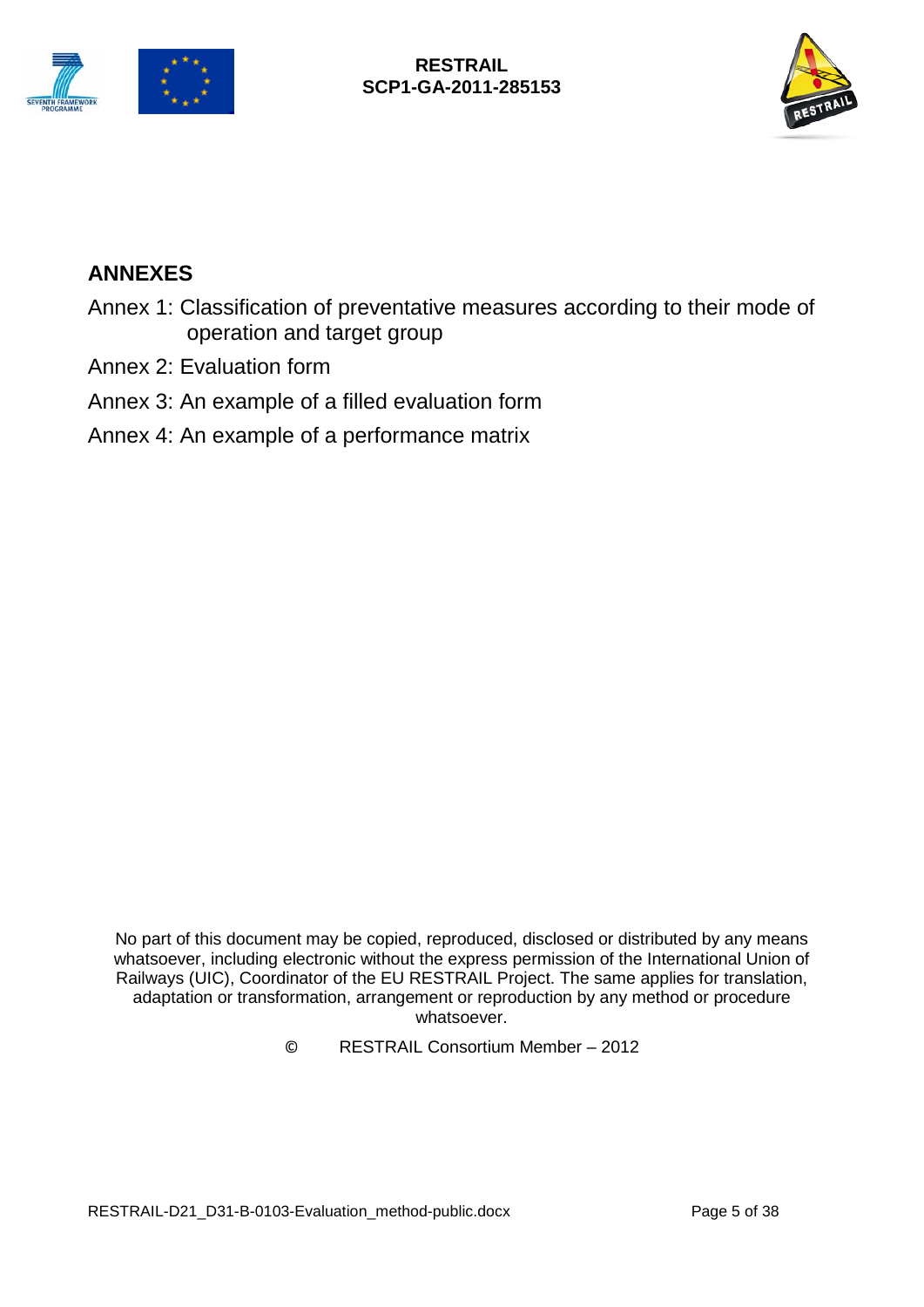



## <span id="page-5-0"></span>**1. EXECUTIVE SUMMARY**

This document describes the method that is used in the evaluation of preventative measures targeted to reduce railway suicides and trespassing accidents in the RESTRAIL project. The purpose of the evaluation is to identify measures that can effectively reduce suicides and trespassing accidents that are cost effective, and have no shortcomings that could significantly impede implementation.

#### **Requirements for the evaluation method**

The development of the evaluation method was based on a number of general requirements, i.e. the method should:

- be based on a clear and comprehensive description of the measure to be evaluated
- be applicable to all kinds of existing and planned preventive measures
- be transparent in the sense that all phases of the evaluation process are clearly described and easy to understand
- be based on facts as far as possible but allow also for expert judgement when facts are not available
- provide an estimate of the expected effect of the measure on the frequency of suicides and trespassing accidents on railways
- provide estimates of implementation and maintenance costs of the measure
- be able to take into account all relevant effects of the measure (e.g. on running of trains, people and jobs, and environment)
- take into account issues concerning transferability of measures (e.g. from one country to another, or from small to large scale implementation)
- enable the use of different weights for the various impacts when determining the overall feasibility
- ensure, as far as is practicable, that if two different evaluators evaluate the same measure using the same criteria and methodology, then the outcome shall be the same.

#### **Evaluation process**

The evaluation process consists of a number of stages starting from preliminary evaluation and ending in the documentation of results (Figure E-1).

Information on the preventative measures to be evaluated was first collected by a questionnaire survey to RESTRAIL partners in work package 1. Preventative measures were discussed at a number of meetings of the evaluation teams in the early stages of the process. This included exercises to classify and carry out a first screening of the measures, arranging these into categories of similar measures, in preparation for detailed evaluation in later stages of the process by evaluation teams consisting of work package 2 and 3 personnel.

Additional information concerning the application of the measures is requested from those who provided the original description of the measure, usually from RESTRAIL partners in countries where the measure in question has been implemented or planned. Detailed information on the measures is collected on specific evaluation forms (see Annex 2), using a number of evaluation criteria as prompts for the collection of additional information (one form for each measure).The RESTRAIL partners may also contact national experts to help in the provision of the requested information.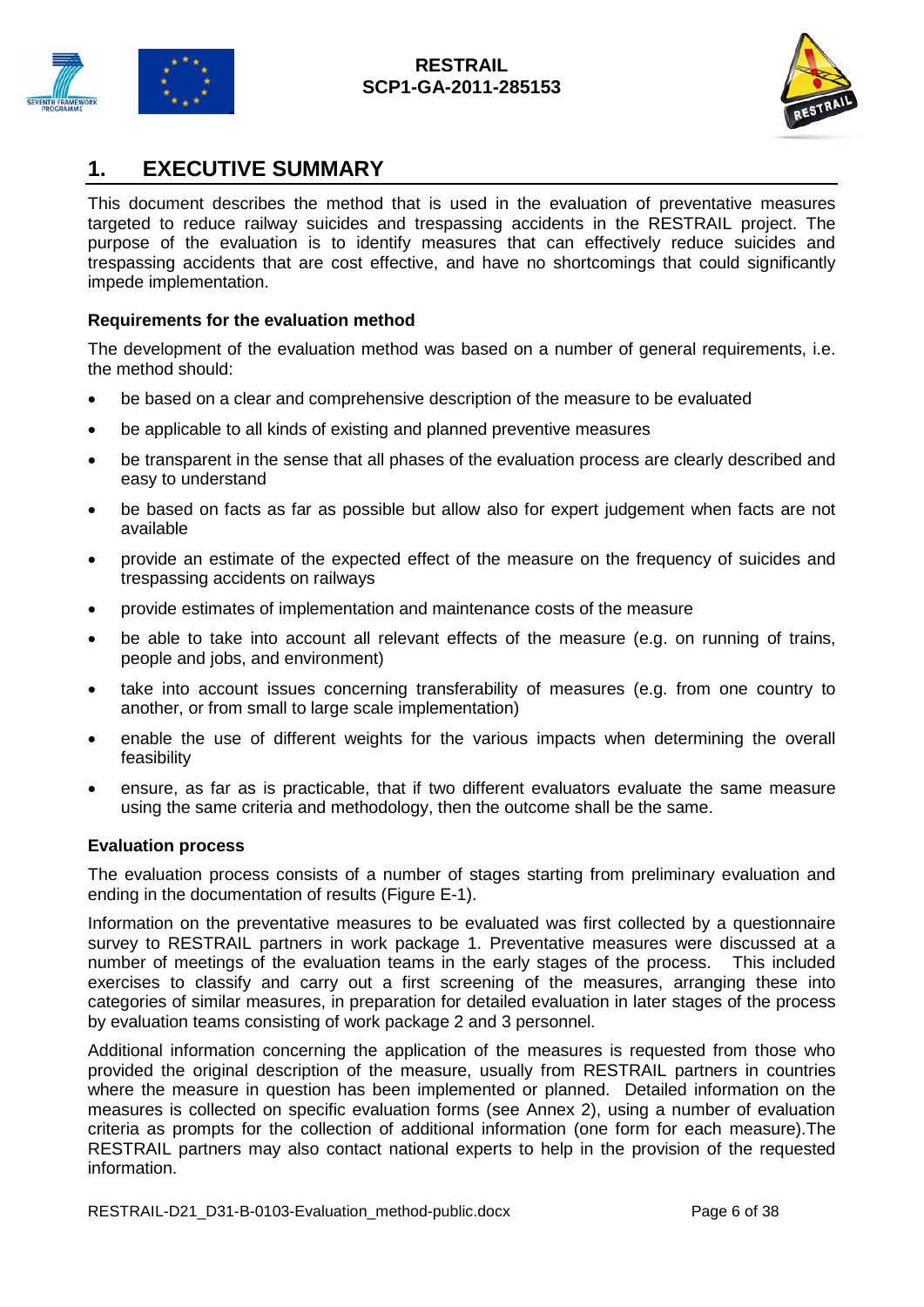







*Figure E-1. Overview of the evaluation process.*

At the first group evaluation the data on completed evaluation forms are reviewed and supplemented with additional data where necessary. Through discussion of the content of the forms (i.e. the performance of the measures against each of the evaluation criteria) the measures are assigned to categories *recommended*, *promising* or *questionable*. The most promising measures are selected for cost benefit analysis.

At the second group analysis, where experts from the industry participate, focus is in the practical implementation of the measures. The information and evaluations on the forms are reviewed and finalised. The output from this stage completes the actual evaluation and the results are saved on the evaluation forms, one form for each measure.

Finally, the results of the evaluation process are documented. This documentation includes a brief overview of the evaluation process, summarises the results of the evaluation, and contains the evaluation form in the annex. Some additional work will be carried out by partners in separate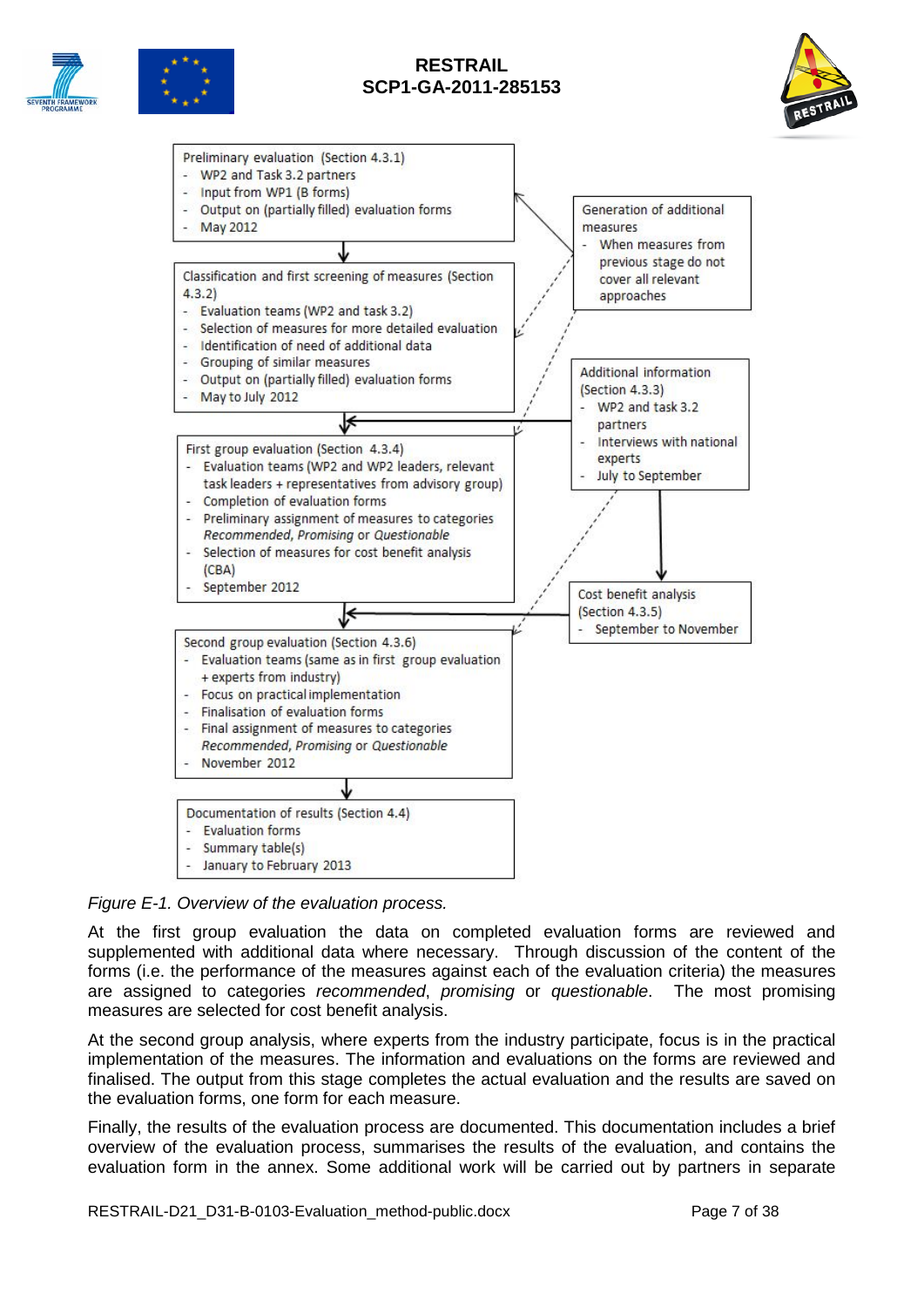



tasks within WP2 and WP3 to complete additional review and evaluation of soft measures for prevention of suicide (task 2.3), and the development of new soft measures for prevention of trespass (task 3.3). These partners will contribute where necessary to the general evaluation of the broad range of preventative measures that has been described in this deliverable, and will take relevant findings from this evaluation to inform other activities as part of the work in tasks 2.3 and 3.3.

#### **Evaluation criteria**

The evaluation of measures is based on the use of the following 14 criteria:

*Description of the measure* provides a description of relevant features of the measure.

*Definition of target incidents* describes the kinds of incidents the measure is intended to reduce. It refers to specific type of incidents, but can focus on a specific group of people, e.g. school children

*Size of the problem* provides a quantitative estimate of the frequency of target incidents (e.g. trespassing accidents in the target group per year).

*Effect on incidents* means the expected effect (in per cent) on target incidents (as defined above). The effect in absolute number of incidents can then be calculated by multiplying this estimate by "size of the problem".

*Durability of effects* concern the durability of the effects on target incidents: are they likely to remain fairly stable or is there reason to believe that they will erode with time.

*Costs and benefits* should provide approximate estimates of the costs and benefits, if available. A more detailed cost benefit analysis will be conducted for a limited number of most promising measures that will be identified in the first group evaluation.

*Integration with other policy measures* describes how the measure is integrated with other preventative measures or interventions.

*Impact on railway operations* means the positive or negative effect on the running of trains.

*Impact on people and jobs* means especially the effects on the health and jobs of people within railway industry (e.g. the number of staff in different job categories and changes in the roles of people) but also elsewhere if relevant.

*Technological issues* concern changes in the existing technology and infrastructure caused by the implementation of the measure, including the readiness of technology for new interventions.

*Environmental issues* concern impacts on the environment in general, e.g. different kinds of pollution, impacts on scenery and wildlife).

*Acceptance* provides an estimate of how well the measure is accepted by the public and relevant stakeholders (e.g. policy makers, industry).

*Transferability issues* concern the functionality of the measure in different environments and in different scales, e.g. is it likely that the effects are different in different countries or depend of the scale of the implementation.

*Additional information* can be any relevant information that is not dealt within the issues listed above, e.g. notes on the strengths, weaknesses, opportunities and threats concerning the conducted evaluations.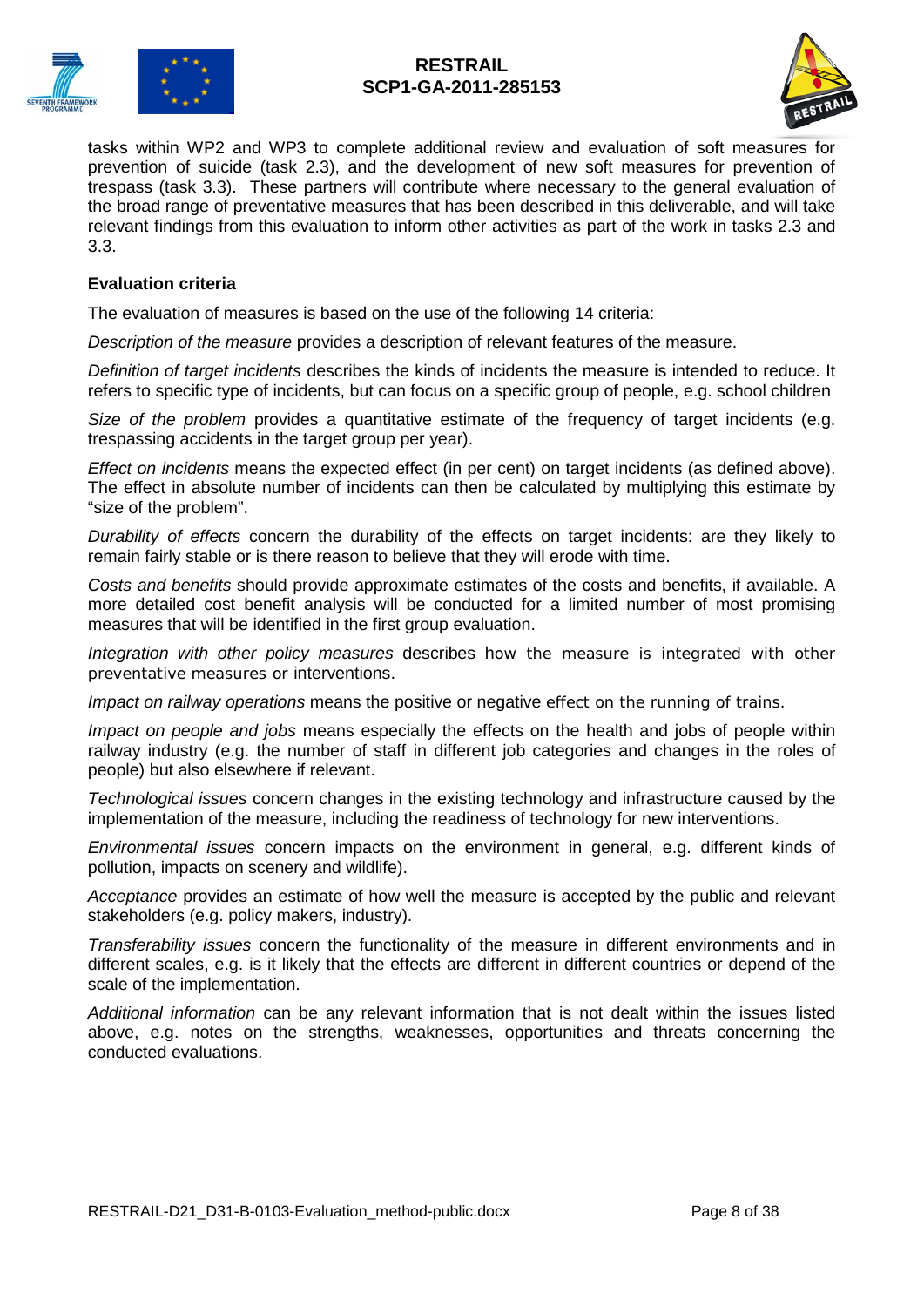



#### **Guidelines for evaluation**

Guidelines are provided in section 5.2.2 for the collection of information on the above mentioned issues (criteria) and the evaluation of measures based on these criteria. A scoring system is used (2, 1 or 0 - from better to worse), to describe how well the measure in questions fulfils each criterion. Verbal descriptions of these scores are provided on the form, and they vary between criteria. These scores are useful in providing a quick overview of the properties of all measures together. They are used only as a guide to assign measures into categories *recommended*, *promising* or *questionable*. This final categorisation is decided by the evaluation team at the second group evaluation meeting, based on the following suggestions:

Measures in the category *Recommended* should, for example

- have a large group of target incidents or have a large impact on target incidents or both
- produce benefits that are larger than costs
- should not have significant negative impacts on railway operations or people and jobs in the railway industry
- not have major obstacles to integration into existing infrastructure and other policy measures.

Measures in the category *Promising* could, for example

- have technical implementation or maintenance problems that could be solved in near future
- have less than desirable effects on target incidents, but the effect could be significantly increased by improved design and implementation
- be too expensive at present, but there are new methods or tools in sight that could significantly reduce the cost.

Measures in the category *Questionable* could, for example

- have very small target group or very small impact on incidents, or both
- be very expensive compared to the benefits
- have significant negative impacts e.g. on railway operations, people and jobs or the environment
- have major obstacles to integration into existing infrastructure and other policy measures
- have been designed to fit specific environments and situations that are not likely to exist elsewhere or are likely to disappear in near future.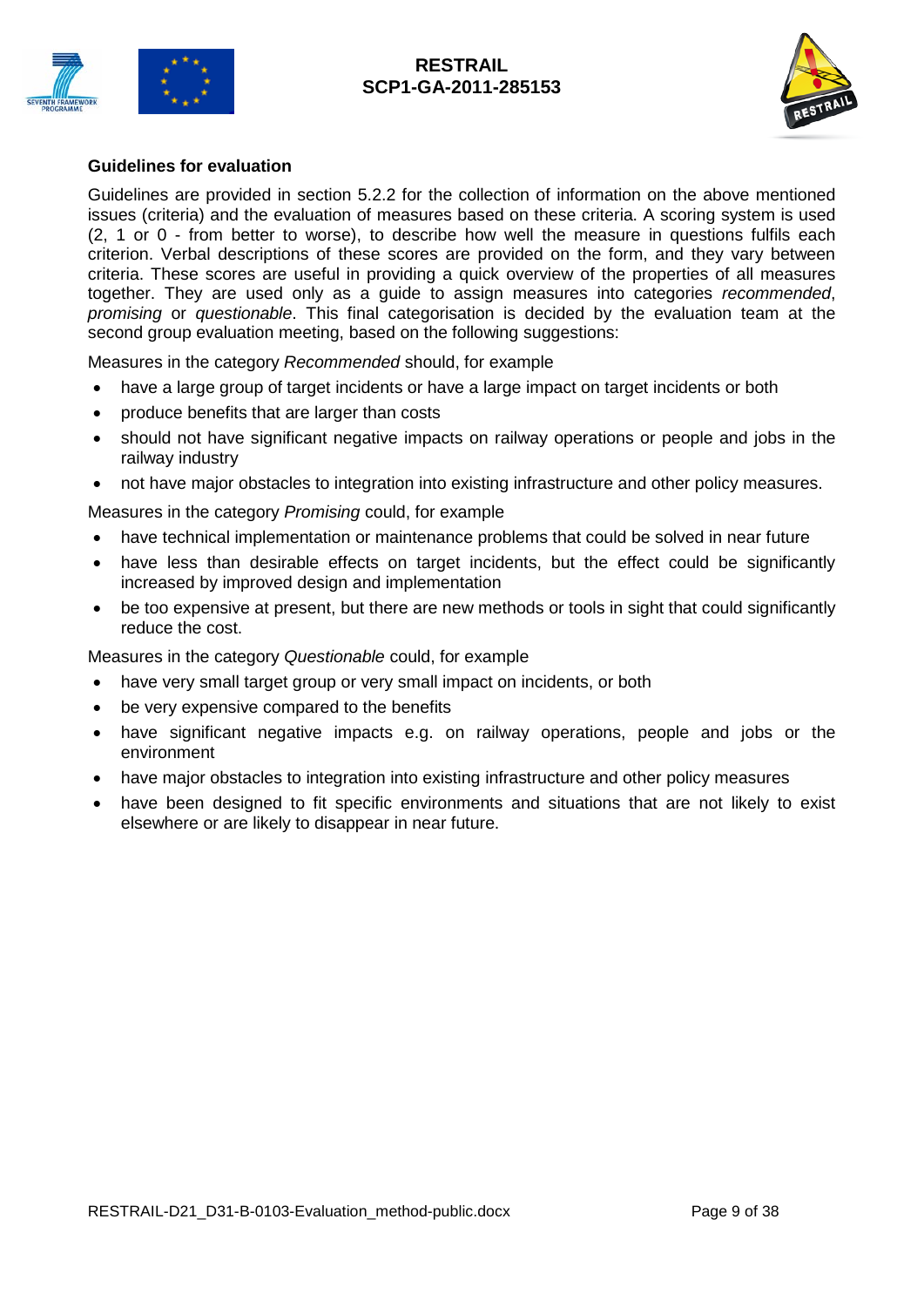



## <span id="page-9-0"></span>**2. INTRODUCTION**

## <span id="page-9-1"></span>**2.1 Background**

The aim of the RESTRAIL project is to reduce the occurrence of suicides and trespasses on railway property and the costly service disruption these events cause, by providing the rail industry with an analysis and identification of cost-effective prevention and mitigation measures.

In work package 1 of the RESTRAIL project, statistical and behavioural data concerning railway suicide and trespasses are collected and analysed. Output from work package 1 includes a preliminary list of measures for the prevention of railway suicides and trespassing. The potential measures for the prevention of suicides and trespassing on railways are evaluated in work packages 2 and 3 of the project, respectively. The main aim of the evaluation is to provide a systematic and rational basis for further testing of selected measures and the development of recommendations concerning the prevention of trespassing accidents and suicides in work package 5 of the project.

WP2 aims to identify and provide an evaluation of the measures to prevent suicide against a range of criteria which consider different aspects of success of the measure. This analysis includes consideration of the conditions of success in terms of suicide prevention on the European and the whole world's rail network, taking into account regional/national differences, locations and hotspots and level crossings, etc.

WP3 is dedicated to analyse the best practices (technological and non-technological) and to identify the cost-efficient measures to prevent railway trespassing accidents. One of the main tasks focus on the evaluation of identified countermeasures (technical and soft measures) for preventing trespasses, taking into account the research findings and good practices by railway undertakings (RU) and infrastructure managers (IM).

After developing the methodologies for evaluating technical and soft measures, those methodologies will be applied to each type of measure with the aim of finding the best measures (in terms of cost-effectiveness criteria) to be trialled later in the pilot tests during WP5. Particular attention will be given to the development of new approach of soft measures to avoid trespassing accidents. The aim is to develop recommendations and guidelines for mitigation measures to reduce human fatalities and disruption of services resulting from trespasses and suicides on railways property.

Due to the very close similarity of the issues, available data and evaluation methodologies, the most effective way to carry out the evaluation is to merge aspects of the work in WP2 and WP3. The aim of this document is therefore to develop a common approach and framework for measures dealing with suicides (WP2) and trespasses (WP3). This is why the present document develops a methodology which will be common to both work packages.

## <span id="page-9-2"></span>**2.2 Purpose of the document**

This document describes the method that is used in the RESTRAIL project in the evaluation of preventative measures targeted to reduce railway suicides and trespassing accidents.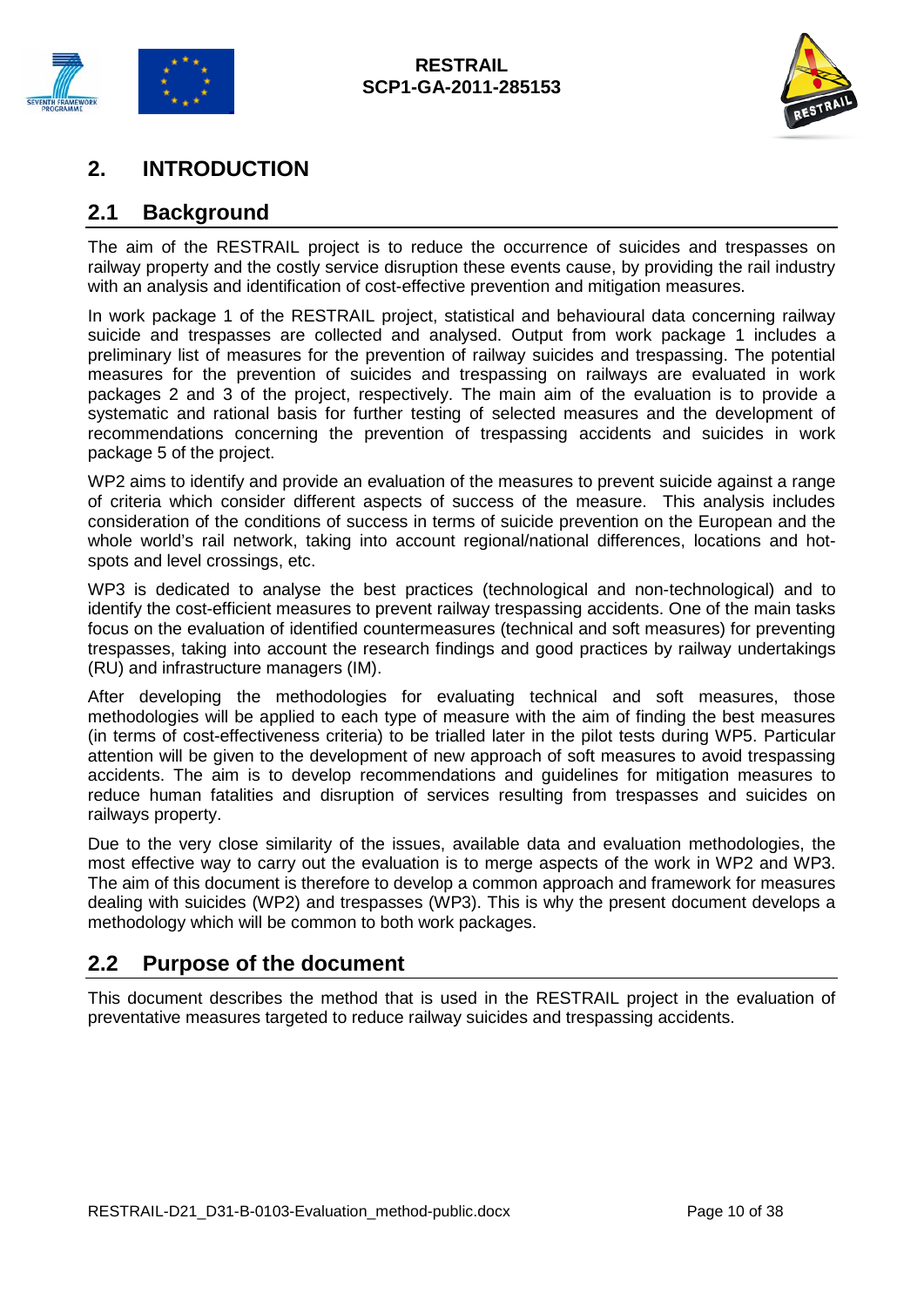



# <span id="page-10-0"></span>**2.3 Definitions and acronyms**

| Term                     | <b>Meaning</b>                                                                                                                                                                                                                                                                                                                                                                            |
|--------------------------|-------------------------------------------------------------------------------------------------------------------------------------------------------------------------------------------------------------------------------------------------------------------------------------------------------------------------------------------------------------------------------------------|
| Suicide                  | Suicide is an act to deliberately injure oneself resulting in death, as<br>recorded and classified by the competent national authority.                                                                                                                                                                                                                                                   |
| Trespassing accident     | Accidents resulting in injuries to unauthorised persons on railway<br>premises who are hit by a railway vehicle or by other object attached to or<br>has become detached from the vehicle, including electrocution related to<br>rolling stock in motion.                                                                                                                                 |
| Incident                 | Either trespassing accidents or suicides or both, depending on context                                                                                                                                                                                                                                                                                                                    |
| Evaluation criteria      | A list of 14 criteria in this project, which are used as the basis for<br>determining the likely the success of known preventative measures for<br>railway suicide and trespass                                                                                                                                                                                                           |
| Preventative<br>measures | Known interventions or initiatives that are used in countries across<br>Europe, which attempt to minimise incidents of suicide or trespass. These<br>measures may take the form of different modes of operation, such as<br>physical barriers to prevent or inhibit access to the track, or other<br>interventions to influence the behaviours of people who might access<br>track areas. |

| <b>Acronym</b> | <b>Meaning</b>                                                                                                   |
|----------------|------------------------------------------------------------------------------------------------------------------|
| <b>CBA</b>     | Cost-benefit analysis                                                                                            |
| <b>DoW</b>     | Description of Work (document describing e.g. the objectives, methods and  <br>output from the RESTRAIL project) |
| <b>SWOT</b>    | Strengths, weaknesses, opportunities, threats                                                                    |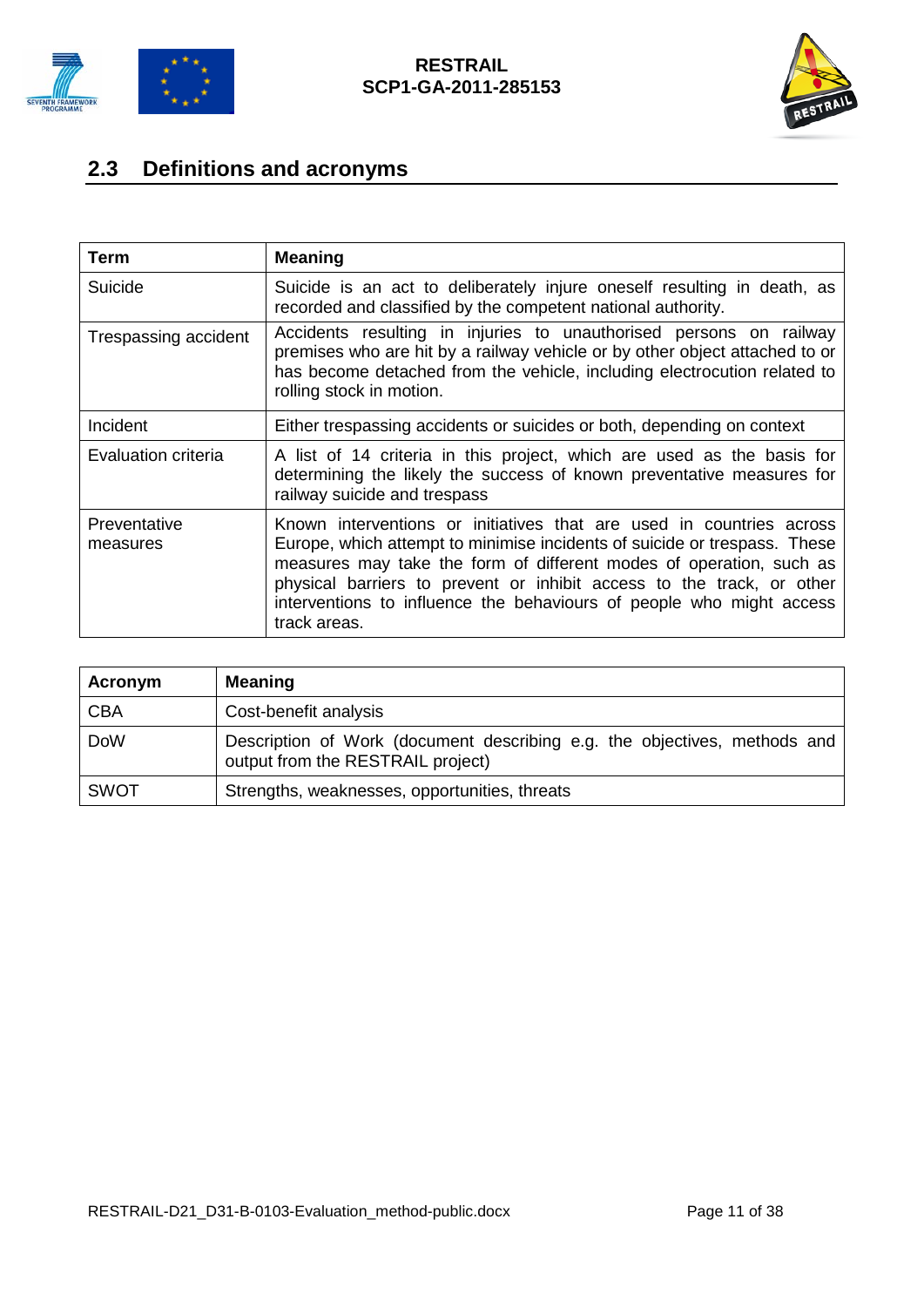



## <span id="page-11-0"></span>**3. GENERAL REQUIREMENTS FOR THE EVALUATION METHOD**

The basic requirement for the evaluation method is that it should be able to discriminate between measures that are likely to reduce suicide and trespassing on railways in a cost-effective way and measures that are less likely to succeed in this respect. The results of the evaluation should provide a firm basis for the judgement of whether the implementation of a particular measure in different countries and environments is feasible. Therefore the evaluation method should be able to take into account all relevant impacts of the measures. Consequently, the evaluation method  $should^1$  $should^1$ :

- be based on a clear and comprehensive description of the measure to be evaluated
- be applicable to all kinds of existing and planned preventive measures and combinations of such measures
- be transparent in the sense that all phases of the evaluation process are clearly described and easy to understand
- be based on facts as far as possible but allow also for expert judgement when facts are not available (but it should be made clear when evaluation is based on subjective evaluation in contrast to factual knowledge)
- provide an estimate of the expected effect of the measure on the frequency of suicides and trespassing accidents on railways
- provide estimates of implementation and maintenance costs of the measure
- be able to take into account all relevant effects of the measure (e.g. on running of trains, people and jobs, and environment)
- take into account issues concerning transferability of measures (e.g. from one country to another, or from small to large scale implementation)
- enable the use of different weights for the various impacts when determining the overall feasibility.
- ensure, as far as is practicable, that if two different evaluators evaluate the same measure using the same criteria and methodology, then the outcome shall be the same.

The evaluation criteria were developed based on these requirements.

-

<span id="page-11-1"></span>The requirements and the method described in the following are largely based on an unpublished paper "Development of criteria for identifying best practice in road safety and collecting information on the use of best practice road safety measures", prepared by Rune Elvik for the SUPREME project [\(http://www.kfv.at/index.php?id=711\)](http://www.kfv.at/index.php?id=711). The SUPREME method is also described in Part A of the Final Report of SUPREME [\(http://ec.europa.eu/transport/roadsafety\\_library/publications/supreme\\_a\\_methodology.pdf\)](http://ec.europa.eu/transport/roadsafety_library/publications/supreme_a_methodology.pdf))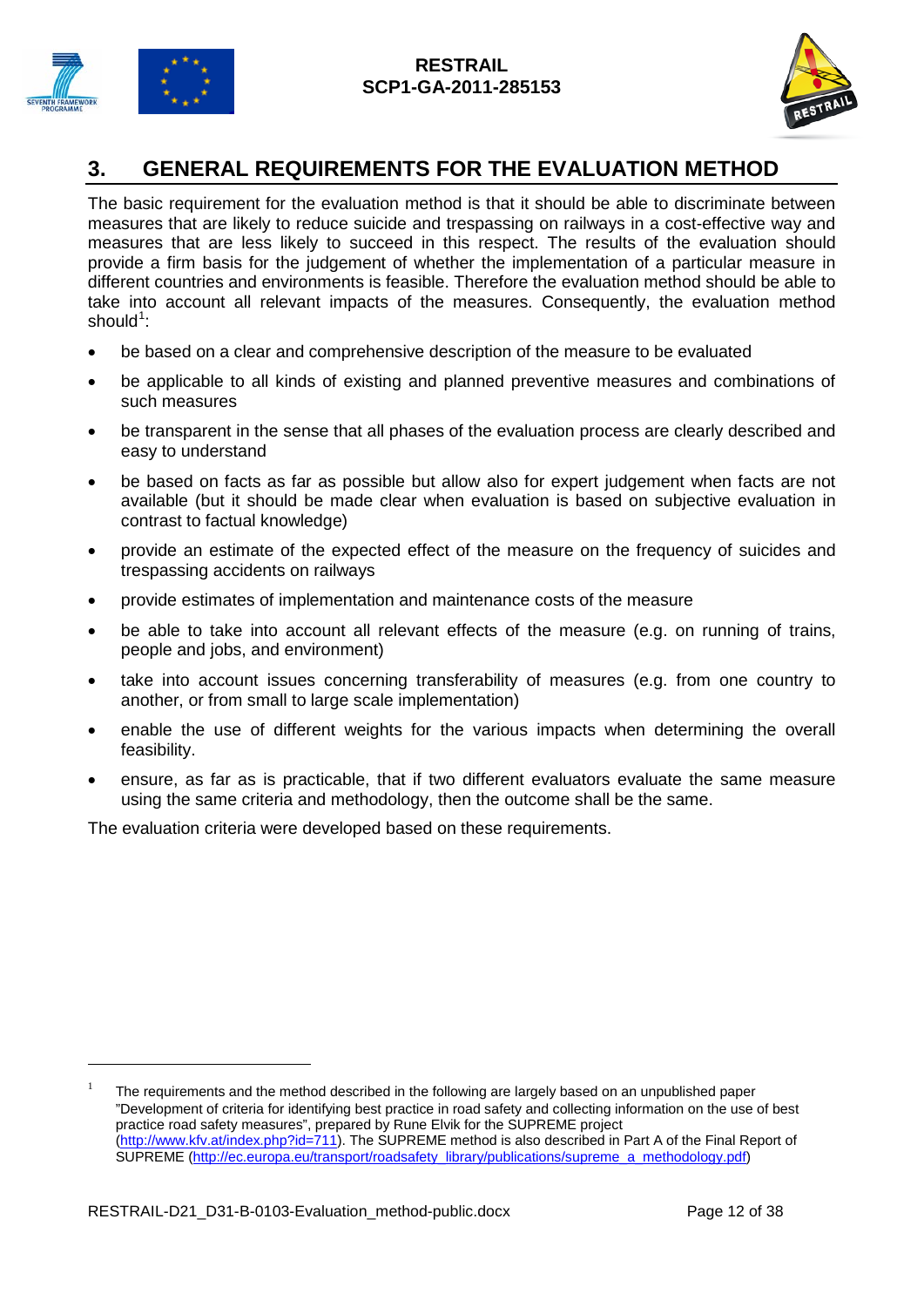



## <span id="page-12-0"></span>**4. EVALUATION PROCESS**

## <span id="page-12-1"></span>**4.1 Overview of evaluation process**

The evaluation will be carried out in a number of stages as presented in Figure 1. The input into the evaluation process (i.e. the measures to be evaluated and the types of data needed) is described in subsection 4.2, the stages of the evaluation process are described in subsection 4.3, and the documentation of results in subsection 4.4. The evaluation criteria and guidelines for their application are described in section 5.



*Figure 1. Overview of the evaluation process.*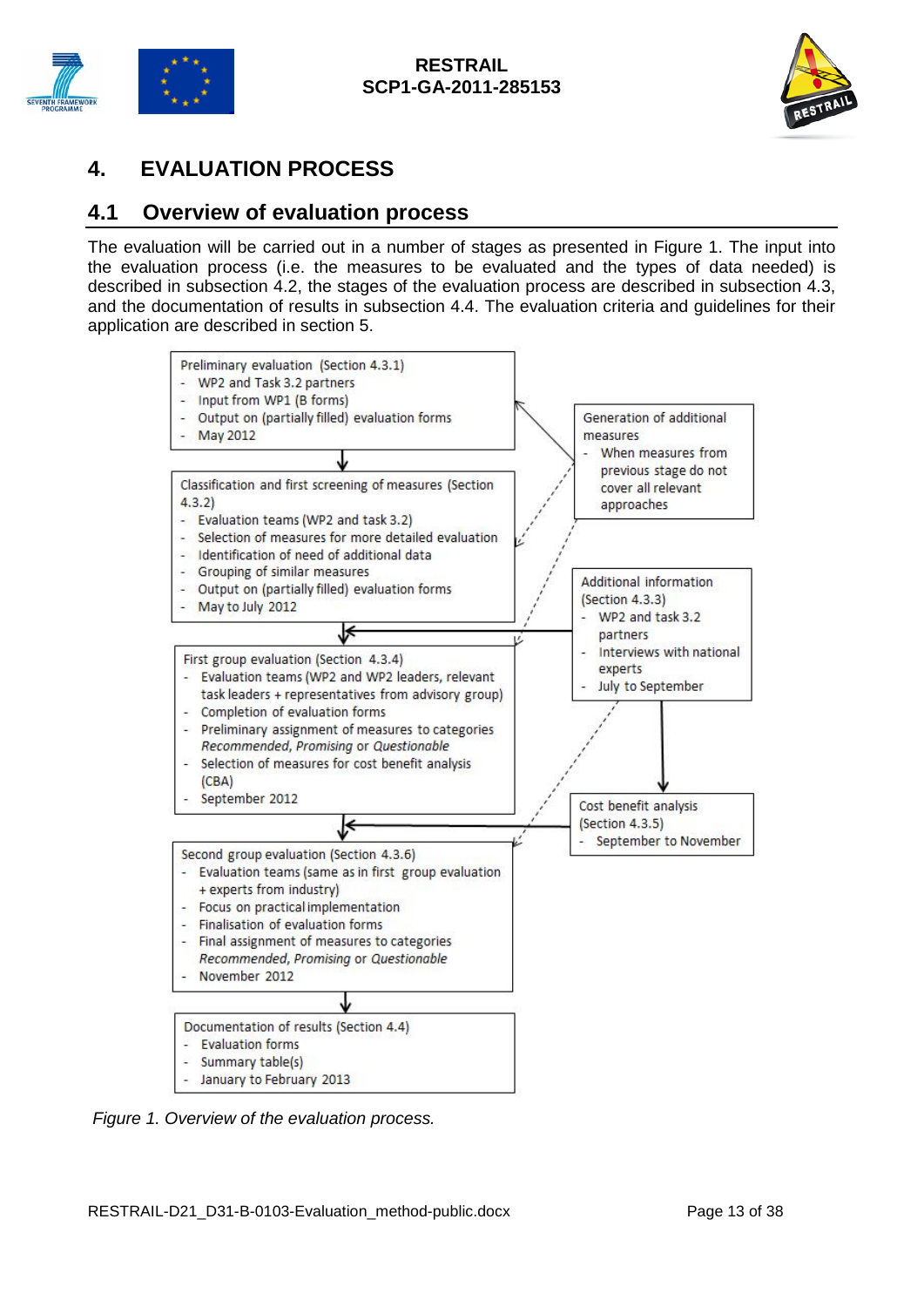



## <span id="page-13-0"></span>**4.2 Measures to be evaluated**

## <span id="page-13-1"></span>*4.2.1 Input into evaluation process*

An initial list of preventive measures has been collected from participating countries within WP1 (Annex B), along with some basic details which enable a preliminary evaluation of the measures (e.g. scale of use, likely costs, results of any evaluations). The RESTRAIL project members already have some indication of a large number of preventive measures for suicide and trespass, from earlier work carried out by ProRail, Infrabel, DB, VTT, HMGU and Karlstad University.

It is apparent at this stage that there is considerable overlap in the measures in operation (or being considered) across the range of participating countries, in terms of similarities in the mode of operation of the preventative measures. Collection of detailed descriptive and quantitative details on each and every measure that has been identified in participating countries would probably produce large quantities of overlapping data. In order to avoid this, a preliminary classification and screening exercise has been carried out to rationalise the list of measures and identify the groups or families of measures that are known currently. This provides a focus and clear structure and protocol for the collection of the detailed information, which will be used in subsequent parts of the evaluation of preventative measures. This classification and screening exercise started in a group setting, using work package and task leaders from WP2 and 3 (May, 2012).

## <span id="page-13-2"></span>*4.2.2 Treatment of similar measures ("families of measures")*

RESTRAIL aims to consider the evaluation and development of different types of preventative measures, for example physical, technological and behavioural / soft measures. Each of the preventative measures that have been identified to date can be classified, though in practice, a preventative measure might be a combination of two or more of these (e.g. technological and behavioural). Alternative systems of classification are available (e.g. Rådbo et al., 2012), linked to mode of operation of the measure). All known preventative measures have been discussed by the work package and tasks leaders from WP2 and 3 and classified according to a number of classification frameworks (details are included in section 4.3). Application of this type of classification approach helps to provide focus for which measures to pursue in subsequent phases of the evaluation in the project, to ensure a balanced representation of different types of preventative measures.

## <span id="page-13-3"></span>*4.2.3 Basic data needed for each measure (provided on evaluation forms)*

More detailed information is needed to carry out an effective evaluation of the selected list of preventative measures, using the agreed set of evaluation criteria (Section 5). This additional information will be collected by project staff, across a range of participating countries, ideally in face to face meetings with people who can talk about the characteristics of the measures. Checklists / pro-formas have been prepared to support the collection of information in these face to face meetings. The additional, detailed information will be collected in those countries where it is known that a measure is operational. Other partners in the work packages (WP2 and WP3) will be asked to support this data collection exercise, for preventative measures that are applied in their countries. Work package and task leaders will provide detailed examples of the type of information that will be needed to support a detailed evaluation of the preventative measures.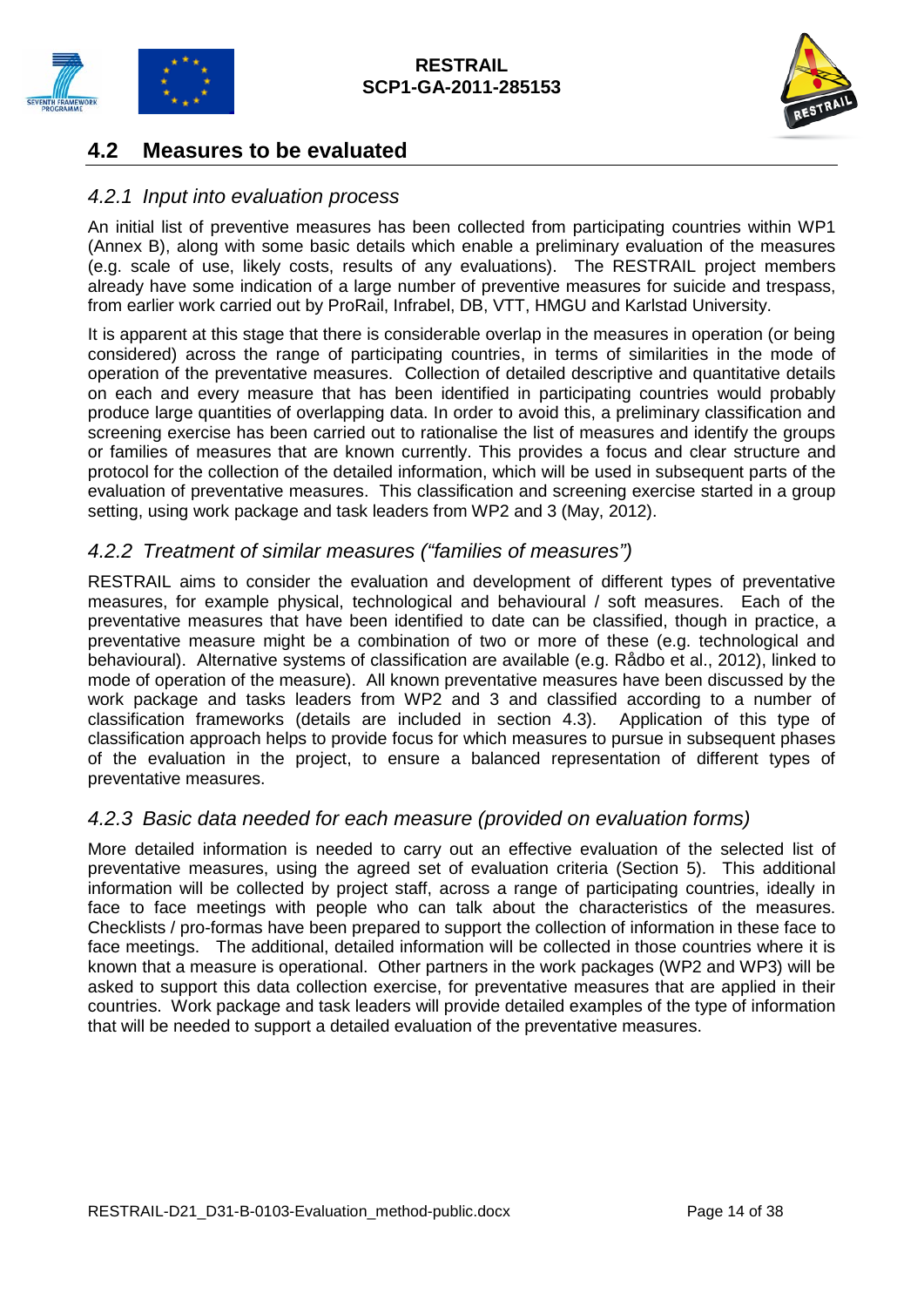



## <span id="page-14-0"></span>**4.3 Phases of evaluation process**

## <span id="page-14-1"></span>*4.3.1 Preliminary evaluation*

Preliminary evaluation of measures was carried out by work package and task leaders of work packages 2 and 3 at a meeting in Stockholm 2-3 May 2012.

Review of information from Annex B (data collection in WP1) produced an overall list of the preventative measures that are used (or considered for use) in different participating countries, along with details from the preliminary evaluations of the measures which have been carried out within participating countries (e.g. based on scale of implementation, costs, results of evaluations). Basic statistics and descriptive details of these measures give an indication of the range of methods used across Europe, giving a first indication of the potential for wider application of the measure.

## <span id="page-14-2"></span>*4.3.2 First classification and screening of measures*

The work concerning the first classification and screening of measures started at the Stockholm meeting (2-3 May 2012) and continued in a teleconference (23 May). The preliminary classification and screening exercise aims to identify the groups or families of measures that are known currently for both suicide and trespass, with a view to using these as a basis to provide a focus, clear structure and protocol for the collection of the detailed information on selected preventative measures. These selected measures will be examined and evaluated in subsequent parts of the evaluation process. This classification and screening exercise therefore aims to produce a balanced representation of different types of preventative measures. This includes measures with different modes of operation (such as by design of the railway environment or behavioural approaches), with coverage of suicide and / or trespass incidents, with consideration of different methods of access to the track or other railway locations, and in relation to different target groups. A summary of the factors and different frameworks that have been considered in this classification and screening is included in Annex 1. The classification and screening process therefore will contribute to a plan that will be developed to collect information on a selection of different types of preventative measures, from a relevant set of countries.

The preliminary classification and screening has been carried out by a group of project members from WP2 and WP3 (WP leaders and task leaders), using data collected and analysed from WP1 (Annex B from the WP1 working paper), as well as other known classifications and reviews of preventative measures (e.g. review of the draft classification of known preventive measures from ProRail, Infrabel and DB).

### <span id="page-14-3"></span>*4.3.3 Acquisition of additional data*

Additional information will be collected by WP2 and 3 partners, according to the protocol that has been developed in Section 4.3.2 and using checklists, which are based around the agreed evaluation criteria (Section 5, also Annex 2).

It is important to note that there may be some overlaps between information that is collected in relation to one or more of the evaluation criteria. The important consideration at this stage of the evaluation process is that detailed, descriptive information is collected by the suite of evaluation criteria. The correct classification and interpretation of the information that has been collected will be managed at the group evaluation stage of the process (section 4.3.4). Clarification and agreement will be needed at a later stage on any weighting for application of these evaluation criteria in a subsequent part of the evaluation process.

As preliminary part of this important stage of data collection, work package and task leaders from WP2 and 3 are carrying out a number of group sessions and other supplementary analysis to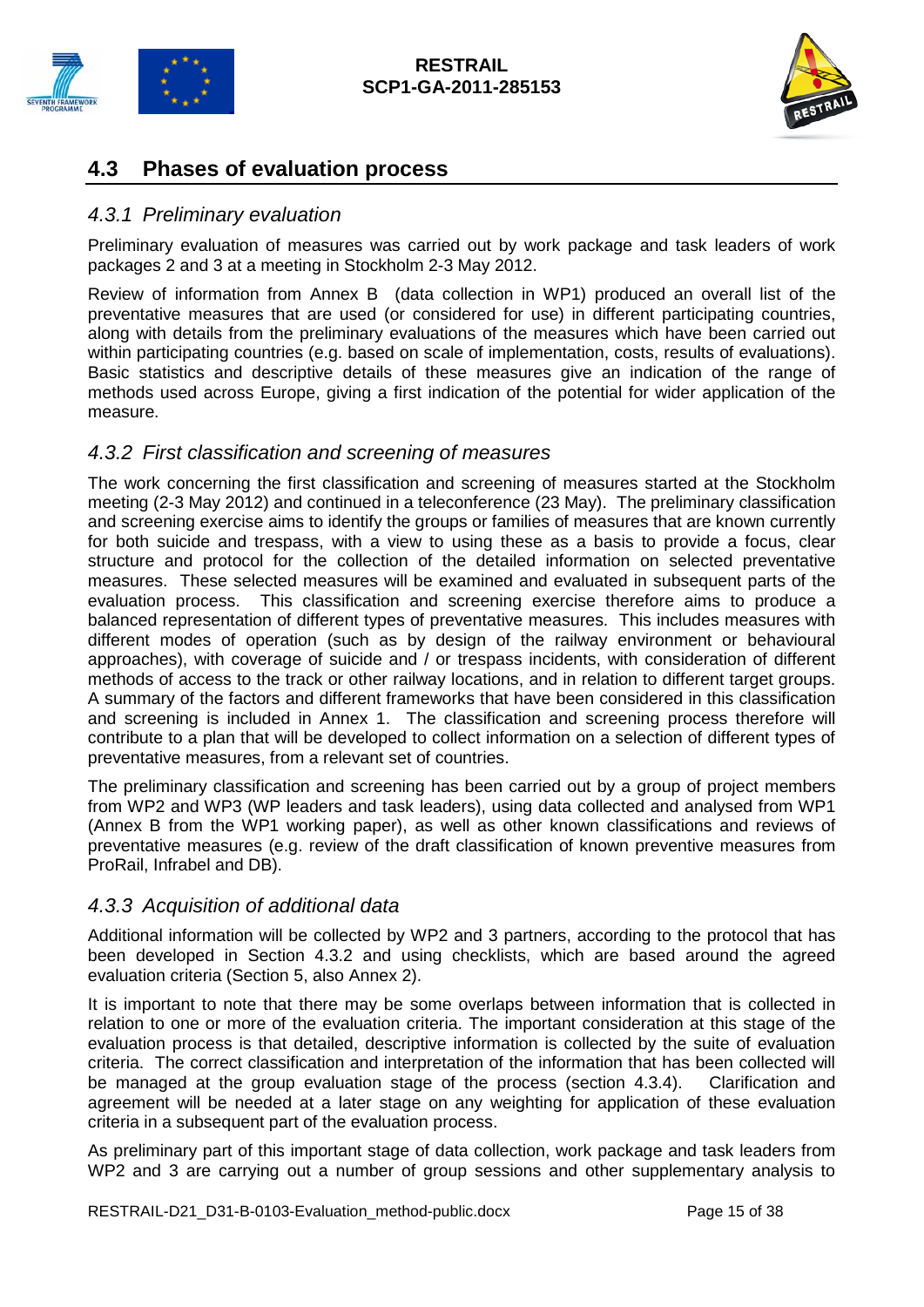



produce detailed examples of the type of information that is needed for the effective evaluation of the measures. This work will also include pre-completion of some parts of the evaluation forms (e.g. information that is essential to consider for a particular measure, or information that might be common across a number of countries – some examples of this type of information are included in Annex 3). This has been done to reduce the effort that is needed by partners and stakeholders, and to reduce duplication of effort, where this is not needed. It is expected that those collecting data in participating countries will check that any information that has been pre-completed on the evaluation form is in fact relevant in their own countries and then provide the additional information that is needed for each of the criteria on the evaluation form.

The additional information that is collected by partners in participating countries (i.e. completion of evaluation checklist forms) will be uploaded to the project website. It will be necessary to review the information periodically and request additional details where necessary, including consultation with experts if questions arise or expert opinion is needed.

Where necessary, data which have been collected on preventative measures will be sent for review by selected experts who will be able to comment on the content of the additional information (e.g. on the likely accuracy of any estimates that are made, the assumptions that are made in making estimates, or the plausibility of any expert judgements).

The information that is collected using the evaluation criteria will be examined by the work package and task leaders from WP2 and WP3 (taking account of any additional expert opinions that are relevant). A brief statement will be produced of the strengths, weaknesses, opportunities and threats (SWOT) for each of the preventative measures, along with an outline of any circumstances that are necessary for the successful implementation of the measure.

## <span id="page-15-0"></span>*4.3.4 First group evaluation*

The first group evaluation will take place in September 2012.

An expert group session (WP2 and WP3 leaders + relevant task leaders + other invited experts) will be used to determine the likely effectiveness of the preventative measures, using detailed, preassembled information which has been collected on the range of evaluation criteria (within 4.3.4). The expert group session will aim to identify a first set of recommended measures, which will be evaluated in detail in subsequent parts of the evaluation (e.g. CBA, Section 4.3.5.). The identification of the recommended measures will be achieved by development and analysis of a performance matrix and review of other summary analyses (e.g. SWOT, summary of circumstances for implementation – see Section 4.3.3 above). The performance matrix will list each of the preventative measures and a summary of the likely effectiveness of the measure through consensus of judgements on each of a number of evaluation criteria. More details on the use of the evaluation criteria are given in Section 5 and an example of the performance matrix is shown in Annex 4.

This first group evaluation will also include evaluation of the "soft" measures" which will be developed as part of the RESTRAIL project (as outlined in the DoW). Some more in-depth review and evaluation of soft measures for prevention of suicide and trespass will be carried out in parallel with the broader evaluation that is described in this deliverable (Tasks 2.3, 3.3). This work will also include the development of new soft measures for prevention of trespass (task 3.3). Partners from tasks 2.3 and 3.3 will contribute where necessary to the general evaluation of the broad range of preventative measures that has been described in this deliverable, and will take relevant findings from this evaluation to inform other activities as part of the work in tasks 2.3 and 3.3.

## <span id="page-15-1"></span>*4.3.5 Detailed cost benefit analysis*

Cost benefit analysis (CBA) is an important part of the cycle of understanding and quantifying risk, monetising its effects and the cost of reducing it. CBA is a systematic approach to estimate the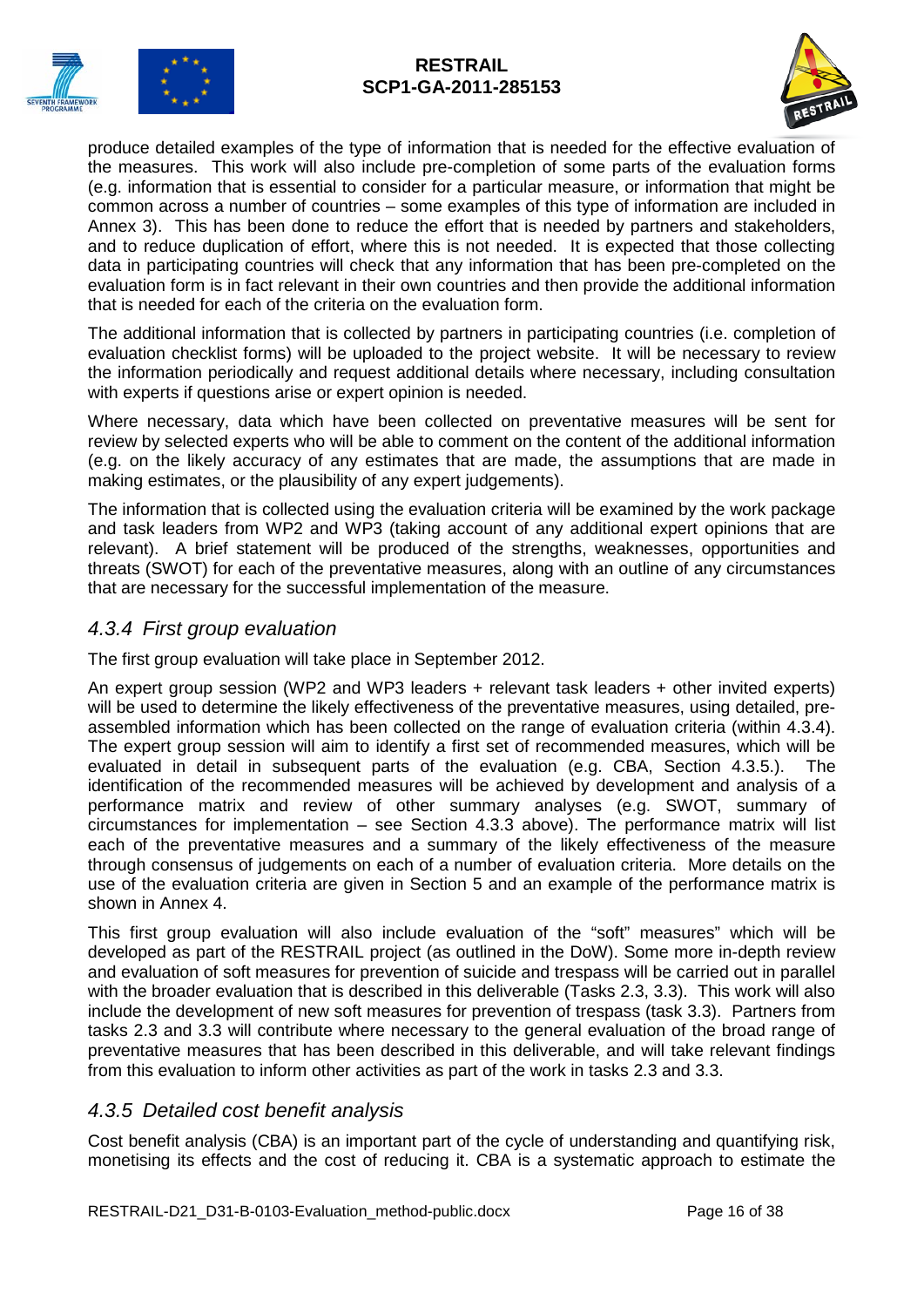



costs and benefits of different safety measures. Cost-benefit analysis is a prescriptive technique that is performed for the purpose of informing policy makers about what they ought to do. It is based on welfare economics and requires all policy impacts to be stated in monetary terms.

The aim of the analysis is to evaluate the cost-benefit ratio under consideration of the related costs (purchase, operation, maintenance) and the benefit in the form of expected reductions in the costs of railway suicides and trespassing accidents as a monetary value. For the evaluation of the benefit, statistical values can be applied. As an example, the ERA (European Railway Agency) documentation and the EU funded project HEATCO (2006) propose monetary values for the prevention of traffic injury.

The aim of the analysis is the evaluation of the expected reductions in the costs of railway suicides and trespassing accidents which can be reached, for example by implementation of new technology.

Detailed cost-benefit analyses will be carried out for each of the recommended measures. This will include identification of the range of costs and benefits for use in proposed analysis (building on preliminary information that has been collected in 4.3.3). Outputs will include details of relevant national figures and values, with the opportunity to develop these into a tool for use in future analyses (e.g. enabling sensitivity analysis for different cost / benefit inputs for implementation of measures in different countries). Methodology for the cost benefit analysis will be developed as part of work in tasks 2.2 and 3.2, but is likely to build on a common simplified method that is used in European projects SELCAT and Rosa (Woods et al., 2008).

When  $C = \text{cost}$  of the measure and  $B =$  benefits of the measure, the cost-benefit ratio for each measure can be roughly categorised as follows:

| C/B   | <b>Rating</b> |
|-------|---------------|
| < 0.5 | Favourable    |
| 0.52  | Well-balanced |
| > 2   | Unfavourable  |

## <span id="page-16-0"></span>*4.3.6 Second group evaluation*

A second expert group session (WP2 and WP3 leaders + relevant task leaders + industry experts) will be used to focus on the practicalities of implementation of the preventative measures. This expert group will use outputs from the initial expert group session to identify recommended measures, and the detailed Cost-benefit analyses for these recommended measures. The impacts of preventative measures are often in combination and rarely in isolation. This part of the evaluation may therefore include also first evaluations of the likely effectiveness of the preventative measures in combination. This expert group session, incorporating industry experts, will aim to deliver a set of recommended measures for testing (potentially in combination) in WP5. This could include guidance on the likely considerations for success of the implementation of the measures (e.g. the likely locations, characteristics of cultures, situations in which implementation of the measures are likely to be successful).

## <span id="page-16-1"></span>**4.4 Documentation of results**

The documentation of the evaluation results will be written under the responsibility of the Task 2.2, 2.3 and task 3.2 leaders. It will be integrated as the first part of the final deliverables of WP2 and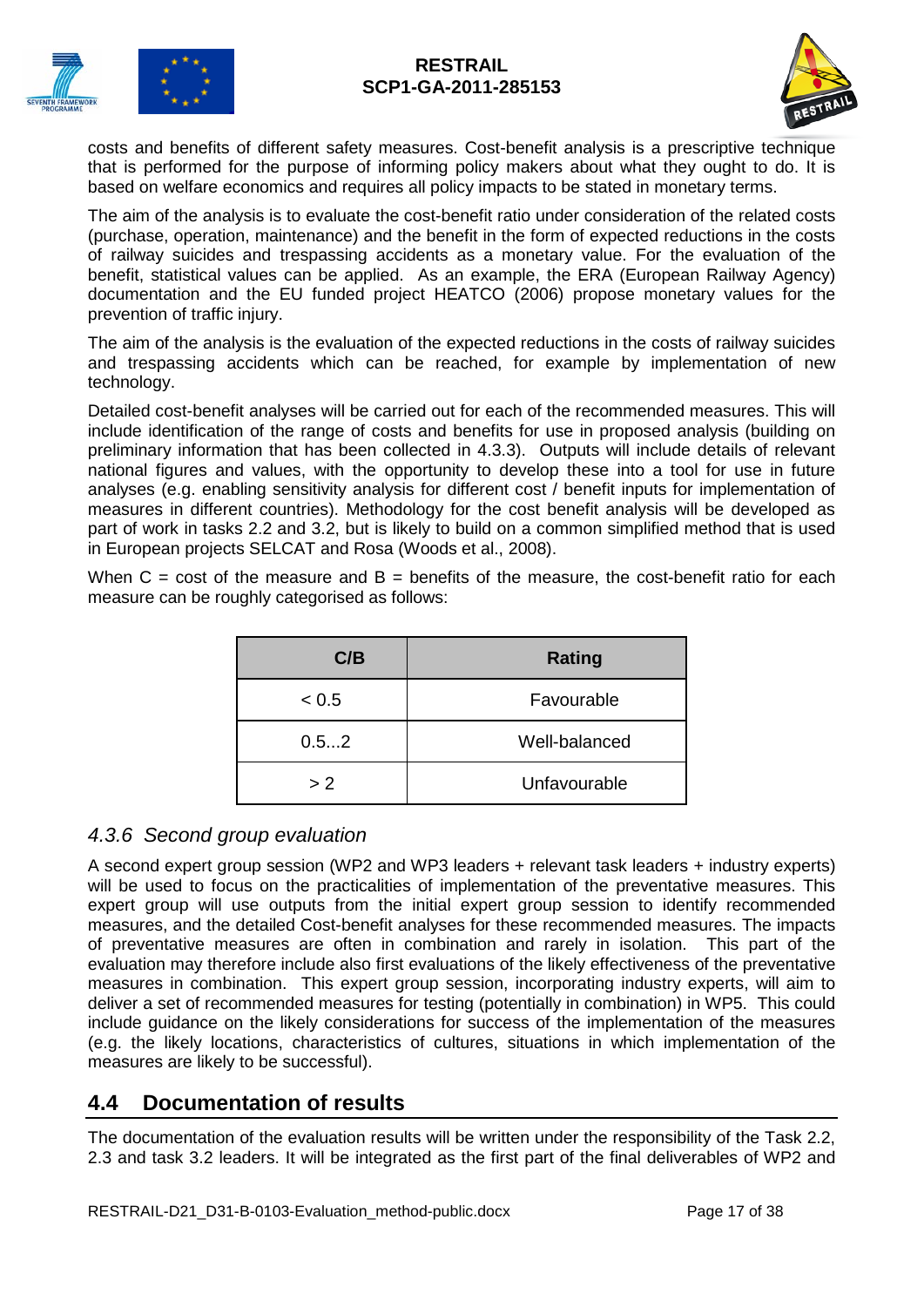



WP3, and will consist of two general documents, common to WP2 and WP3, which will be used to carry out the evaluation of the measures in order to identify the best measures for the prevention of suicide and trespass, namely:

- The Evaluation Plan and Specifications, which will be produced before the evaluation and describe how the evaluation is to be carried out. This report will use the contents of section 4 and 5 of the present deliverable.
- The Evaluation Reports, which will provide the conclusion of the evaluation carried out based on the Evaluation Plan and Specifications.

## <span id="page-17-0"></span>*4.4.1 General*

The evaluation report will classify each evaluated measure as Recommended / Promising / Questionable, and will provide detailed reasons for this classification. The evaluation report will provide an overview of the evaluation and will include any necessary background material. Any relationship between this evaluation and any other will be described, as appropriate. The objectives of the evaluation will be expressed as a series of bullet points; this section will also detail precisely the measures that will be evaluated.

The evaluation report will include the following sections:

- 1. **Executive Summary**: This should consist of no more than one A4 page and will summarise the **evaluation** undertaken, together with the results and conclusions.
- 2. **Introduction**: This section will provide an overview of the evaluation and include any necessary background material. Any relationship between this evaluation and any other will be described, as appropriate.
- 3. **Aims, Objectives and Scope of the Evaluation:** This section will detail the aims of the evaluation. The objectives of the evaluation will be expressed as a series of bullet points. This section will also detail precisely the measures that will be evaluated. It will itemise specific versions and will detail all relevant documentation.
- 4. **Assumptions and Constraints:** This part of the report will detail any assumptions made in connection with the evaluation, together with the constraints under which the evaluation was conducted.
- 5. **Measure Evaluation:** This part of the report will detail the activities undertaken in process evaluation. It will summarise the results and evidence obtained from the evaluation, and will provide the evaluator's opinion regarding the implementation and user feedback of the measure.
- 6. **Evaluation and Summary of Results:** This section of the Evaluation Report will provide a summary of the evaluation findings as detailed in section 5 of the report and will provide an evaluation.
- 7. **Evaluation Recommendation:** This section will provide a recommendation from the evaluator as to whether the measure is Recommended / Promising / Questionable.
- 8. **Appendix A: Evaluation Results.** This appendix should provide details of the principles and criteria used in the evaluation, together with the results. See section 5 below for the contents of appendix A.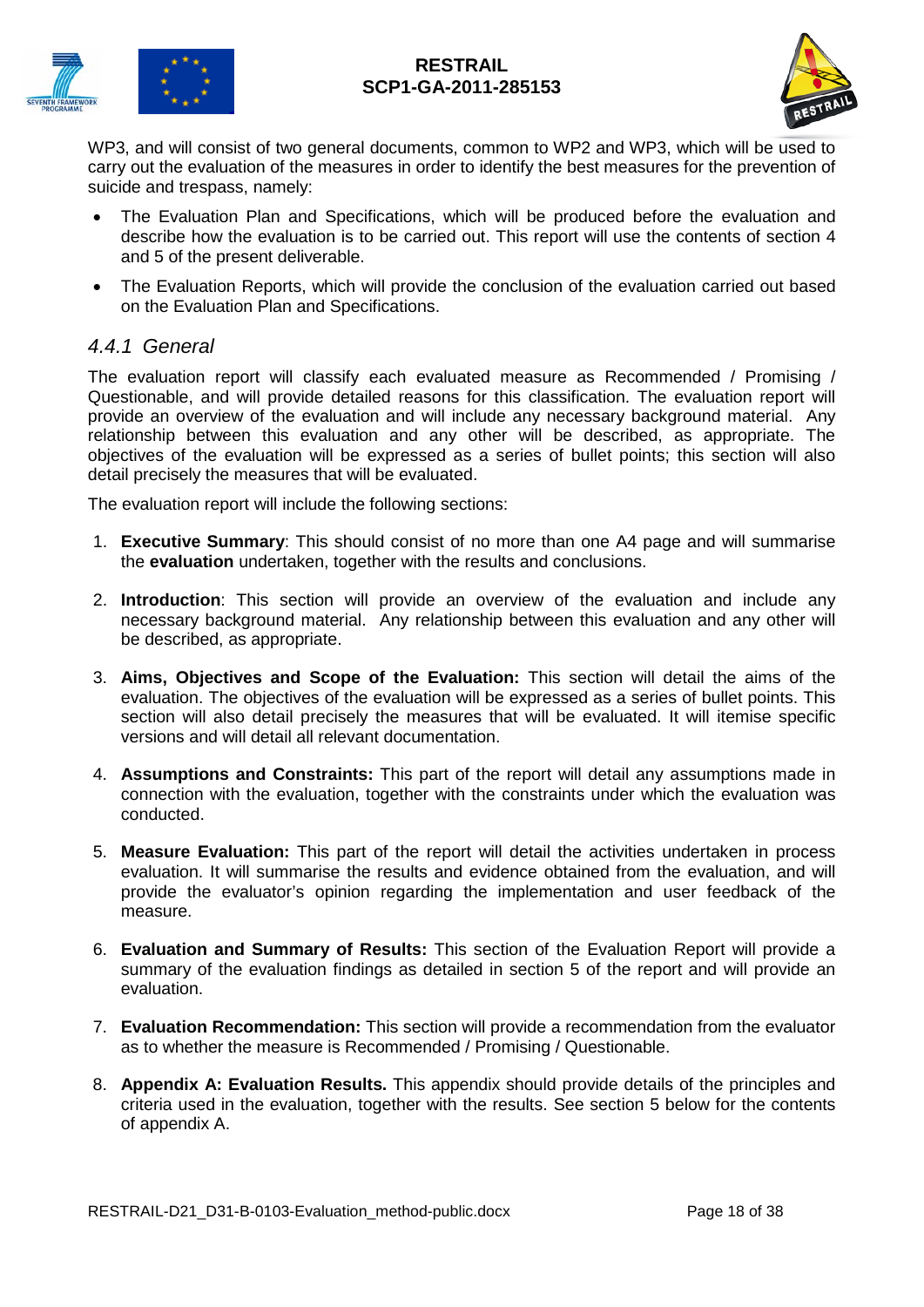



## <span id="page-18-0"></span>*4.4.2 Documentation of results for individual measures*

The evaluation of each measure will be provided in section 5 and 6 of the evaluation report, as a series of subsections (evaluation forms), devoted each to one measure. Each evaluation form will have the same, self-sufficient structure so that the evaluation of each measure can be used independently from the others. As described above, section 5 will provide the details of the considerations and data leading to the evaluation results, whereas section 6 will provide a summary of these findings and the evaluation for each measure, following the template given in Annex 2.

## <span id="page-18-1"></span>*4.4.3 Summary documentation*

A table summarising the results for each measure and for each criterion listed in section 5.1 below, will be available in the end of section 6 of the Evaluation Report. It will provide a synoptic view of the findings that have led to the classification of each measure as Recommended / Promising / Questionable, and it will be usable as a quick overview of the evaluation, while the detailed evaluation of each measure will be available in section 5 and 6. This table will have the following structure:

|                   |                        |                                               |                             | Scores (0, 1 or 2)  |                       |          |                                                 |                |                                                                  |                                             |
|-------------------|------------------------|-----------------------------------------------|-----------------------------|---------------------|-----------------------|----------|-------------------------------------------------|----------------|------------------------------------------------------------------|---------------------------------------------|
| number<br>Measure | Measure name           | wher<br>흐<br>planned)<br>applied<br>Countries | $\blacksquare$<br>Criterion | $\sim$<br>Criterion | $\infty$<br>Criterion | ÷        | $\sim$<br>$\overline{\phantom{0}}$<br>Criterion | score<br>Total | Recommendation<br>(Recommended,<br>Promising or<br>Questionable) | Comments<br>from the<br>evaluation<br>group |
| 1                 | Mass media campaigns   | FI, UK,                                       | 2                           | 2                   |                       | $\cdots$ | 1                                               | 15             | Promising                                                        |                                             |
| $\overline{2}$    | Fences and barriers at | FR, UK,                                       | 2                           | 1                   | າ                     | $\cdots$ | 1                                               | 21             | Recommended                                                      |                                             |
|                   | stations               |                                               |                             |                     |                       |          |                                                 |                |                                                                  |                                             |
| 3                 | $\cdots$               |                                               |                             |                     |                       |          |                                                 |                |                                                                  |                                             |
| 4                 |                        |                                               |                             |                     |                       |          |                                                 |                |                                                                  |                                             |
| 5                 |                        |                                               |                             |                     |                       |          |                                                 |                |                                                                  |                                             |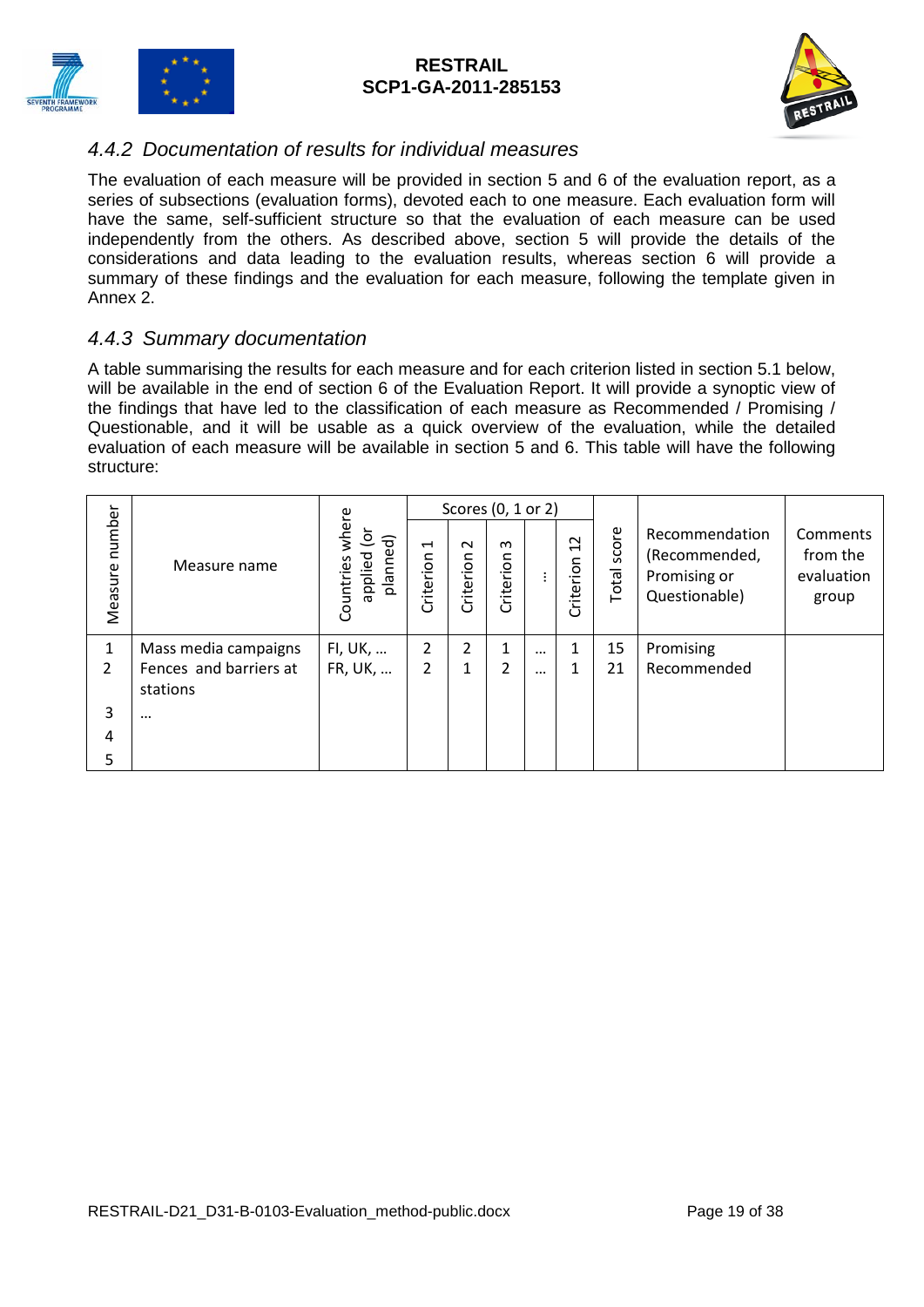



## <span id="page-19-0"></span>**5. EVALUATION CRITERIA**

## <span id="page-19-1"></span>**5.1 Overview of evaluation criteria**

In the following a brief overview of evaluation criteria is provided. More detailed explanations and instructions for the application of the criteria are described in section 5.2.

### <span id="page-19-2"></span>*5.1.1 Description of evaluation criteria*

Based on the requirements described earlier the following criteria are used in the evaluation of measures for the prevention of railway trespassing and suicide. These criteria are based on those used in previous EU research (e.g. Elvik), but have been adapted for use in this rail related context. The criteria include principles within  $RAMSHEC<sup>2</sup>$  $RAMSHEC<sup>2</sup>$  $RAMSHEC<sup>2</sup>$  which are core components of rail infrastructure business

- 1. Description of the measure
- 2. Definition of target incidents
- 3. Size of the problem
- 4. Effect on incidents
- 5. Durability of effects
- 6. Costs and benefits
- 7. Integration with other policy measures
- 8. Impact on railway operations
- 9. Impact on people and jobs
- 10. Technological issues
- 11. Environmental issues
- 12. Acceptance

<u>.</u>

- 13. Transferability issues
- 14. Additional information

These criteria are briefly explained below.

**Description of the measure** provides a description of relevant features of the measure.

**Definition of target incidents** answers the question what kinds of incidents the measure is intended to reduce. It refers to specific type of incidents, but can focus on a specific group of people, e.g. school children.

**Size of the problem** provides a quantitative estimate of the frequency of target incidents (e.g. trespassing accidents in the target group per year).

**Effect on incidents** means the expected effect (in per cent) on target incidents (as defined above). The effect in absolute number of incidents can then be calculated by multiplying this estimate by "size of the problem".

<span id="page-19-3"></span><sup>2</sup> RAMSHEC - **Reliability, Availability, Maintenance, Safety, Health, Environment, Cost** (Jovanovic & Zoeteman 2010). Some of these RAMSHEC principles are obvious within the main evaluation criteria, whilst the remaining are subsumed within other evaluation criteria.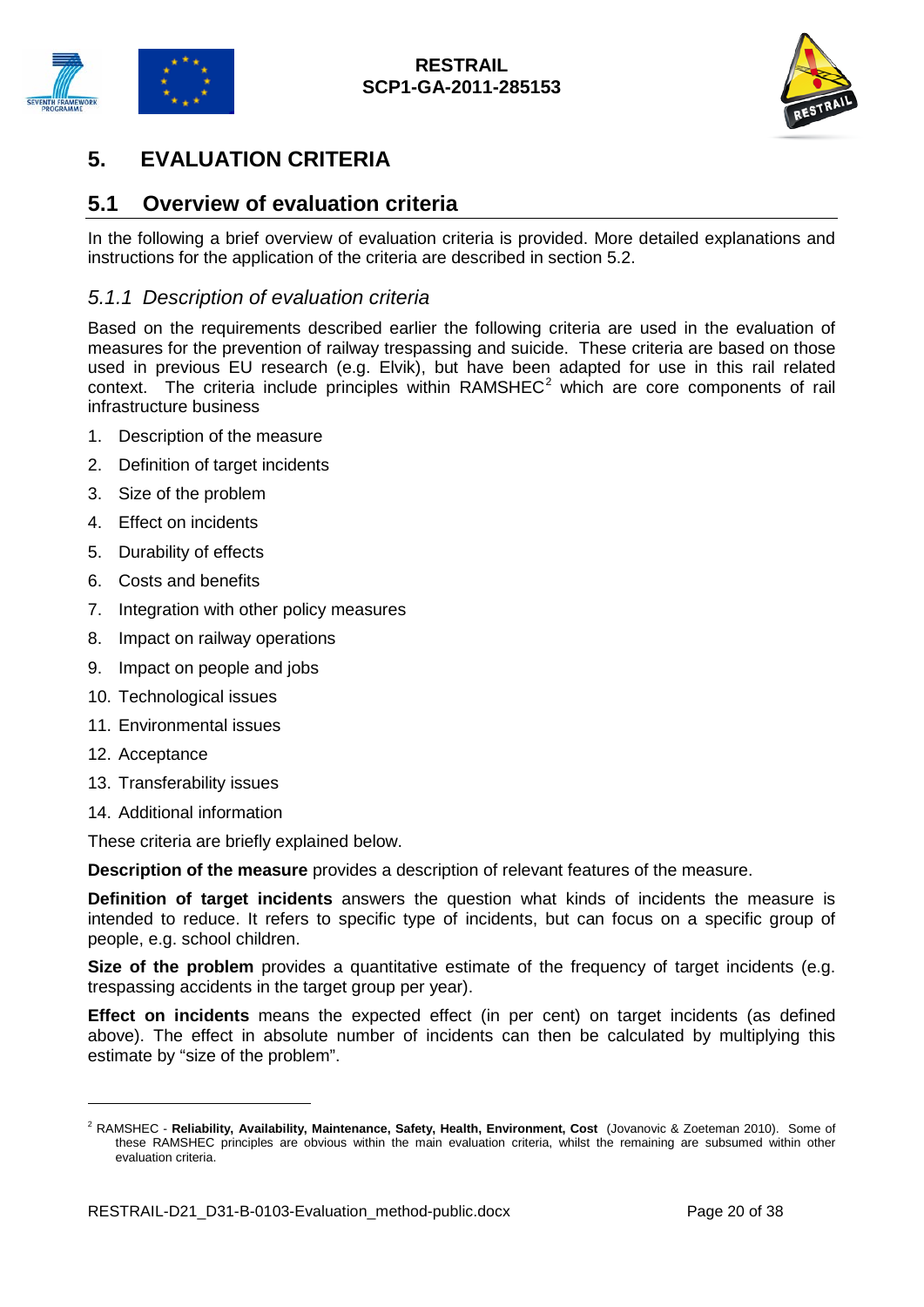



**Durability of effects** concern the durability of the effects on target incidents: are they likely to remain fairly stable or is there reason to believe that they will erode with time.

**Costs and benefits** should provide approximate estimates of the costs and benefits, if available. A more detailed cost benefit analysis will be conducted for a limited number of most promising measures that will be identified in the first group evaluation.

**Integration with other policy measures** describes how the measure is integrated with other preventative measures or interventions.

**Impact on railway operations** means the positive or negative effect on the running of trains.

**Impact on people and jobs** means especially the effects on the health and jobs of people within railway industry (e.g. the number of staff in different job categories and changes in the roles of people) but also elsewhere if relevant.

**Technological issues** concern changes in the existing technology and infrastructure caused by the implementation of the measure, including the readiness of technology for new interventions.

**Environmental issues** concern impacts on the environment in general, e.g. different kinds of pollution, impacts on scenery and wildlife).

**Acceptance** provides an estimate of how well the measure is accepted by the public and relevant stakeholders (e.g. policy makers, industry).

**Transferability** issues concern the functionality of the measure in different environments and in different scales, e.g. is it likely that the effects are different in different countries or depend of the scale of the implementation.

**Additional information** can be any relevant information that is not dealt within the issues listed above, e.g. notes on the strengths, weaknesses, opportunities and threats concerning the conducted evaluations.

### <span id="page-20-0"></span>*5.1.2 Type of information that is needed for each preventative measure, based around the evaluation criteria*

In the first part of the evaluation process, brief descriptive details of the measure are provided. Countries in which the measure is used can be recorded. A series of additional checklists are then completed to aid classification of the measure, including the circumstances in which the measure could be appropriate and the mode of application of the measure. Additional details are collected on how the measure in question fulfils each of the criteria listed in section 5.1.1 above. Where this is completed by the project partner in a meeting (or telephone) discussion with an industry contact or expert, it will be important to ensure that sufficient details are collected on the preventative measure, in relation to each of the criteria, so that later stages of the evaluation (i.e. the expert evaluation session) can be carried out on the basis of good background information. Project partners should first check that any pre-completed information on the form is accurate for application of the measure in their country. They should then add additional relevant details. If the project partner asks an industry contact to supply written responses as part of the evaluation of the preventative measure (e.g. using the criteria as the basis of a form of survey), it will be necessary for the project partner to check that sufficient information has been provided by the industry expert. If necessary, the industry expert should be contacted again to ask for additional information.

### <span id="page-20-1"></span>*5.1.3 Scoring and weighting of the information on each of the criteria*

In order to enable easy sorting and categorisation of measures according to different criteria  $-$  a score is given for each criterion describing how well the measure in question fulfils it. A three-step score with values 2, 1 or 0 (from best to worse) is used, based on the verbal descriptions and other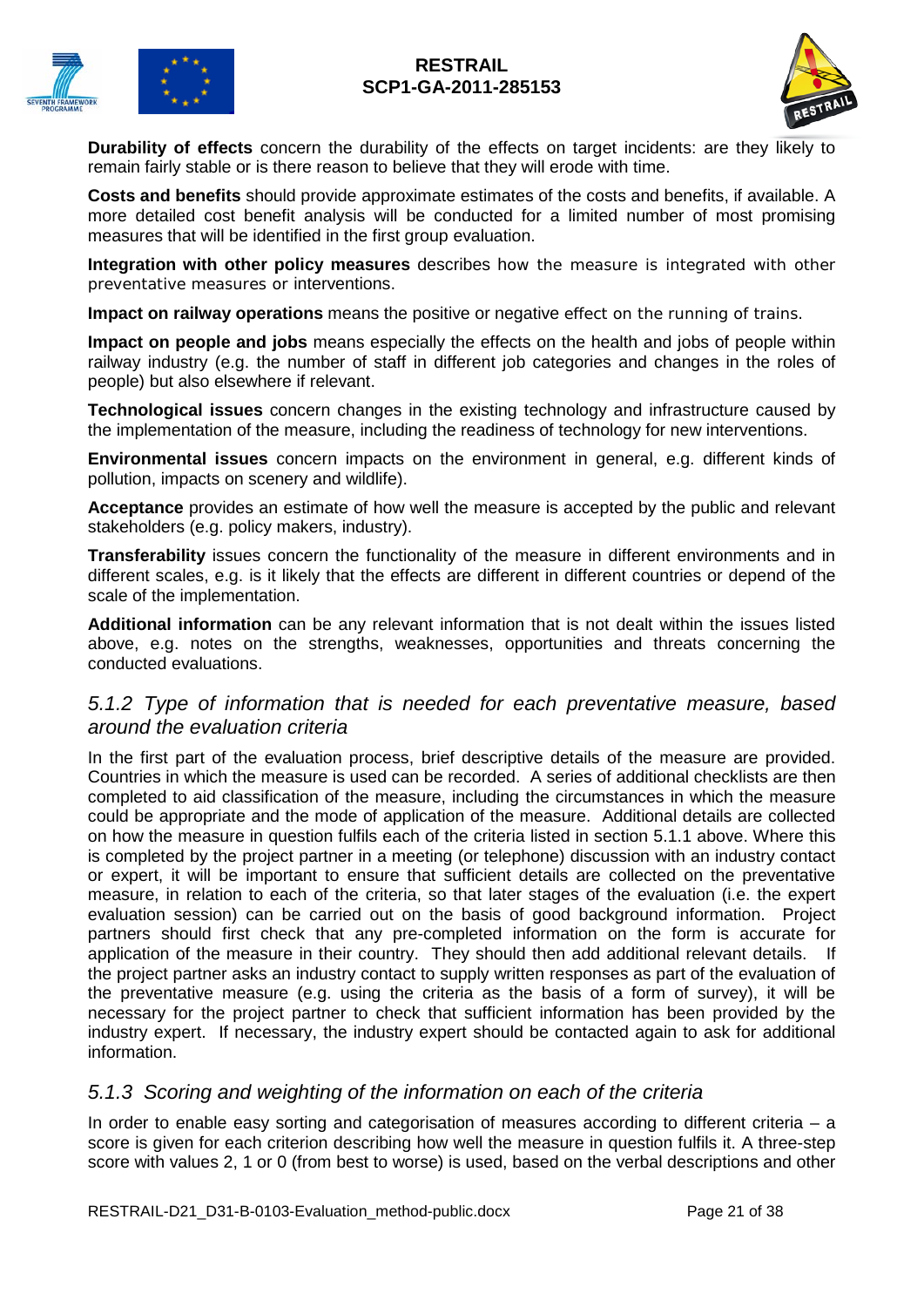



details obtained in relation to each of the criteria. For example, the *definition of target group* can be given a score 2 (adequate), 1 (fair) or 0 (superficial). The verbal descriptions of the scores for each criterion are given in section 5.2. Scores will be first given in the first group evaluation (see Figure 1, page 14), but they can be changed in the later stages of the evaluation process as the descriptions become more accurate.

Minimum scores for some key criteria may be used to discard bad measures early in the evaluation process if, for example, it seems clear that the measure does not have any significant effect on the frequency of incidents.

A "traffic light" system of colour coding will be used to record the scores / ratings of the most promising, moderate, problematic aspects of the evaluation. This will enable easier examination of the performance matrix to compare the effectiveness of the different measures across the range of criteria. An example of the performance matrix is given in Annex 4.

Some criteria may be more important than others. Therefore they may be given different weights in the evaluation. This weighting is usually carried out at the group evaluation stage in this type of evaluation process and will therefore be decided during the discussions at (or leading up to) the group evaluation in September 2012. The same weights must apply for all measures.

## <span id="page-21-0"></span>**5.2 Guidelines for evaluation of different measures**

## <span id="page-21-1"></span>*5.2.1 General guidelines*

The evaluation of selected preventative measures, using information that has been collected on each of the evaluation criteria in participating countries, is carried out by an expert group (Section 4.3.4). The form to support the collection of information, based around the evaluation criteria, is given in Annex 2, and examples of filled forms are provided in Annex 3. Instructions for completion of the forms are given in section 5.2.2 below.

## <span id="page-21-2"></span>*5.2.2 Specific guidelines for collection of relevant information in relation to each of the different criteria*

The evaluation form (Annex 2) contains a series of checklist questions relating to each of the criteria, to help those involved in collecting the information on preventative measures to provide the best possible information for the purpose of evaluation. Those collecting the information in participating countries should check that the information that has been provided has taken account of these questions, as far as possible. These are not the only questions that could be considered in relation to each of the criteria, but provide a good basis on which to start collecting information for a thorough evaluation.

In the following the expected input into different parts of the evaluation is explained.

#### **Document history**

The first box in the form provides information of consecutive updates of the form: who provided the first draft and when, and who updated it later and when. The author can be a person or it can refer to group evaluation (e.g. First group evaluation). Lines can be added if there are more than three updates of the form.

#### **Countries where implemented**

Enter acronyms of countries where the measure in question has been implemented or where it is being planned.

#### **Title and number of measure**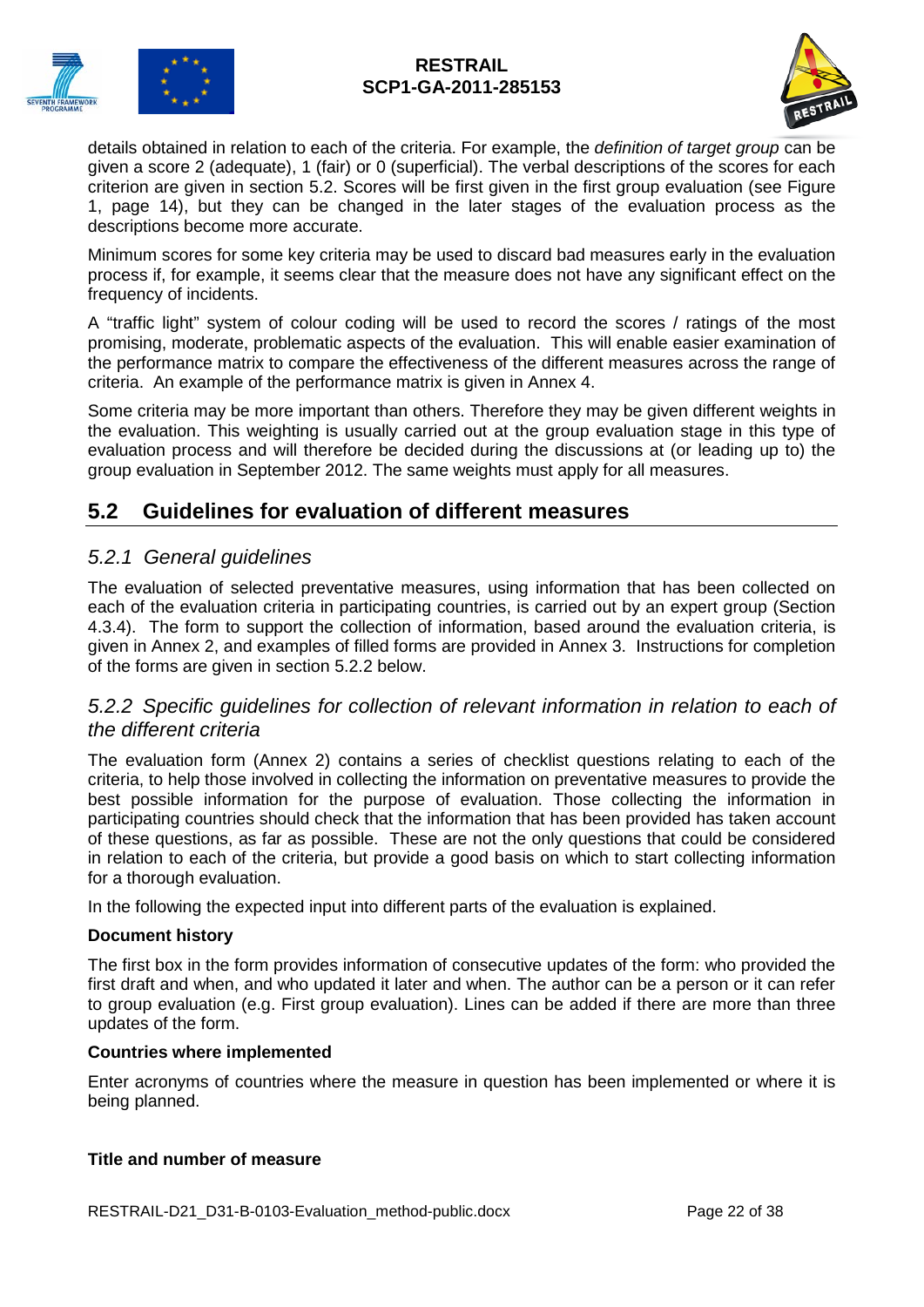



Enter name of measure. The name should be detailed enough to describe the essential features of the measure. The measures will be numbered 1, 2, 3… The numbering will be decided in the first group evaluation.

### **Type of measure**

The measures are classified according to three different modes of operation as follows.

Type 1 describes whether the measure is *social, physical, technical* or *behavioural*.

Type 2 divides measures into categories *primary, secondary* and *tertiary* (Wassermann & Durkee, 2009). This categorisation is especially relevant for measures targeting railway suicides. Primary prevention is based on population level and targets the railway system as a whole. Primary prevention aims at reducing risk factors, strengthening protective factors and increasing awareness of suicidal behaviour. Secondary prevention is based on individual level, specifically targeting at risk individuals and individuals with mental health problem. This type of prevention focuses on eliminating suicidal risks factors by intervening. The aim of secondary intervention is the identification of subjects at risk and to provide knowledge of ways of dealing with subjects in a desperate situation. Tertiary prevention focuses on suicide survivors and their families. The aim of tertiary prevention is to reduce incidence of relapses and to prevent deterioration.

Type 3 discriminates between measures that are meant to *reduce attractiveness* of railways for trespassers and as a means for suicide, *obstruct access* to railways, *influence determination* of those who intend to trespass or commit suicide, *provide early warning* of such intentions and measures that are meant to reduce the impact of collision (Rådbo et al. 2012).

#### **Description of the measure**

The title of the measure should give a good overall idea of the measure. The description following the title should include all relevant features of the measure so that all those who read the description have similar and correct impression of the measure. What is relevant may depend on the nature of the measure. Questions to be considered include:

- What is done and by who?
- What categories of infrastructure, equipment or people are targeted?
- What is the (geographic) scale of implementation (for physical measures)?
- What is the duration of the measure (e.g. for campaigns)?
- Does the measure include repetition or maintenance?
- Is the measure implemented independently or in connection with other measures?
- Are there some key features that make this measure different from other similar measures?

The rating of Description of the measure:  $2 =$  Adequate,  $1 =$  Fair or  $0 =$  Superficial.

#### **Definition of target incidents**

Definition of target incidents should provide a verbal description of what kinds of incidents (suicides and/or trespassing accidents) the measure is meant to decrease. The issues to be considered include, for example:

- suicides or trespassing accidents or both
- location (e.g. at particular stations)
- target population (e.g. children, people with mental condition)
- type of target behaviour (e.g. playing on tracks, criminal behaviour)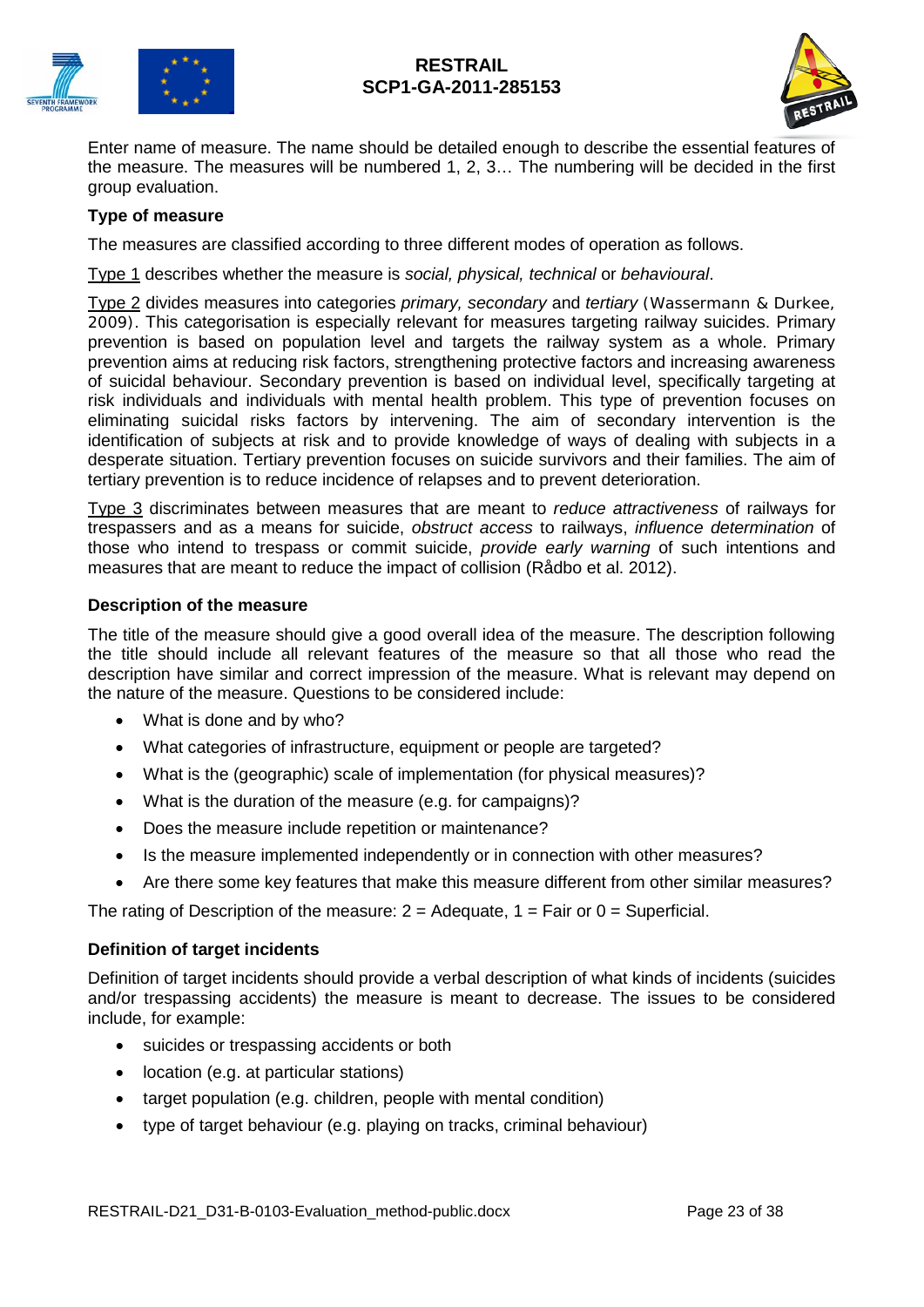



In addition to the verbal description, the target incidents should be described by ticking all relevant categories in the following:

| Suicide                    | Children 0-12                  | Track          |
|----------------------------|--------------------------------|----------------|
| Trespass                   | Youngster 13-17                | Level crossing |
|                            | <b>Adult 18-59</b>             | <b>Station</b> |
| Wandering                  | Senior 60+                     | <b>Bridge</b>  |
| Lying / sitting            |                                |                |
| <b>Jumping</b>             | <b>Concerns mental illness</b> | Daytime        |
|                            |                                | Nighttime      |
| Crossing thre track        | City                           | Dawn           |
| Walking along the track    | Countryside                    | <b>Dusk</b>    |
| Crime                      |                                |                |
| Playing                    |                                |                |
| Intentional risk behaviour |                                |                |

The definition of target incidents should be compatible with the description of the measure.

The rating of Definition of target incidents:  $2 =$  Adequate,  $1 =$  Fair or  $0 =$  Superficial.

#### **Size of the problem**

The size of the problem should provide a quantitative estimate of the frequency of target incidents (e.g. certain type of trespassing accidents at certain locations per year), and also describe briefly how the estimate was derived (including assumptions that were made in the derivation).

The size of the problem multiplied by the effect of the measure on incidents (in percent) provides an estimate of the number of incidents (e.g. per year) that can be prevented by the measure.

It is recognised that accurate estimates are seldom if ever possible, at least not within the time frame and budget of the RESTRAIL project. Even a rough estimate of the order of magnitude (Does the measure affect e.g. 0.1, 1, 10 or 100 incidents per year?) can be useful in the estimation of the overall usefulness of the measure, and helps to avoid gross over- and underestimation of safety effects.

National statistics of railway suicides and trespassing accidents can often be used to determine upper limits of the size of the problem. For example, if the total annual number of trespassing accidents is 100, and it is known that 70% of them occur on railway lines outside stations, it may not be likely that a measure targeting trespassing accidents at stations and implemented at 5% of all stations targets more than 5 or 10 trespassing accidents per year, even if the measure is implemented at the stations where trespassing is most frequent.

Regarding statistics of suicides and trespassing accidents, it should be noted that because of random variation (that is inherent in all accident counts) especially small (annual) numbers vary considerably around the true mean (long term average) even though the actual level of safety remains unchanged. For example, if the long term average is 9 suicides per year, the approximate 95% confidence interval of annual counts is from 3 to 15 (9±2×√9) even if the level of safety remains the same. To alleviate over- or underestimation caused by random variation it is recommended to use average annual numbers from three or five years rather than only one, most recent year, assuming that there have been no major changes in the circumstances that target incidents.

The size of the problem can also be narrowed down by the help of the categories in *Definition of target incidents* above, especially if the categories independent. For example, if the measure targets suicides of youngsters at level crossings and we know that the total annual number of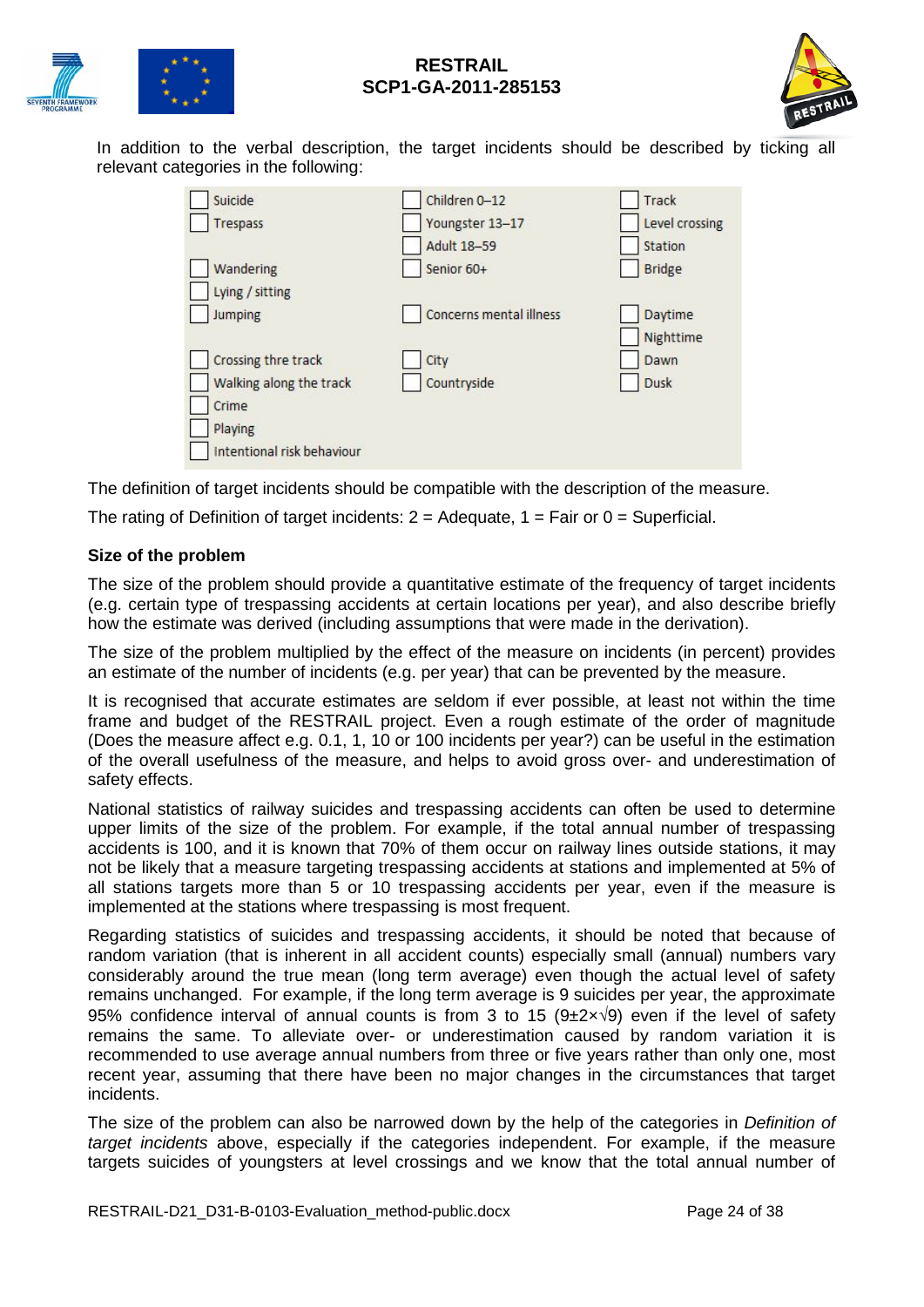



suicides is 100 and 30% of them concern youngsters and 17% of them occur at level crossings, it may be reasonable to assume that the size of the problem is not more than 5 per year (~0,30×0,17×100).

If there is information about the link between behaviour and incidents, the size of the problem can perhaps be estimated indirectly using behavioural observations. For example, if a measure is targeted to reduce illegal crossing of the railway at a location, where on the average 130 people cross the railway daily, and we know that at similar locations one trespassing accident results on the average from 25,000 crossings, we can conclude that the size of the problem is approximately 2 trespassing accidents per year (~365×130/25,000).

Overall, the best way to estimate the size of the problem depends on the measure and the kind of data that is available. Even if accurate estimates cannot be derived, the examples above show that there are ways to narrow down the size of the problem. In any case, even a rough estimate is better than no estimate at all, when also the assumptions made in deriving the estimate are made clear.

The rating of Size of the problem:  $2 =$  Major (>20 incidents/year),  $1 =$  Medium (2-20 incidents/year) or  $0 =$  Minor  $\left( < 2 \right)$  incidents/year).

#### **Effect on incidents**

The effect on incidents means the expected effect on target incidents (as defined above) *in per cent*. The effect on incidents multiplied by size of the problem (as defined above) provides an estimate of the expected reduction in the number of incidents (e.g. incidents per year) that can be achieved by the measure.

In the best case the effect on incidents can be roughly estimated on the basis of previous evaluation studies of the effects of similar measures. It is to be expected, however, that in most cases such studies are not available, and the effect on incidents must be estimated by other methods.

It may well be that in practice the estimated effect on incidents will be determined in the group evaluation meetings, after discussion of the participating experts. Before the decision it is probably useful to discuss the effect mechanism of the measure, and consider issues like

- is it likely that the target population is willing to comply with the measure,
- how easy is it to avoid the potential inconvenience that is caused by complying with the measure,
- is it likely that the effect will not erode with time,
- are there penalties for not complying with the measure,
- how is the compliance with the measure enforced.

In any case, the rationale for the estimate should be explained, e.g. by providing references to previous studies or explaining the reasoning discussed at the group evaluation.

As was the case of determination of the size of the problem, it is likely that in most cases the effect on incidents can be defined only roughly. But even rough estimates of the size of the problem and the effect on incidents provide a useful estimate of the effect of the measure on the (annual) number of incidents. Systematic evaluation and documentation of the reasoning behind the estimates makes it also easy to update the estimates later if better information becomes available.

The rating of Effect on incidents:  $2 = 20\%$  reduction,  $1 = 5-20\%$  reduction or  $0 =$  negligible or cannot be estimated.

#### **Durability of effects**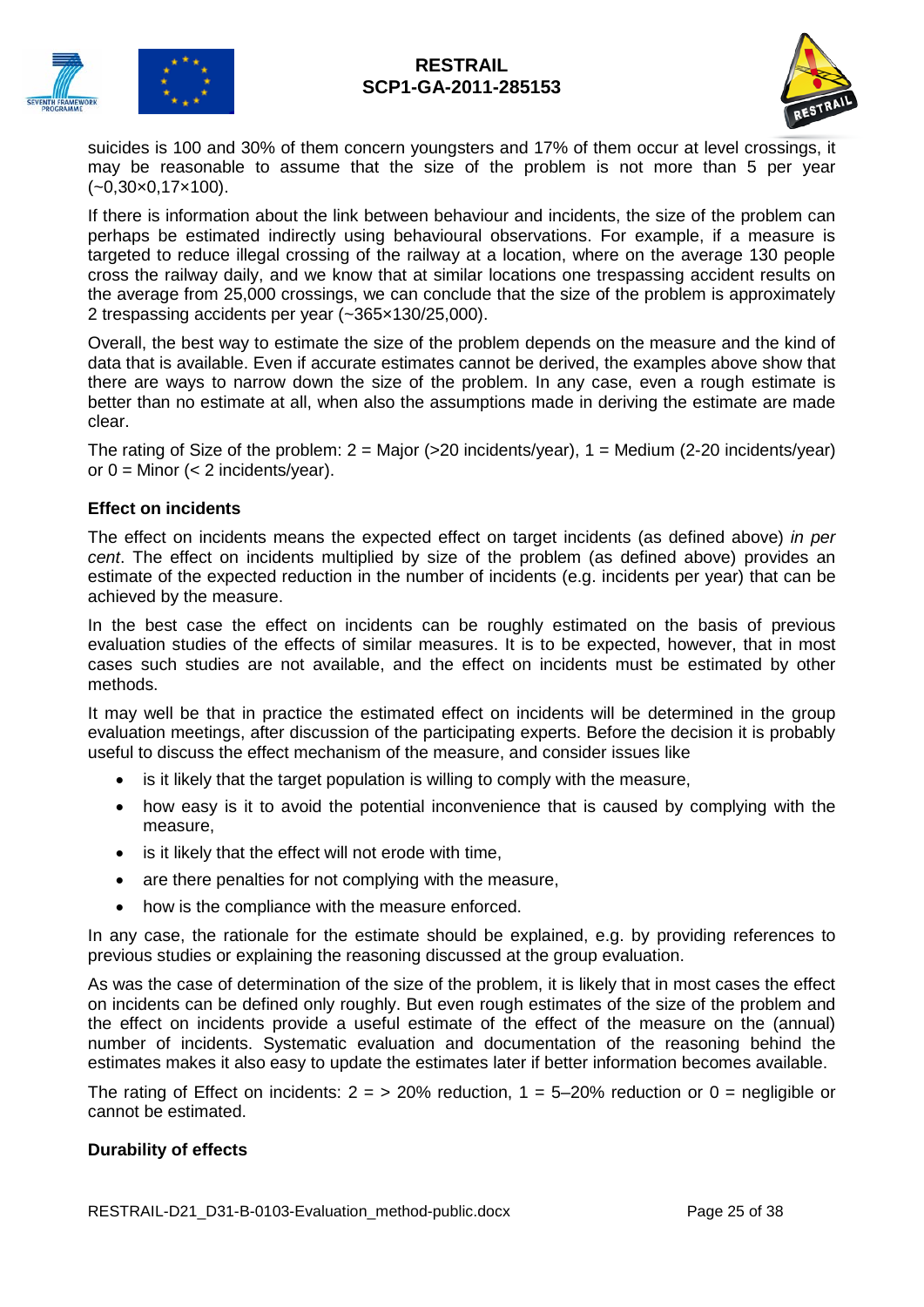



Durability of effects should describe whether the effect on incidents is likely to remain fairly constant, with little change with time (either decrease or increase). Issues to be considered include:

- What issues could affect the durability or on-going success of the measure?
- What steps are needed to sustain the effectiveness of the measure (e.g. commitment from policy makers or industry)?

The rating of Durability of effects:  $2 =$  Likely to remain stable (or even improve),  $1 =$  Slight decline  $expected, 0 = Fast decline expected.$ 

#### **Costs and benefits**

A full cost benefit analysis will be carried out only for most promising measures that are identified in the first group evaluation (Figure 1), and the analysis is described in section 4.3.5. In the earlier stages of the evaluation process the estimation of costs and benefits is not necessary. If results of cost benefit analysis of the same or similar measures are available, their results can be indicated on the evaluation form, also providing a reference to the original document. You should also list details of the main costs and benefits that could influence the ratio.

The rating of Costs (C) and benefits (B):  $2 =$  Favourable (C/B < 0.5),  $1 =$  Well balanced (C/B = 0.5…2),  $0 =$  Unfavourable  $(C/B > 2)$ .

#### **Integration with other policy measures**

Integration with other policy measures should provide essential information concerning the implementation of the measure and its interaction, interface and integration with other policy measures. The following issues that should be considered:

- Are there constraints, obstructions or preconditions for successful implementation?
- What kind of organisational issues should be considered prior to implementation (e.g. concerning communication and coordination)?
- Does the effectiveness of the measure depend on other measures? If yes, what should be done to ensure the desired effect?
- Are there issues concerning the maintenance of the measure that should be solved before implementation?
- Does the measure have positive or negative effects on the performance of other measures?

The rating of Integration with other policy measures:  $2 = No$  problems,  $1 = Only$  minor problems that can be solved,  $0 =$  Major problems.

#### **Impact on railway operations**

Impact on railway operations should include descriptions of the impacts of the measure on the running of trains or other railway operations. The issues to be considered include:

- positive and negative impacts (including quantification of the impacts, as well as descriptions of these impacts, if possible)
- the effects on the availability of track
- effects on the reliability of the train service, train schedules and the speed of trains
- possibilities to mitigate undesired effects

The rating of Impact on railway operations:  $2 = No$  problems,  $1 = On/v$  minor problems that can be solved,  $0 =$  Major problems.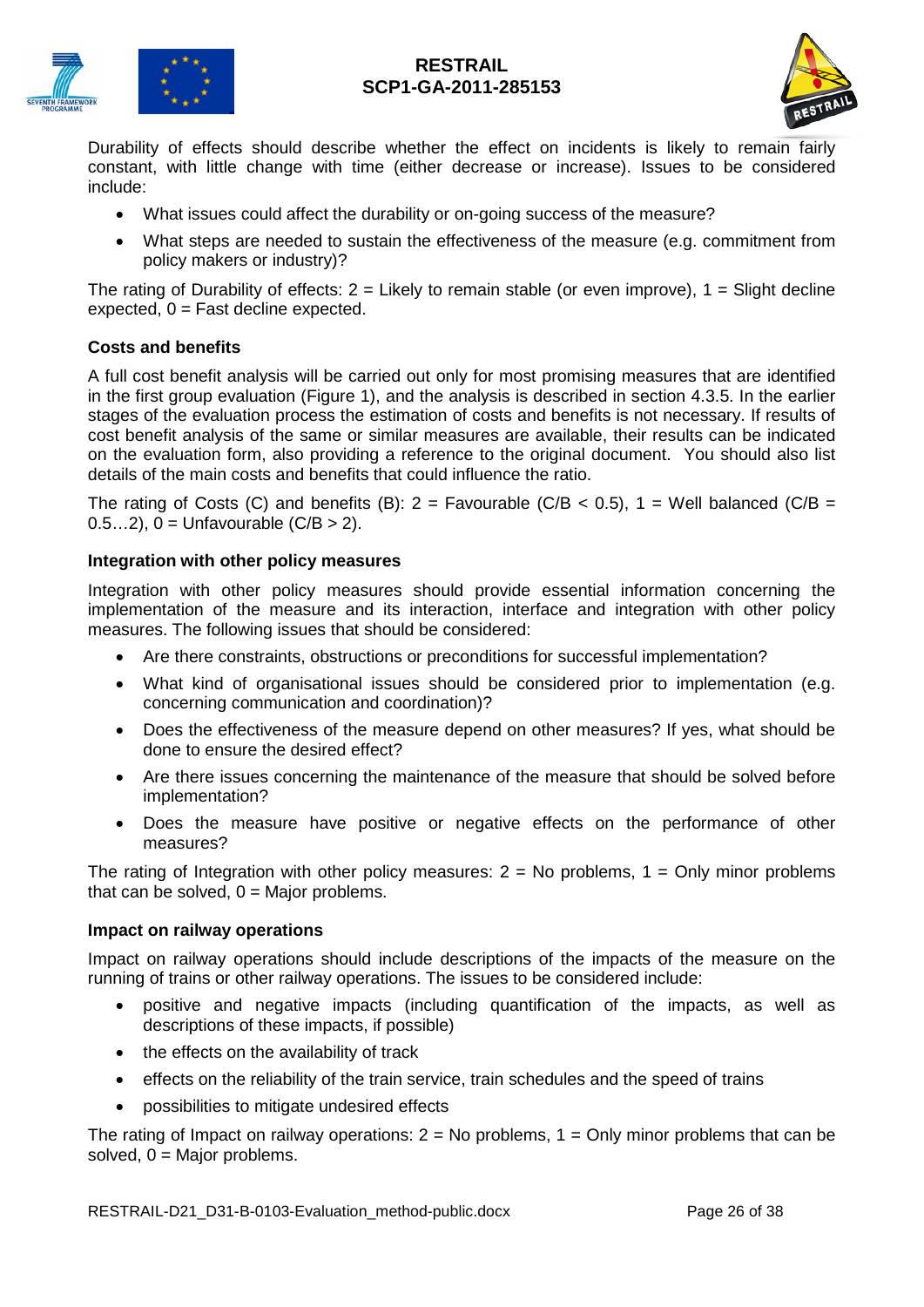



#### **Impact on people and jobs**

Impact on people and jobs should describe essential impacts of the measure on people within and outside railway industry. The following issues should be considered:

- number of new staff needed, or loss of jobs
- work schedules, hours of work
- training and education
- health
- safety and security
- privacy
- people living near railway tracks
- organisational issues

Some impacts on people can also be described under Environmental issues (e.g. increased noise for people living close to the railway), and there is no need to report them twice.

The rating of Impact on people and jobs:  $2 = No$  problems,  $1 = Only$  minor problems that can be solved,  $0 =$  Major problems.

### **Technological issues**

Technological issues should include descriptions of relevant aspects concerning the technological implementation and maintenance of the measure. Issues to be considered include:

- is the necessary technology available,
- is the functioning of the technology tested and suitable for the conditions,
- is the technology reliable enough for the application in question,
- are there specific issues concerning maintenance that must be taken into account
- the impacts of new technology on the operation of the existing railway system
- electro-magnetic compatibility
- is the new technology compatible with existing infrastructure and other existing technology
- expected development of relevant technology in foreseeable future

The rating of Technological issues:  $2 = No$  problems,  $1 = Only$  minor problems that can be solved,  $0 =$  Major problems.

#### **Environmental issues**

Environmental issues should describe the effects on the environment following from the implementation of the measure. Issues to be considered include:

- all kinds of harmful emissions (including e.g. gases, particles and noise)
- impacts on vegetation and wildlife
- impacts on scenery and landscape
- short and long term effects
- changes in energy consumption

The rating of Environmental issues:  $2 = No$  problems,  $1 = Only$  minor problems that can be solved,  $0 =$  Major problems.

#### **Acceptance**

RESTRAIL-D21\_D31-B-0103-Evaluation\_method-public.docx Page 27 of 38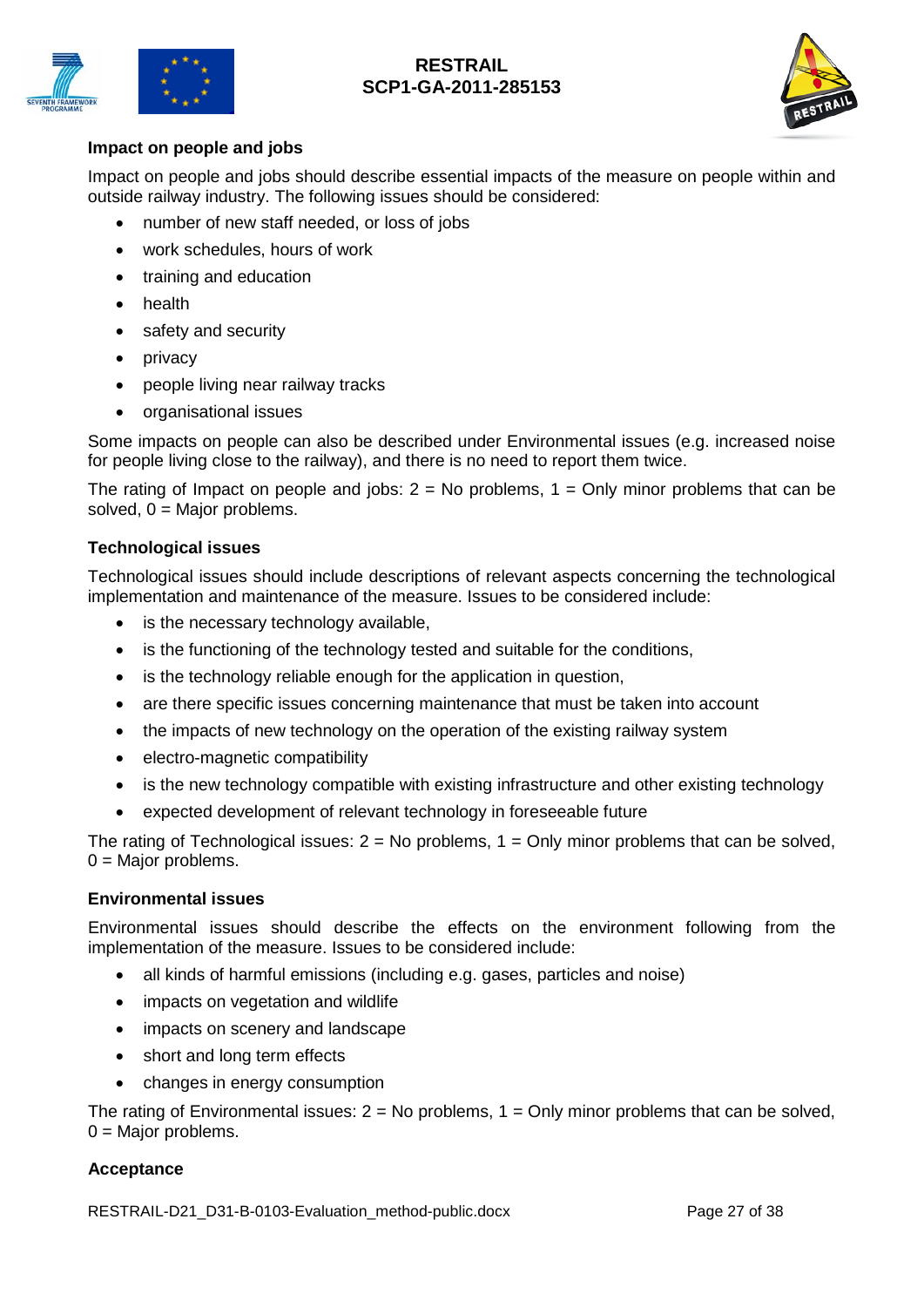



Acceptance refers to opinions of relevant groups of people towards the measure: how acceptable it is to them. Issues to be considered include:

- who are the people whose opinions count most,
- consider groups like general public, decision makers, different organisations in the railway industry, railway passengers, other interest groups and staff in particular jobs,
- what features of the measure are most likely to raise resistance,
- what could be done to make the measure more acceptable

The rating of Acceptance:  $2 = No$  problems,  $1 = Only$  minor problems that can be solved,  $0 = Major$ problems.

#### **Transferability issues**

Transferability issues should provide a description of aspects that should be taken into account when planning the implementation of the measure that has been successful in one kind of situation to a different environment or in a different scale. Issues to be considered include:

- differences in infrastructure and train traffic
- differences in the level of safety (frequency of railway suicides and trespassing accidents)
- differences in the cost of the measure
- cultural differences
- legal framework
- changes in the scale of implementation
- changes in the design of the measure
- organisational issues
- what can be done to mitigate problems concerning transferability.

The rating of Transferability issues:  $2 = No$  problems,  $1 = Only$  minor problems that can be solved,  $0 =$  Major problems.

#### **Additional information**

Additional information should provide a description of relevant aspects that have not been described earlier on the form, e.g.;

- particular strengths and weaknesses of the measure
- opportunities for further development
- potential threats for effective functioning of the measure in the long run
- evaluation of the evaluation process as a whole and the reliability of the results.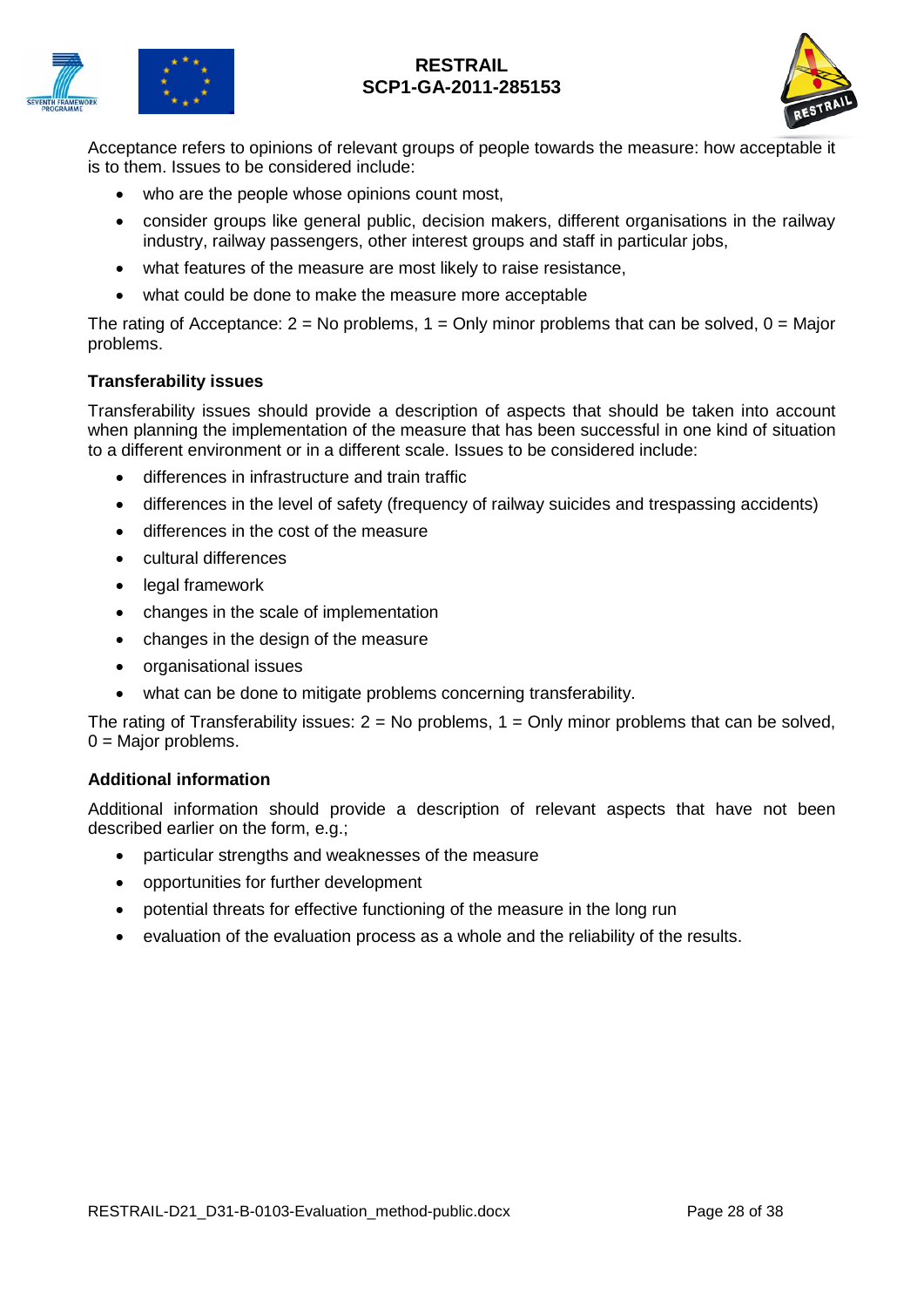



## <span id="page-28-0"></span>*5.2.3 Guidelines for making recommendations for the preventative measures*

Finally, based on the result of the evaluation, each measure will be assigned into one of three categories: *recommended*, *promising* or *questionable*. The assignment will be decided by the group evaluation team, but as a starting point the following rules could apply:

Measures in the category *Recommended* should, for example

- have a large group of target incidents or have a large impact on target incidents or both
- produce benefits that are larger than costs
- should not have significant negative impacts on railway operations or people and jobs in the railway industry
- not have major obstacles to integration into existing infrastructure and other policy measures.

Measures in the category *Promising* could, for example

- have technical implementation or maintenance problems that could be solved in near future
- have less than desirable effects on target incidents, but the effect could be significantly increased by improved design and implementation
- be too expensive at present, but there are new methods or tools in sight that could significantly reduce the cost.

Measures in the category *Questionable* could, for example

- have very small target group or very small impact on incidents, or both
- be very expensive compared to the benefits
- have significant negative impacts e.g. on railway operations, people and jobs or the environment
- have major obstacles to integration into existing infrastructure and other policy measures
- have been designed to fit specific environments and situations that are not likely to exist elsewhere or are likely to disappear in near future.

The sum of scores given for different criteria (2, 1 or 0) can be used as guidance for assigning measures into categories *recommended*, *promising* or *questionable*, but strict rules for the link between the sum of scores and this categorisation may not be necessary.

Example of the types of detail that could be collected for preventative measures are presented in Annex 3. The forms will be first filled in the first screening of measures (for the measures that pass the screening) and revised and completed at later phases of the evaluation process (Figure 1). However, project partners providing initial descriptions of measures may also write them on the forms.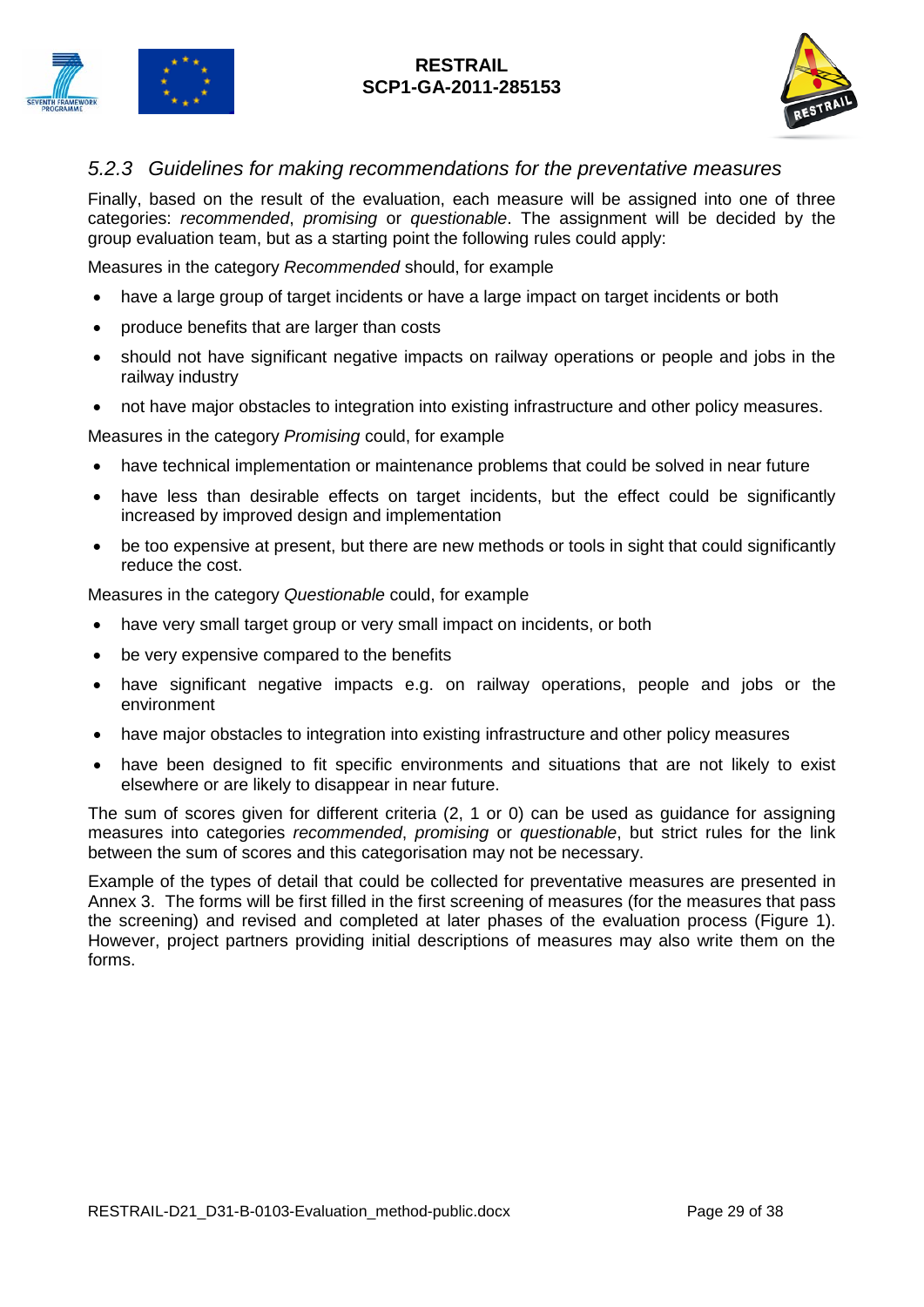



## <span id="page-29-0"></span>**6. REFERENCES**

Elvik, R. (2006). Development of criteria for identifying best practice in road safety and collecting information on the use of best practice road safety measures. Unpublished paper prepared by Rune Elvik for the SUPREME project. <http://www.kfv.at/index.php?id=711> (accessed May 28 2012).

Heatco (2006) Developing Harmonised European Approaches for Transport Costing and Project Assessment, Deliverable 7, Final Technical Report.<http://heatco.ier.uni-stuttgart.de/> (accessed May28 2012).

Jovanovic, S. & Zoeteman, A. (2010). Modern condition-based railway infrastructure asset management. First International Conference on Road and Rail Infrastructure. CETRA. <http://www.mermecgroup.com/mermec-incorso/images/File/papers/CETRA2010-paper-B.pdf> (accessed May 28 2012).

Rådbo, H., Renck, B., & Andersson, R. (2012). Feasibility of railway suicide prevention strategies; a focus group study. In C. Bérenguer, A. Grall & C. Soares (Eds.), Advances in safety, reliability and risk management. London: Taylor & Francis Group.

SUPREME (2007). Methodology. Part A of the Final Report. [http://ec.europa.eu/transport/roadsafety\\_library/publications/supreme\\_a\\_methodology.pdf](http://ec.europa.eu/transport/roadsafety_library/publications/supreme_a_methodology.pdf) (accessed May 28 2012).

Wassermann, D. & Durkee. T. (2009). Strategies in suicide prevention, in Wassermann, D. & Durkee, T. (eds) Oxford textbook of suicidology and suicide prevention. Oxford University Press, Oxford 2009, pp. 589-594.

Woods, M.D., Slovak, R., Quiroga, L., Žarnay, M.,Berrado, A., Janota, A. (2008). SELCAT "Safer European Level Crossing Appraisal and Technology", D4 - Report on Cost Benefit Analysis methods for level crossings.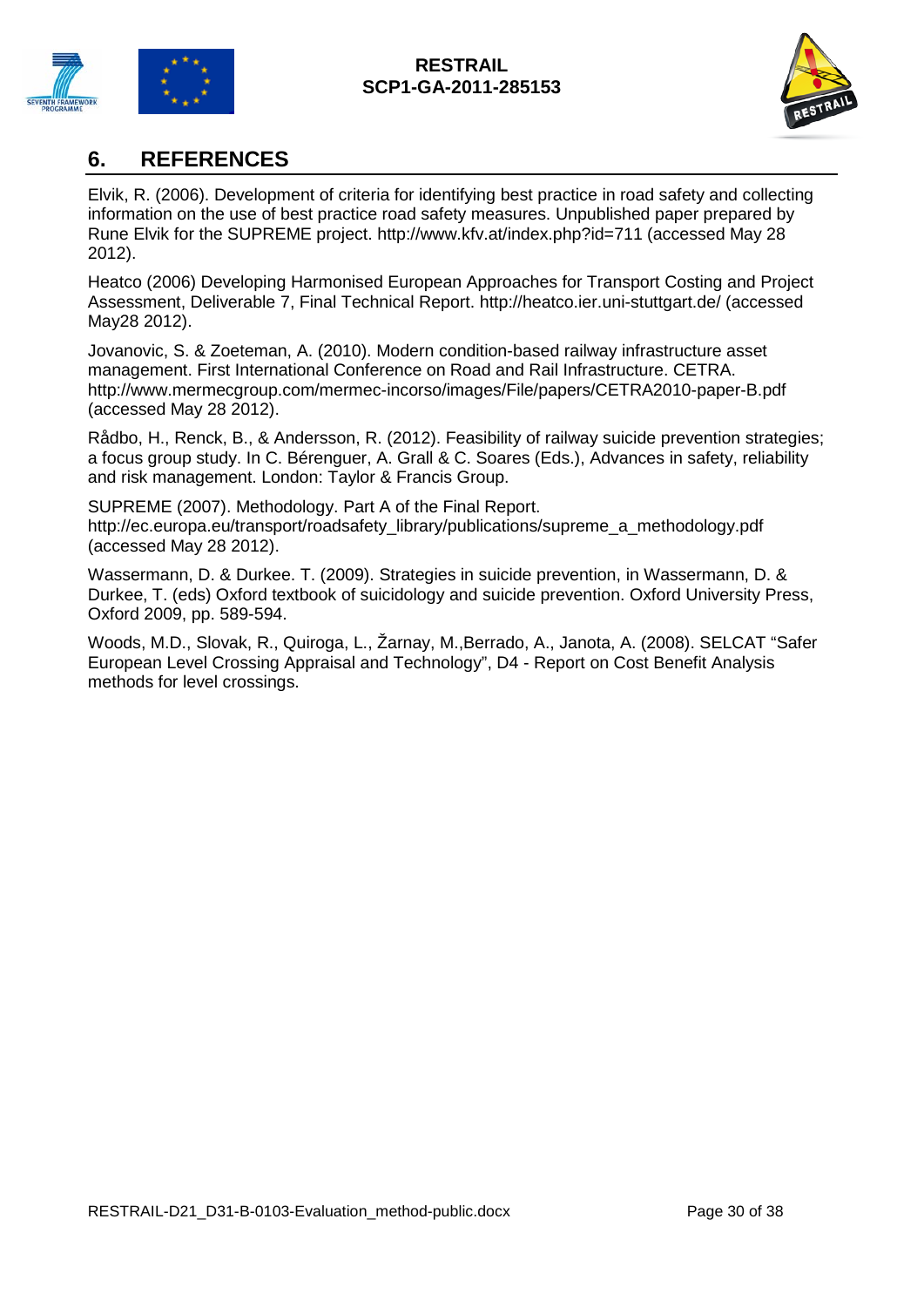



**ANNEXES**

- **Annex 1: Classification of preventative measures according to their mode of operation and target group**
- **Annex 2: Evaluation form**
- **Annex 3: An example of a filled evaluation form**
- **Annex 4: An example of a performance matrix**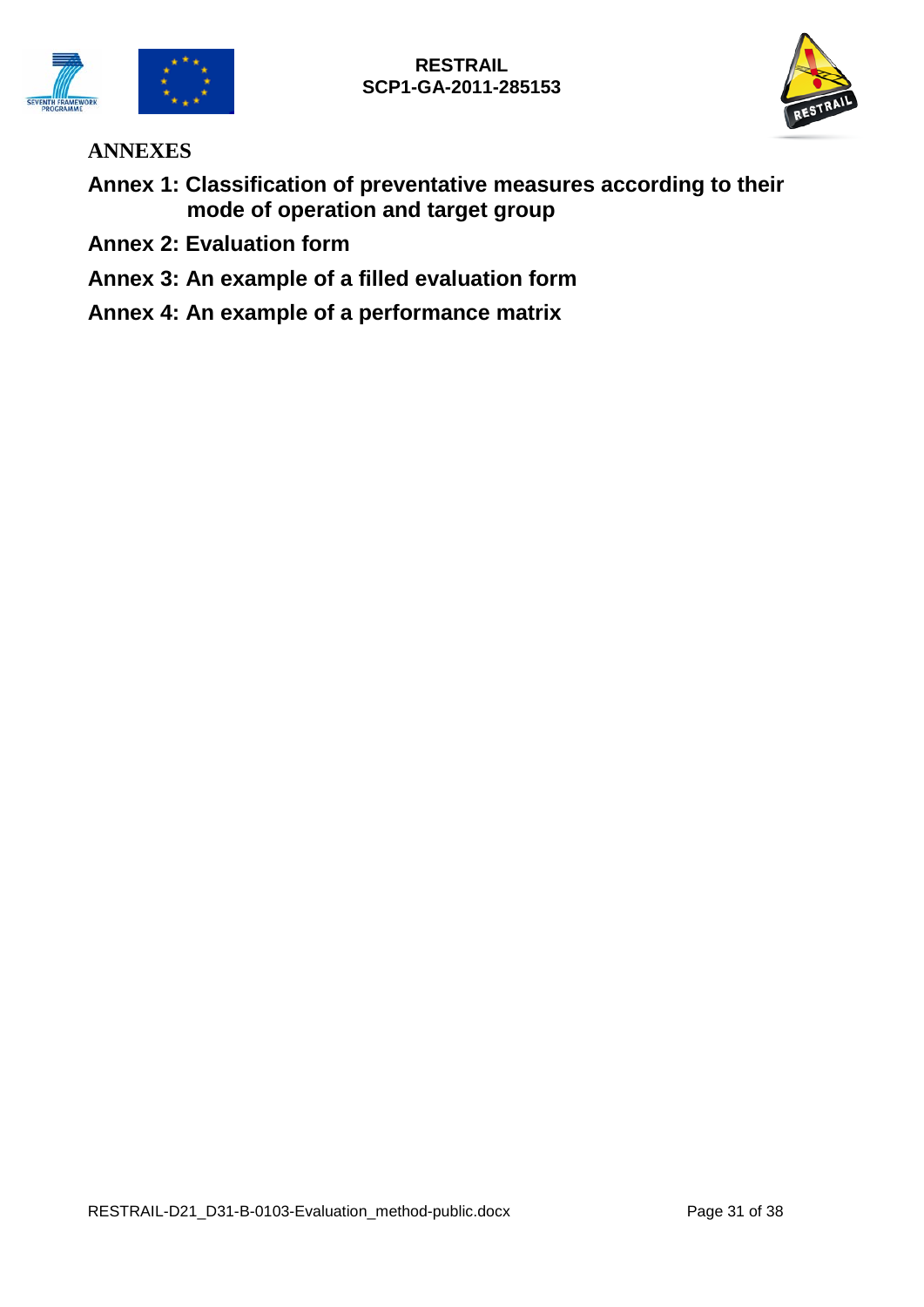



## **Annex 1: Classification of preventative measures according to their mode of operation and target group**

## **Mode of operation**

| Main <i>characteristics</i> of the preventative | Social                           |  |  |
|-------------------------------------------------|----------------------------------|--|--|
| measures                                        | $\exists$ Physical               |  |  |
|                                                 | Technical                        |  |  |
|                                                 | Behavioural                      |  |  |
| Type of prevention measure                      | $\Box$ Primary                   |  |  |
| (Wassermann & Durkee, 2009)                     | Secondary                        |  |  |
|                                                 | Tertiarv                         |  |  |
| The mode of operation of the                    | $\Box$ reducing attractiveness   |  |  |
| preventative measure (Rådbo et al,<br>2012)     | obstruct access                  |  |  |
|                                                 | $\sqcap$ influence determination |  |  |
|                                                 | early warning                    |  |  |
|                                                 | reduce impact of collision       |  |  |

## **Target group**

| Whether the measure is appropriate for                                                           | Suicide                                                                                                  |
|--------------------------------------------------------------------------------------------------|----------------------------------------------------------------------------------------------------------|
| suicide or trespass                                                                              | Trespass                                                                                                 |
| Whether the measures protects against                                                            | □ Wandering                                                                                              |
| the following types of activities linked                                                         | Lying / sitting                                                                                          |
| to suicide                                                                                       | Jumping                                                                                                  |
| Whether the measures protects against<br>the following types of activities linked<br>to trespass | Crossing the track<br>Walking along the track<br>Crime<br>Playing<br>Intentional risk behaviour<br>Other |
| Type of at risk groups that are targeted<br>by the measure (if applicable)                       | Children 0-12<br>□ Youngster 13-17<br><b>Adult 18-59</b><br>Senior 60+                                   |
| Whether the measure has a value in                                                               | Yes                                                                                                      |
| cases of mental illness                                                                          | <b>No</b>                                                                                                |
| Whether the measure is targeted at                                                               | City                                                                                                     |
| different types of geographical location                                                         | Countryside                                                                                              |
| Whether the measure is targeted at<br>specific locations on the railway<br>infrastructure        | <b>Track</b><br>Level crossing<br>Station<br><b>Bridge</b>                                               |
| Whether the measure operates<br>effectively at different times of the day                        | Daytime<br>Nighttime<br>Dawn<br>Dusk                                                                     |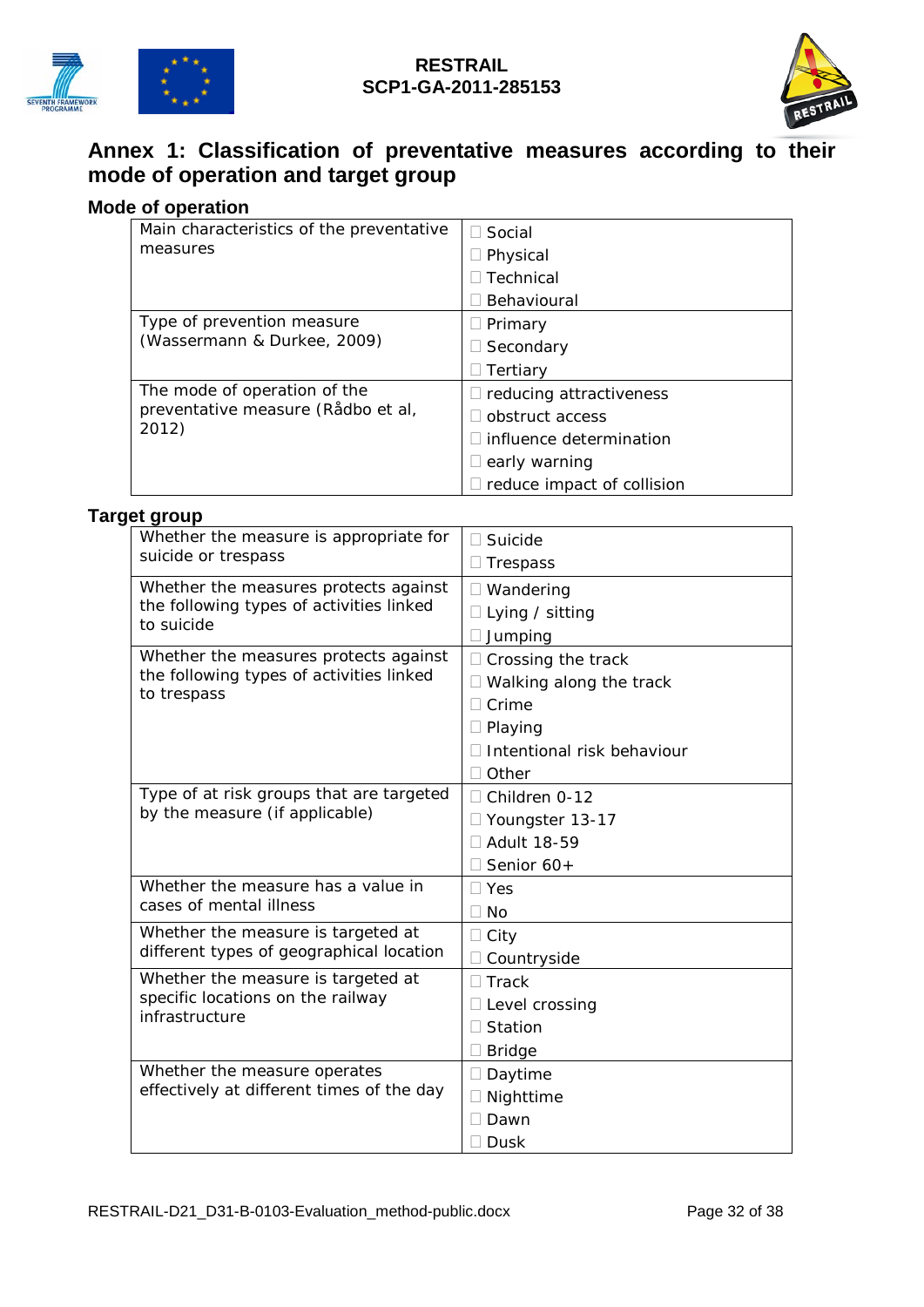



# **Annex 2: Evaluation form**

| The kind of information that is requested on each croiterion is briefly described on the form below. More detailed<br>explanations are provided in chapter 5.2.<br>Created by:<br>Date:<br>Modified by:<br>Date:<br>Modified by:<br>Date:<br>Modified by:<br>Date:<br><b>Countries where implemented</b><br>(use country codes AT, BE, BG, CY, CZ, DE, DK, EE, ES, FI, FR, HU, IE, IT, LT, LU, LV, MT, NL, PL, PT, RO, SE, SI, SK, UK)<br>Title and number of measure<br>number:<br>Type of measure<br>Mark 'X' in only one box in each of the following three categories according to mode of operation (see section 5.2.2 for<br>explanations)<br>Type 1<br>Type 2<br>Type 3<br>Social<br>Primary<br>Reducing attractiveness<br>Physical<br>Secondary<br>Obstruct access<br>Technical<br>Tertiary<br>Influence detemination<br>Behavioural<br>Early warning<br>Reduce impact of collision<br>1  Description of measure<br>Describe relevant features of the measure: What is done? In what kind of environment? What is the scale of implementatio<br>Score: 2 = Adequate, 1 = Fair, 0 = Superficial (description of measure)<br>score:<br>Definition of target incidents<br>Provide brief verbal description of target incidents and tick all relevant categories in the lists below.<br>Mark 'X' in all relevant boxes<br>Children 0-12<br>Suicide<br>Track<br>Youngster 13-17<br>Level crossing<br>Trespass<br>Adult 18-59<br>Station<br><b>Bridge</b><br>Wandering<br>Senior 60+<br>Lying / sitting<br>Jumping<br>Concerns mental illness<br>Daytime<br>Nighttime<br>Crossing thre track<br>City<br>Dawn<br>Walking along the track<br>Countryside<br>Dusk<br>Crime<br>Playing<br>Intentional risk behaviour<br>Score: 2 = Adequate, 1 = Fair, 0 = Superficial (definition of target incidents)<br>score:<br>Size of the problem<br>Provide an estimate of the annual number incidents in the target group. Explain how the estimate was derived. Separate<br>estimates can be given for suicides and trespassing accidents when relevant.<br>Score: 2 = Major (> 20 incidents per year), 1 = Medium (2-20 incidents per year), 0 = Minor (< 2 incidents per year)<br>score:<br><b>Effect on incidents</b><br>Provide an estimate of the percentage reduction in the number of target incidents that can be achieved by<br>implementation of the measure. Explain how the estimate was derived. Separate estimates can be given for suicides and<br>trespassing accidents when relevant. |  | for the evaluation of measures targeted to reduce railway suicides and trespassing accidents |  |  |
|------------------------------------------------------------------------------------------------------------------------------------------------------------------------------------------------------------------------------------------------------------------------------------------------------------------------------------------------------------------------------------------------------------------------------------------------------------------------------------------------------------------------------------------------------------------------------------------------------------------------------------------------------------------------------------------------------------------------------------------------------------------------------------------------------------------------------------------------------------------------------------------------------------------------------------------------------------------------------------------------------------------------------------------------------------------------------------------------------------------------------------------------------------------------------------------------------------------------------------------------------------------------------------------------------------------------------------------------------------------------------------------------------------------------------------------------------------------------------------------------------------------------------------------------------------------------------------------------------------------------------------------------------------------------------------------------------------------------------------------------------------------------------------------------------------------------------------------------------------------------------------------------------------------------------------------------------------------------------------------------------------------------------------------------------------------------------------------------------------------------------------------------------------------------------------------------------------------------------------------------------------------------------------------------------------------------------------------------------------------------------------------------------------------------------------------------------------------------------------------------|--|----------------------------------------------------------------------------------------------|--|--|
|                                                                                                                                                                                                                                                                                                                                                                                                                                                                                                                                                                                                                                                                                                                                                                                                                                                                                                                                                                                                                                                                                                                                                                                                                                                                                                                                                                                                                                                                                                                                                                                                                                                                                                                                                                                                                                                                                                                                                                                                                                                                                                                                                                                                                                                                                                                                                                                                                                                                                                |  |                                                                                              |  |  |
|                                                                                                                                                                                                                                                                                                                                                                                                                                                                                                                                                                                                                                                                                                                                                                                                                                                                                                                                                                                                                                                                                                                                                                                                                                                                                                                                                                                                                                                                                                                                                                                                                                                                                                                                                                                                                                                                                                                                                                                                                                                                                                                                                                                                                                                                                                                                                                                                                                                                                                |  |                                                                                              |  |  |
|                                                                                                                                                                                                                                                                                                                                                                                                                                                                                                                                                                                                                                                                                                                                                                                                                                                                                                                                                                                                                                                                                                                                                                                                                                                                                                                                                                                                                                                                                                                                                                                                                                                                                                                                                                                                                                                                                                                                                                                                                                                                                                                                                                                                                                                                                                                                                                                                                                                                                                |  |                                                                                              |  |  |
|                                                                                                                                                                                                                                                                                                                                                                                                                                                                                                                                                                                                                                                                                                                                                                                                                                                                                                                                                                                                                                                                                                                                                                                                                                                                                                                                                                                                                                                                                                                                                                                                                                                                                                                                                                                                                                                                                                                                                                                                                                                                                                                                                                                                                                                                                                                                                                                                                                                                                                |  |                                                                                              |  |  |
|                                                                                                                                                                                                                                                                                                                                                                                                                                                                                                                                                                                                                                                                                                                                                                                                                                                                                                                                                                                                                                                                                                                                                                                                                                                                                                                                                                                                                                                                                                                                                                                                                                                                                                                                                                                                                                                                                                                                                                                                                                                                                                                                                                                                                                                                                                                                                                                                                                                                                                |  |                                                                                              |  |  |
|                                                                                                                                                                                                                                                                                                                                                                                                                                                                                                                                                                                                                                                                                                                                                                                                                                                                                                                                                                                                                                                                                                                                                                                                                                                                                                                                                                                                                                                                                                                                                                                                                                                                                                                                                                                                                                                                                                                                                                                                                                                                                                                                                                                                                                                                                                                                                                                                                                                                                                |  |                                                                                              |  |  |
|                                                                                                                                                                                                                                                                                                                                                                                                                                                                                                                                                                                                                                                                                                                                                                                                                                                                                                                                                                                                                                                                                                                                                                                                                                                                                                                                                                                                                                                                                                                                                                                                                                                                                                                                                                                                                                                                                                                                                                                                                                                                                                                                                                                                                                                                                                                                                                                                                                                                                                |  |                                                                                              |  |  |
|                                                                                                                                                                                                                                                                                                                                                                                                                                                                                                                                                                                                                                                                                                                                                                                                                                                                                                                                                                                                                                                                                                                                                                                                                                                                                                                                                                                                                                                                                                                                                                                                                                                                                                                                                                                                                                                                                                                                                                                                                                                                                                                                                                                                                                                                                                                                                                                                                                                                                                |  |                                                                                              |  |  |
|                                                                                                                                                                                                                                                                                                                                                                                                                                                                                                                                                                                                                                                                                                                                                                                                                                                                                                                                                                                                                                                                                                                                                                                                                                                                                                                                                                                                                                                                                                                                                                                                                                                                                                                                                                                                                                                                                                                                                                                                                                                                                                                                                                                                                                                                                                                                                                                                                                                                                                |  |                                                                                              |  |  |
|                                                                                                                                                                                                                                                                                                                                                                                                                                                                                                                                                                                                                                                                                                                                                                                                                                                                                                                                                                                                                                                                                                                                                                                                                                                                                                                                                                                                                                                                                                                                                                                                                                                                                                                                                                                                                                                                                                                                                                                                                                                                                                                                                                                                                                                                                                                                                                                                                                                                                                |  |                                                                                              |  |  |
|                                                                                                                                                                                                                                                                                                                                                                                                                                                                                                                                                                                                                                                                                                                                                                                                                                                                                                                                                                                                                                                                                                                                                                                                                                                                                                                                                                                                                                                                                                                                                                                                                                                                                                                                                                                                                                                                                                                                                                                                                                                                                                                                                                                                                                                                                                                                                                                                                                                                                                |  |                                                                                              |  |  |
|                                                                                                                                                                                                                                                                                                                                                                                                                                                                                                                                                                                                                                                                                                                                                                                                                                                                                                                                                                                                                                                                                                                                                                                                                                                                                                                                                                                                                                                                                                                                                                                                                                                                                                                                                                                                                                                                                                                                                                                                                                                                                                                                                                                                                                                                                                                                                                                                                                                                                                |  |                                                                                              |  |  |
|                                                                                                                                                                                                                                                                                                                                                                                                                                                                                                                                                                                                                                                                                                                                                                                                                                                                                                                                                                                                                                                                                                                                                                                                                                                                                                                                                                                                                                                                                                                                                                                                                                                                                                                                                                                                                                                                                                                                                                                                                                                                                                                                                                                                                                                                                                                                                                                                                                                                                                |  |                                                                                              |  |  |
|                                                                                                                                                                                                                                                                                                                                                                                                                                                                                                                                                                                                                                                                                                                                                                                                                                                                                                                                                                                                                                                                                                                                                                                                                                                                                                                                                                                                                                                                                                                                                                                                                                                                                                                                                                                                                                                                                                                                                                                                                                                                                                                                                                                                                                                                                                                                                                                                                                                                                                |  |                                                                                              |  |  |
|                                                                                                                                                                                                                                                                                                                                                                                                                                                                                                                                                                                                                                                                                                                                                                                                                                                                                                                                                                                                                                                                                                                                                                                                                                                                                                                                                                                                                                                                                                                                                                                                                                                                                                                                                                                                                                                                                                                                                                                                                                                                                                                                                                                                                                                                                                                                                                                                                                                                                                |  |                                                                                              |  |  |
|                                                                                                                                                                                                                                                                                                                                                                                                                                                                                                                                                                                                                                                                                                                                                                                                                                                                                                                                                                                                                                                                                                                                                                                                                                                                                                                                                                                                                                                                                                                                                                                                                                                                                                                                                                                                                                                                                                                                                                                                                                                                                                                                                                                                                                                                                                                                                                                                                                                                                                |  |                                                                                              |  |  |
|                                                                                                                                                                                                                                                                                                                                                                                                                                                                                                                                                                                                                                                                                                                                                                                                                                                                                                                                                                                                                                                                                                                                                                                                                                                                                                                                                                                                                                                                                                                                                                                                                                                                                                                                                                                                                                                                                                                                                                                                                                                                                                                                                                                                                                                                                                                                                                                                                                                                                                |  |                                                                                              |  |  |
|                                                                                                                                                                                                                                                                                                                                                                                                                                                                                                                                                                                                                                                                                                                                                                                                                                                                                                                                                                                                                                                                                                                                                                                                                                                                                                                                                                                                                                                                                                                                                                                                                                                                                                                                                                                                                                                                                                                                                                                                                                                                                                                                                                                                                                                                                                                                                                                                                                                                                                |  |                                                                                              |  |  |
|                                                                                                                                                                                                                                                                                                                                                                                                                                                                                                                                                                                                                                                                                                                                                                                                                                                                                                                                                                                                                                                                                                                                                                                                                                                                                                                                                                                                                                                                                                                                                                                                                                                                                                                                                                                                                                                                                                                                                                                                                                                                                                                                                                                                                                                                                                                                                                                                                                                                                                |  |                                                                                              |  |  |
|                                                                                                                                                                                                                                                                                                                                                                                                                                                                                                                                                                                                                                                                                                                                                                                                                                                                                                                                                                                                                                                                                                                                                                                                                                                                                                                                                                                                                                                                                                                                                                                                                                                                                                                                                                                                                                                                                                                                                                                                                                                                                                                                                                                                                                                                                                                                                                                                                                                                                                |  |                                                                                              |  |  |
|                                                                                                                                                                                                                                                                                                                                                                                                                                                                                                                                                                                                                                                                                                                                                                                                                                                                                                                                                                                                                                                                                                                                                                                                                                                                                                                                                                                                                                                                                                                                                                                                                                                                                                                                                                                                                                                                                                                                                                                                                                                                                                                                                                                                                                                                                                                                                                                                                                                                                                |  |                                                                                              |  |  |
|                                                                                                                                                                                                                                                                                                                                                                                                                                                                                                                                                                                                                                                                                                                                                                                                                                                                                                                                                                                                                                                                                                                                                                                                                                                                                                                                                                                                                                                                                                                                                                                                                                                                                                                                                                                                                                                                                                                                                                                                                                                                                                                                                                                                                                                                                                                                                                                                                                                                                                |  |                                                                                              |  |  |
|                                                                                                                                                                                                                                                                                                                                                                                                                                                                                                                                                                                                                                                                                                                                                                                                                                                                                                                                                                                                                                                                                                                                                                                                                                                                                                                                                                                                                                                                                                                                                                                                                                                                                                                                                                                                                                                                                                                                                                                                                                                                                                                                                                                                                                                                                                                                                                                                                                                                                                |  |                                                                                              |  |  |
|                                                                                                                                                                                                                                                                                                                                                                                                                                                                                                                                                                                                                                                                                                                                                                                                                                                                                                                                                                                                                                                                                                                                                                                                                                                                                                                                                                                                                                                                                                                                                                                                                                                                                                                                                                                                                                                                                                                                                                                                                                                                                                                                                                                                                                                                                                                                                                                                                                                                                                |  |                                                                                              |  |  |
|                                                                                                                                                                                                                                                                                                                                                                                                                                                                                                                                                                                                                                                                                                                                                                                                                                                                                                                                                                                                                                                                                                                                                                                                                                                                                                                                                                                                                                                                                                                                                                                                                                                                                                                                                                                                                                                                                                                                                                                                                                                                                                                                                                                                                                                                                                                                                                                                                                                                                                |  |                                                                                              |  |  |
|                                                                                                                                                                                                                                                                                                                                                                                                                                                                                                                                                                                                                                                                                                                                                                                                                                                                                                                                                                                                                                                                                                                                                                                                                                                                                                                                                                                                                                                                                                                                                                                                                                                                                                                                                                                                                                                                                                                                                                                                                                                                                                                                                                                                                                                                                                                                                                                                                                                                                                |  |                                                                                              |  |  |
|                                                                                                                                                                                                                                                                                                                                                                                                                                                                                                                                                                                                                                                                                                                                                                                                                                                                                                                                                                                                                                                                                                                                                                                                                                                                                                                                                                                                                                                                                                                                                                                                                                                                                                                                                                                                                                                                                                                                                                                                                                                                                                                                                                                                                                                                                                                                                                                                                                                                                                |  |                                                                                              |  |  |
|                                                                                                                                                                                                                                                                                                                                                                                                                                                                                                                                                                                                                                                                                                                                                                                                                                                                                                                                                                                                                                                                                                                                                                                                                                                                                                                                                                                                                                                                                                                                                                                                                                                                                                                                                                                                                                                                                                                                                                                                                                                                                                                                                                                                                                                                                                                                                                                                                                                                                                |  |                                                                                              |  |  |
|                                                                                                                                                                                                                                                                                                                                                                                                                                                                                                                                                                                                                                                                                                                                                                                                                                                                                                                                                                                                                                                                                                                                                                                                                                                                                                                                                                                                                                                                                                                                                                                                                                                                                                                                                                                                                                                                                                                                                                                                                                                                                                                                                                                                                                                                                                                                                                                                                                                                                                |  |                                                                                              |  |  |
|                                                                                                                                                                                                                                                                                                                                                                                                                                                                                                                                                                                                                                                                                                                                                                                                                                                                                                                                                                                                                                                                                                                                                                                                                                                                                                                                                                                                                                                                                                                                                                                                                                                                                                                                                                                                                                                                                                                                                                                                                                                                                                                                                                                                                                                                                                                                                                                                                                                                                                |  |                                                                                              |  |  |
|                                                                                                                                                                                                                                                                                                                                                                                                                                                                                                                                                                                                                                                                                                                                                                                                                                                                                                                                                                                                                                                                                                                                                                                                                                                                                                                                                                                                                                                                                                                                                                                                                                                                                                                                                                                                                                                                                                                                                                                                                                                                                                                                                                                                                                                                                                                                                                                                                                                                                                |  |                                                                                              |  |  |
|                                                                                                                                                                                                                                                                                                                                                                                                                                                                                                                                                                                                                                                                                                                                                                                                                                                                                                                                                                                                                                                                                                                                                                                                                                                                                                                                                                                                                                                                                                                                                                                                                                                                                                                                                                                                                                                                                                                                                                                                                                                                                                                                                                                                                                                                                                                                                                                                                                                                                                |  |                                                                                              |  |  |
|                                                                                                                                                                                                                                                                                                                                                                                                                                                                                                                                                                                                                                                                                                                                                                                                                                                                                                                                                                                                                                                                                                                                                                                                                                                                                                                                                                                                                                                                                                                                                                                                                                                                                                                                                                                                                                                                                                                                                                                                                                                                                                                                                                                                                                                                                                                                                                                                                                                                                                |  |                                                                                              |  |  |
|                                                                                                                                                                                                                                                                                                                                                                                                                                                                                                                                                                                                                                                                                                                                                                                                                                                                                                                                                                                                                                                                                                                                                                                                                                                                                                                                                                                                                                                                                                                                                                                                                                                                                                                                                                                                                                                                                                                                                                                                                                                                                                                                                                                                                                                                                                                                                                                                                                                                                                |  |                                                                                              |  |  |
|                                                                                                                                                                                                                                                                                                                                                                                                                                                                                                                                                                                                                                                                                                                                                                                                                                                                                                                                                                                                                                                                                                                                                                                                                                                                                                                                                                                                                                                                                                                                                                                                                                                                                                                                                                                                                                                                                                                                                                                                                                                                                                                                                                                                                                                                                                                                                                                                                                                                                                |  |                                                                                              |  |  |
|                                                                                                                                                                                                                                                                                                                                                                                                                                                                                                                                                                                                                                                                                                                                                                                                                                                                                                                                                                                                                                                                                                                                                                                                                                                                                                                                                                                                                                                                                                                                                                                                                                                                                                                                                                                                                                                                                                                                                                                                                                                                                                                                                                                                                                                                                                                                                                                                                                                                                                |  |                                                                                              |  |  |
|                                                                                                                                                                                                                                                                                                                                                                                                                                                                                                                                                                                                                                                                                                                                                                                                                                                                                                                                                                                                                                                                                                                                                                                                                                                                                                                                                                                                                                                                                                                                                                                                                                                                                                                                                                                                                                                                                                                                                                                                                                                                                                                                                                                                                                                                                                                                                                                                                                                                                                |  |                                                                                              |  |  |
|                                                                                                                                                                                                                                                                                                                                                                                                                                                                                                                                                                                                                                                                                                                                                                                                                                                                                                                                                                                                                                                                                                                                                                                                                                                                                                                                                                                                                                                                                                                                                                                                                                                                                                                                                                                                                                                                                                                                                                                                                                                                                                                                                                                                                                                                                                                                                                                                                                                                                                |  |                                                                                              |  |  |
|                                                                                                                                                                                                                                                                                                                                                                                                                                                                                                                                                                                                                                                                                                                                                                                                                                                                                                                                                                                                                                                                                                                                                                                                                                                                                                                                                                                                                                                                                                                                                                                                                                                                                                                                                                                                                                                                                                                                                                                                                                                                                                                                                                                                                                                                                                                                                                                                                                                                                                |  |                                                                                              |  |  |
|                                                                                                                                                                                                                                                                                                                                                                                                                                                                                                                                                                                                                                                                                                                                                                                                                                                                                                                                                                                                                                                                                                                                                                                                                                                                                                                                                                                                                                                                                                                                                                                                                                                                                                                                                                                                                                                                                                                                                                                                                                                                                                                                                                                                                                                                                                                                                                                                                                                                                                |  |                                                                                              |  |  |
|                                                                                                                                                                                                                                                                                                                                                                                                                                                                                                                                                                                                                                                                                                                                                                                                                                                                                                                                                                                                                                                                                                                                                                                                                                                                                                                                                                                                                                                                                                                                                                                                                                                                                                                                                                                                                                                                                                                                                                                                                                                                                                                                                                                                                                                                                                                                                                                                                                                                                                |  |                                                                                              |  |  |
|                                                                                                                                                                                                                                                                                                                                                                                                                                                                                                                                                                                                                                                                                                                                                                                                                                                                                                                                                                                                                                                                                                                                                                                                                                                                                                                                                                                                                                                                                                                                                                                                                                                                                                                                                                                                                                                                                                                                                                                                                                                                                                                                                                                                                                                                                                                                                                                                                                                                                                |  |                                                                                              |  |  |
|                                                                                                                                                                                                                                                                                                                                                                                                                                                                                                                                                                                                                                                                                                                                                                                                                                                                                                                                                                                                                                                                                                                                                                                                                                                                                                                                                                                                                                                                                                                                                                                                                                                                                                                                                                                                                                                                                                                                                                                                                                                                                                                                                                                                                                                                                                                                                                                                                                                                                                |  |                                                                                              |  |  |
|                                                                                                                                                                                                                                                                                                                                                                                                                                                                                                                                                                                                                                                                                                                                                                                                                                                                                                                                                                                                                                                                                                                                                                                                                                                                                                                                                                                                                                                                                                                                                                                                                                                                                                                                                                                                                                                                                                                                                                                                                                                                                                                                                                                                                                                                                                                                                                                                                                                                                                |  |                                                                                              |  |  |
|                                                                                                                                                                                                                                                                                                                                                                                                                                                                                                                                                                                                                                                                                                                                                                                                                                                                                                                                                                                                                                                                                                                                                                                                                                                                                                                                                                                                                                                                                                                                                                                                                                                                                                                                                                                                                                                                                                                                                                                                                                                                                                                                                                                                                                                                                                                                                                                                                                                                                                |  |                                                                                              |  |  |
|                                                                                                                                                                                                                                                                                                                                                                                                                                                                                                                                                                                                                                                                                                                                                                                                                                                                                                                                                                                                                                                                                                                                                                                                                                                                                                                                                                                                                                                                                                                                                                                                                                                                                                                                                                                                                                                                                                                                                                                                                                                                                                                                                                                                                                                                                                                                                                                                                                                                                                |  |                                                                                              |  |  |
|                                                                                                                                                                                                                                                                                                                                                                                                                                                                                                                                                                                                                                                                                                                                                                                                                                                                                                                                                                                                                                                                                                                                                                                                                                                                                                                                                                                                                                                                                                                                                                                                                                                                                                                                                                                                                                                                                                                                                                                                                                                                                                                                                                                                                                                                                                                                                                                                                                                                                                |  |                                                                                              |  |  |
|                                                                                                                                                                                                                                                                                                                                                                                                                                                                                                                                                                                                                                                                                                                                                                                                                                                                                                                                                                                                                                                                                                                                                                                                                                                                                                                                                                                                                                                                                                                                                                                                                                                                                                                                                                                                                                                                                                                                                                                                                                                                                                                                                                                                                                                                                                                                                                                                                                                                                                |  |                                                                                              |  |  |
|                                                                                                                                                                                                                                                                                                                                                                                                                                                                                                                                                                                                                                                                                                                                                                                                                                                                                                                                                                                                                                                                                                                                                                                                                                                                                                                                                                                                                                                                                                                                                                                                                                                                                                                                                                                                                                                                                                                                                                                                                                                                                                                                                                                                                                                                                                                                                                                                                                                                                                |  |                                                                                              |  |  |
|                                                                                                                                                                                                                                                                                                                                                                                                                                                                                                                                                                                                                                                                                                                                                                                                                                                                                                                                                                                                                                                                                                                                                                                                                                                                                                                                                                                                                                                                                                                                                                                                                                                                                                                                                                                                                                                                                                                                                                                                                                                                                                                                                                                                                                                                                                                                                                                                                                                                                                |  |                                                                                              |  |  |
|                                                                                                                                                                                                                                                                                                                                                                                                                                                                                                                                                                                                                                                                                                                                                                                                                                                                                                                                                                                                                                                                                                                                                                                                                                                                                                                                                                                                                                                                                                                                                                                                                                                                                                                                                                                                                                                                                                                                                                                                                                                                                                                                                                                                                                                                                                                                                                                                                                                                                                |  |                                                                                              |  |  |
|                                                                                                                                                                                                                                                                                                                                                                                                                                                                                                                                                                                                                                                                                                                                                                                                                                                                                                                                                                                                                                                                                                                                                                                                                                                                                                                                                                                                                                                                                                                                                                                                                                                                                                                                                                                                                                                                                                                                                                                                                                                                                                                                                                                                                                                                                                                                                                                                                                                                                                |  |                                                                                              |  |  |
|                                                                                                                                                                                                                                                                                                                                                                                                                                                                                                                                                                                                                                                                                                                                                                                                                                                                                                                                                                                                                                                                                                                                                                                                                                                                                                                                                                                                                                                                                                                                                                                                                                                                                                                                                                                                                                                                                                                                                                                                                                                                                                                                                                                                                                                                                                                                                                                                                                                                                                |  |                                                                                              |  |  |
|                                                                                                                                                                                                                                                                                                                                                                                                                                                                                                                                                                                                                                                                                                                                                                                                                                                                                                                                                                                                                                                                                                                                                                                                                                                                                                                                                                                                                                                                                                                                                                                                                                                                                                                                                                                                                                                                                                                                                                                                                                                                                                                                                                                                                                                                                                                                                                                                                                                                                                |  |                                                                                              |  |  |
|                                                                                                                                                                                                                                                                                                                                                                                                                                                                                                                                                                                                                                                                                                                                                                                                                                                                                                                                                                                                                                                                                                                                                                                                                                                                                                                                                                                                                                                                                                                                                                                                                                                                                                                                                                                                                                                                                                                                                                                                                                                                                                                                                                                                                                                                                                                                                                                                                                                                                                |  |                                                                                              |  |  |
|                                                                                                                                                                                                                                                                                                                                                                                                                                                                                                                                                                                                                                                                                                                                                                                                                                                                                                                                                                                                                                                                                                                                                                                                                                                                                                                                                                                                                                                                                                                                                                                                                                                                                                                                                                                                                                                                                                                                                                                                                                                                                                                                                                                                                                                                                                                                                                                                                                                                                                |  |                                                                                              |  |  |
|                                                                                                                                                                                                                                                                                                                                                                                                                                                                                                                                                                                                                                                                                                                                                                                                                                                                                                                                                                                                                                                                                                                                                                                                                                                                                                                                                                                                                                                                                                                                                                                                                                                                                                                                                                                                                                                                                                                                                                                                                                                                                                                                                                                                                                                                                                                                                                                                                                                                                                |  |                                                                                              |  |  |
|                                                                                                                                                                                                                                                                                                                                                                                                                                                                                                                                                                                                                                                                                                                                                                                                                                                                                                                                                                                                                                                                                                                                                                                                                                                                                                                                                                                                                                                                                                                                                                                                                                                                                                                                                                                                                                                                                                                                                                                                                                                                                                                                                                                                                                                                                                                                                                                                                                                                                                |  |                                                                                              |  |  |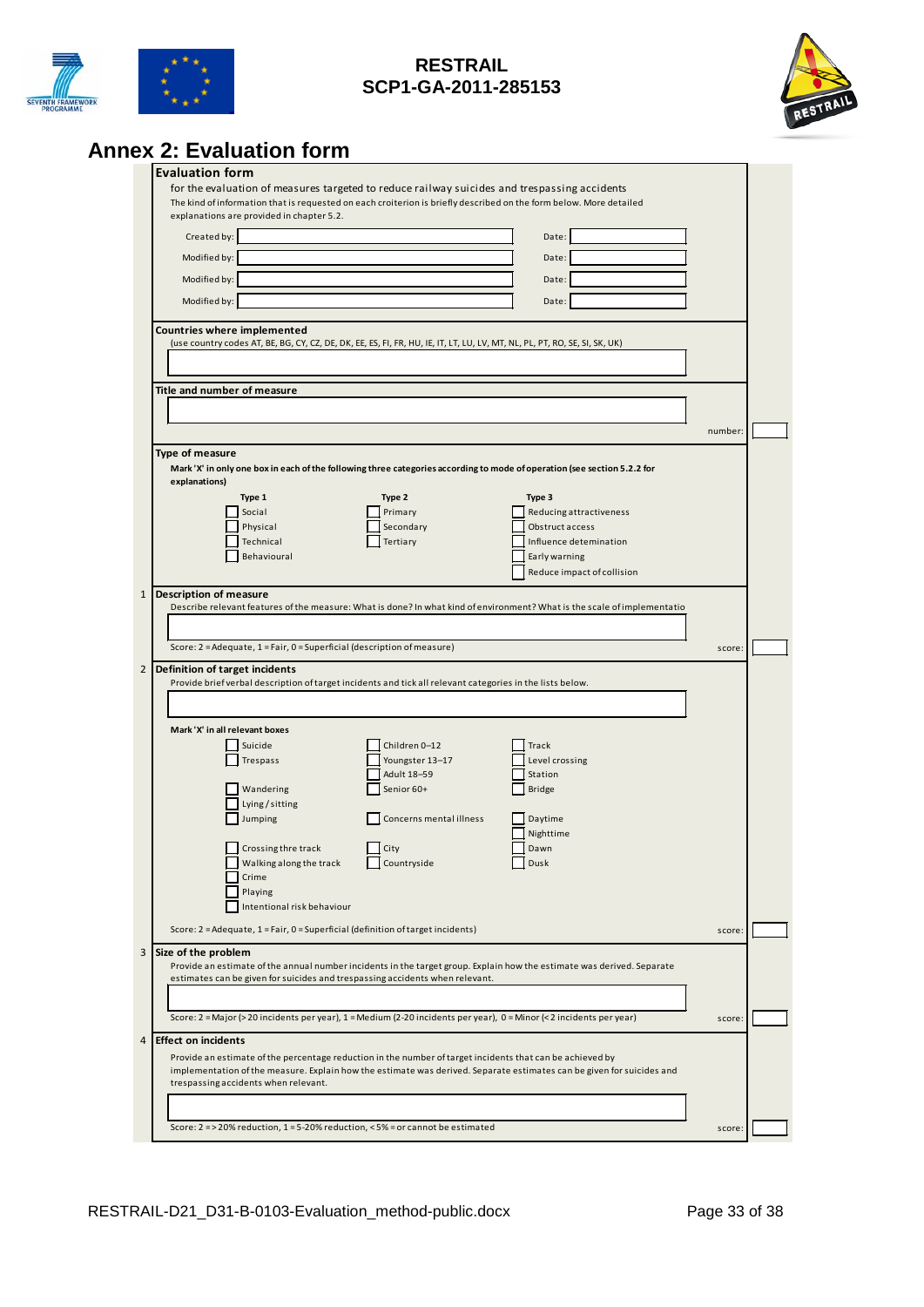





| 5 | <b>Durability of effects</b>                                                                                                                                                                                                           |        |  |
|---|----------------------------------------------------------------------------------------------------------------------------------------------------------------------------------------------------------------------------------------|--------|--|
|   | Describe if the effect on incidents is likely to remain sdable (or even increase) or decrease with time, and why. What could<br>or should be done to maintain the effect on high level?                                                |        |  |
|   |                                                                                                                                                                                                                                        |        |  |
|   |                                                                                                                                                                                                                                        |        |  |
|   | Score: 2 = Likely to remain stable (or even improve), 1 = Slight decline expected, 0 = Fast decline expected                                                                                                                           | score: |  |
| 6 | <b>Costs and benefits</b>                                                                                                                                                                                                              |        |  |
|   | If possible, provide estimate of the ratio costs/benefits (C/B) and explain how this estimate was derived (e.g. refer to                                                                                                               |        |  |
|   | documented study, list the main types of costs that influence this ratio). Consider implemetation, maintenance and<br>organisational costs.                                                                                            |        |  |
|   |                                                                                                                                                                                                                                        |        |  |
|   |                                                                                                                                                                                                                                        |        |  |
|   | Score: 2 = Favourable (C/B < 0.5), 1 = Balanced (C/B = 0.52), 0 = Unfavourable (C/B > 2)                                                                                                                                               | score: |  |
| 7 | Integration with other policy measures                                                                                                                                                                                                 |        |  |
|   | Consider following issues: How the emasure interacts, interfaces or integrates with other preventative measures?<br>Constraints or obstructions for implementation? Preconditions for implementation? How the measure can impact other |        |  |
|   | measures? Does the effectiveness of the measure depend on implementation of other measures - if yes, which? Are there                                                                                                                  |        |  |
|   | organisational or communication issues that need to be solved?                                                                                                                                                                         |        |  |
|   |                                                                                                                                                                                                                                        |        |  |
|   | Score: $2$ = No problems, $1$ = Only minor problems that can be solved, $0$ = Major problems                                                                                                                                           | score: |  |
| 8 | Impact on railway operations                                                                                                                                                                                                           |        |  |
|   | How does the measure impact on the running of trains (reliability of train service, availability of track)? Is it possible to                                                                                                          |        |  |
|   | quantify these impacts? What could or should be done to mitigate such undesired impoacts?                                                                                                                                              |        |  |
|   |                                                                                                                                                                                                                                        |        |  |
|   | Score: $2 = No$ problems, $1 = Only$ minor problems that can be solved, $0 = Major$ problems                                                                                                                                           | score  |  |
| 9 | Impact on people and jobs                                                                                                                                                                                                              |        |  |
|   | Consider people in and outside railway industry. How would implementation of the measure affect people and their jobs?                                                                                                                 |        |  |
|   | Consider issues like loss of jobs, training and education, safety and health, number of staff needed, impacts on                                                                                                                       |        |  |
|   | organisations.                                                                                                                                                                                                                         |        |  |
|   |                                                                                                                                                                                                                                        |        |  |
|   | Score: $2 = No$ problems, $1 = Only$ minor problems that can be solved, $0 = Major$ problems                                                                                                                                           | score: |  |
|   | 10 Technological issues                                                                                                                                                                                                                |        |  |
|   | Consider following issues regarding necessary technology: Is it available and reliable? If not, is it likely that the situation                                                                                                        |        |  |
|   | will be improved in near future? Is it compatible with current infrastructure design and relevant standards?                                                                                                                           |        |  |
|   |                                                                                                                                                                                                                                        |        |  |
|   | Score: $2 = No$ problems, $1 = Only$ minor problems that can be solved, $0 = Major$ problems                                                                                                                                           | score: |  |
|   | 11 Environment                                                                                                                                                                                                                         |        |  |
|   | Consider issues like emissions, energy, scenery, wildlife, impacts on people near the track, short and long term effects.                                                                                                              |        |  |
|   |                                                                                                                                                                                                                                        |        |  |
|   | Score: 2 = No problems, 1 = Only minor problems that can be solved, 0 = Major problems                                                                                                                                                 | score: |  |
|   | 12 Acceptance                                                                                                                                                                                                                          |        |  |
|   | Estimate how relevant groups of people (e.g. staff, passengers, train operators, infrastructure managers, people living                                                                                                                |        |  |
|   | near tracks) accept the measure? What are the likely reasons for non-acceptance? Explain the basis of the estimate(s).                                                                                                                 |        |  |
|   |                                                                                                                                                                                                                                        |        |  |
|   | Score: $2 = No$ problems, $1 = Only$ minor problems that can be solved, $0 = Major$ problems                                                                                                                                           | score: |  |
|   | 13 Transferability issues                                                                                                                                                                                                              |        |  |
|   | What needs to be considered when applying the measure to another kind of environment (or country) or in different scale?                                                                                                               |        |  |
|   | What are the necessary preconditions for successful implementation of the measure in different environments or scale?                                                                                                                  |        |  |
|   | How could the problems concerning transferability be solved?                                                                                                                                                                           |        |  |
|   |                                                                                                                                                                                                                                        |        |  |
|   | Score: $2 = No$ problems, $1 = Only$ minor problems that can be solved, $0 = Major$ problems                                                                                                                                           | score: |  |
|   | 14 Additional information                                                                                                                                                                                                              |        |  |
|   | Describe any other relevant issues concerning successful implementation of the measure that are not mentioned above.                                                                                                                   |        |  |
|   |                                                                                                                                                                                                                                        |        |  |
|   |                                                                                                                                                                                                                                        |        |  |
|   | Total score                                                                                                                                                                                                                            |        |  |
|   | <b>Overall rating:</b> $2 =$ Recommended, $1 =$ Promising, $0 =$ Questionable                                                                                                                                                          |        |  |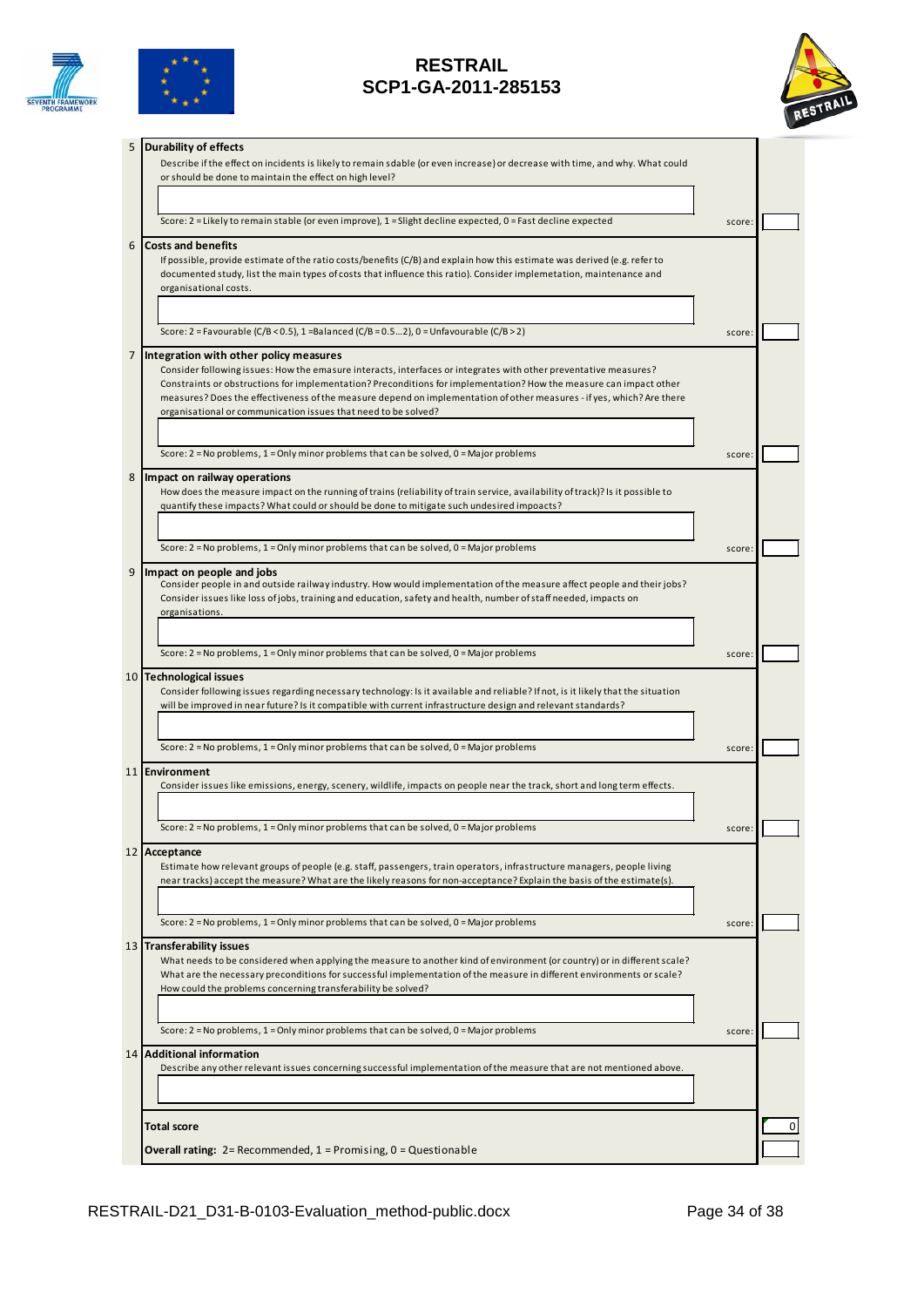



# **Annex 3: Example of a filled evaluation form**

|                                        | <b>Evaluation form</b>                                                                                                                                          |                         |                                                                                                                          |         |                |  |  |  |  |
|----------------------------------------|-----------------------------------------------------------------------------------------------------------------------------------------------------------------|-------------------------|--------------------------------------------------------------------------------------------------------------------------|---------|----------------|--|--|--|--|
|                                        | for the evaluation of measures targeted to reduce railway suicides and trespassing accidents                                                                    |                         |                                                                                                                          |         |                |  |  |  |  |
|                                        | The kind of information that is requested on each croiterion is briefly described on the form below. More detailed<br>explanations are provided in chapter 5.2. |                         |                                                                                                                          |         |                |  |  |  |  |
|                                        |                                                                                                                                                                 |                         |                                                                                                                          |         |                |  |  |  |  |
|                                        | Created by:                                                                                                                                                     |                         | Date:                                                                                                                    |         |                |  |  |  |  |
|                                        | Modified by:                                                                                                                                                    |                         | Date:                                                                                                                    |         |                |  |  |  |  |
|                                        | Modified by:                                                                                                                                                    |                         | Date:                                                                                                                    |         |                |  |  |  |  |
|                                        |                                                                                                                                                                 |                         |                                                                                                                          |         |                |  |  |  |  |
|                                        | Modified by:                                                                                                                                                    |                         | Date:                                                                                                                    |         |                |  |  |  |  |
|                                        | <b>Countries where implemented</b>                                                                                                                              |                         |                                                                                                                          |         |                |  |  |  |  |
|                                        | (use country codes AT, BE, BG, CY, CZ, DE, DK, EE, ES, FI, FR, HU, IE, IT, LT, LU, LV, MT, NL, PL, PT, RO, SE, SI, SK, UK)                                      |                         |                                                                                                                          |         |                |  |  |  |  |
|                                        |                                                                                                                                                                 |                         |                                                                                                                          |         |                |  |  |  |  |
|                                        |                                                                                                                                                                 |                         |                                                                                                                          |         |                |  |  |  |  |
|                                        | Title and number of measure                                                                                                                                     |                         |                                                                                                                          |         |                |  |  |  |  |
|                                        | Removal of vegetation                                                                                                                                           |                         |                                                                                                                          |         |                |  |  |  |  |
|                                        |                                                                                                                                                                 |                         |                                                                                                                          | number: |                |  |  |  |  |
|                                        |                                                                                                                                                                 |                         |                                                                                                                          |         |                |  |  |  |  |
| Type of measure                        |                                                                                                                                                                 |                         |                                                                                                                          |         |                |  |  |  |  |
| explanations)                          |                                                                                                                                                                 |                         | Mark 'X' in only one box in each of the following three categories according to mode of operation (see section 5.2.2 for |         |                |  |  |  |  |
|                                        |                                                                                                                                                                 |                         |                                                                                                                          |         |                |  |  |  |  |
|                                        | Type 1<br>Social                                                                                                                                                | Type 2<br>Primary       | Type 3<br>Reducing attractiveness                                                                                        |         |                |  |  |  |  |
|                                        | Physical                                                                                                                                                        | Secondary               | Obstruct access                                                                                                          |         |                |  |  |  |  |
|                                        | Technical                                                                                                                                                       | Tertiary                | Influence detemination                                                                                                   |         |                |  |  |  |  |
|                                        | Behavioural                                                                                                                                                     |                         | χI<br>Early warning                                                                                                      |         |                |  |  |  |  |
|                                        |                                                                                                                                                                 |                         | Reduce impact of collision                                                                                               |         |                |  |  |  |  |
|                                        |                                                                                                                                                                 |                         |                                                                                                                          |         |                |  |  |  |  |
| $\mathbf{1}$                           | <b>Description of measure</b>                                                                                                                                   |                         |                                                                                                                          |         |                |  |  |  |  |
|                                        |                                                                                                                                                                 |                         | Describe relevant features of the measure: What is done? In what kind of environment? What is the scale of implementatio |         |                |  |  |  |  |
|                                        |                                                                                                                                                                 |                         | Design of the railway environment to increase visibility of people on the railway. This includes an                      |         |                |  |  |  |  |
|                                        |                                                                                                                                                                 |                         | initial intervention to remove vegetation in known high priority areas and supported by on ongoing                       |         |                |  |  |  |  |
|                                        |                                                                                                                                                                 |                         | programme of work to maintain the vegetation at acceptable levels. High priority areas include the                       |         |                |  |  |  |  |
|                                        |                                                                                                                                                                 |                         | areas near to crossings, stretches of high speed open line, areas near to stations As an example this                    |         |                |  |  |  |  |
|                                        |                                                                                                                                                                 |                         |                                                                                                                          |         |                |  |  |  |  |
| stationwhere there is a known problem. |                                                                                                                                                                 |                         |                                                                                                                          |         |                |  |  |  |  |
|                                        |                                                                                                                                                                 |                         | might include removal of all vegetation or specific bushes or trees in the vicinty of a crossing or                      |         |                |  |  |  |  |
|                                        |                                                                                                                                                                 |                         | The measure removes a source of concealment (whether people hide deliberately or accidentally) so can                    |         |                |  |  |  |  |
|                                        | influence the behaviours of both potential suicide victims and trespassers.                                                                                     |                         |                                                                                                                          |         |                |  |  |  |  |
|                                        | Score: 2 = Adequate, 1 = Fair, 0 = Superficial (description of measure)                                                                                         |                         |                                                                                                                          | score:  |                |  |  |  |  |
|                                        | Definition of target incidents                                                                                                                                  |                         |                                                                                                                          |         |                |  |  |  |  |
|                                        | Provide brief verbal description of target incidents and tick all relevant categories in the lists below.                                                       |                         |                                                                                                                          |         |                |  |  |  |  |
|                                        |                                                                                                                                                                 |                         | Largely aimed at people who may be hide in vegetation at some high risk locations, prior to attempts at                  |         |                |  |  |  |  |
|                                        |                                                                                                                                                                 |                         | suicide, or trespasses from a range of groups who may not be visisble in sufficient time because of                      |         |                |  |  |  |  |
|                                        | excess vegetation.                                                                                                                                              |                         |                                                                                                                          |         |                |  |  |  |  |
|                                        |                                                                                                                                                                 |                         |                                                                                                                          |         |                |  |  |  |  |
|                                        | Mark 'X' in all relevant boxes                                                                                                                                  |                         |                                                                                                                          |         |                |  |  |  |  |
|                                        | X Suicide                                                                                                                                                       | X Children 0-12         | X Track                                                                                                                  |         |                |  |  |  |  |
|                                        | X Trespass                                                                                                                                                      | X Youngster 13-17       | Level crossing                                                                                                           |         |                |  |  |  |  |
|                                        |                                                                                                                                                                 | X Adult 18-59           | Station                                                                                                                  |         |                |  |  |  |  |
|                                        | X Wandering                                                                                                                                                     | X Senior 60+            | <b>Bridge</b>                                                                                                            |         |                |  |  |  |  |
|                                        | Lying / sitting                                                                                                                                                 |                         |                                                                                                                          |         | 2 <sub>1</sub> |  |  |  |  |
| $\overline{2}$                         | X Jumpers                                                                                                                                                       | Concerns mental illness | X Daytime                                                                                                                |         |                |  |  |  |  |
|                                        |                                                                                                                                                                 |                         | Nighttime<br>χI                                                                                                          |         |                |  |  |  |  |
|                                        | X Crossing thre track                                                                                                                                           | X City                  | Dawn                                                                                                                     |         |                |  |  |  |  |
|                                        | X Walking along the track                                                                                                                                       | X Countryside           | Dusk                                                                                                                     |         |                |  |  |  |  |
|                                        | X Crime                                                                                                                                                         |                         |                                                                                                                          |         |                |  |  |  |  |
|                                        | X Playing                                                                                                                                                       |                         |                                                                                                                          |         |                |  |  |  |  |
|                                        | X Intentional risk behaviour                                                                                                                                    |                         |                                                                                                                          |         |                |  |  |  |  |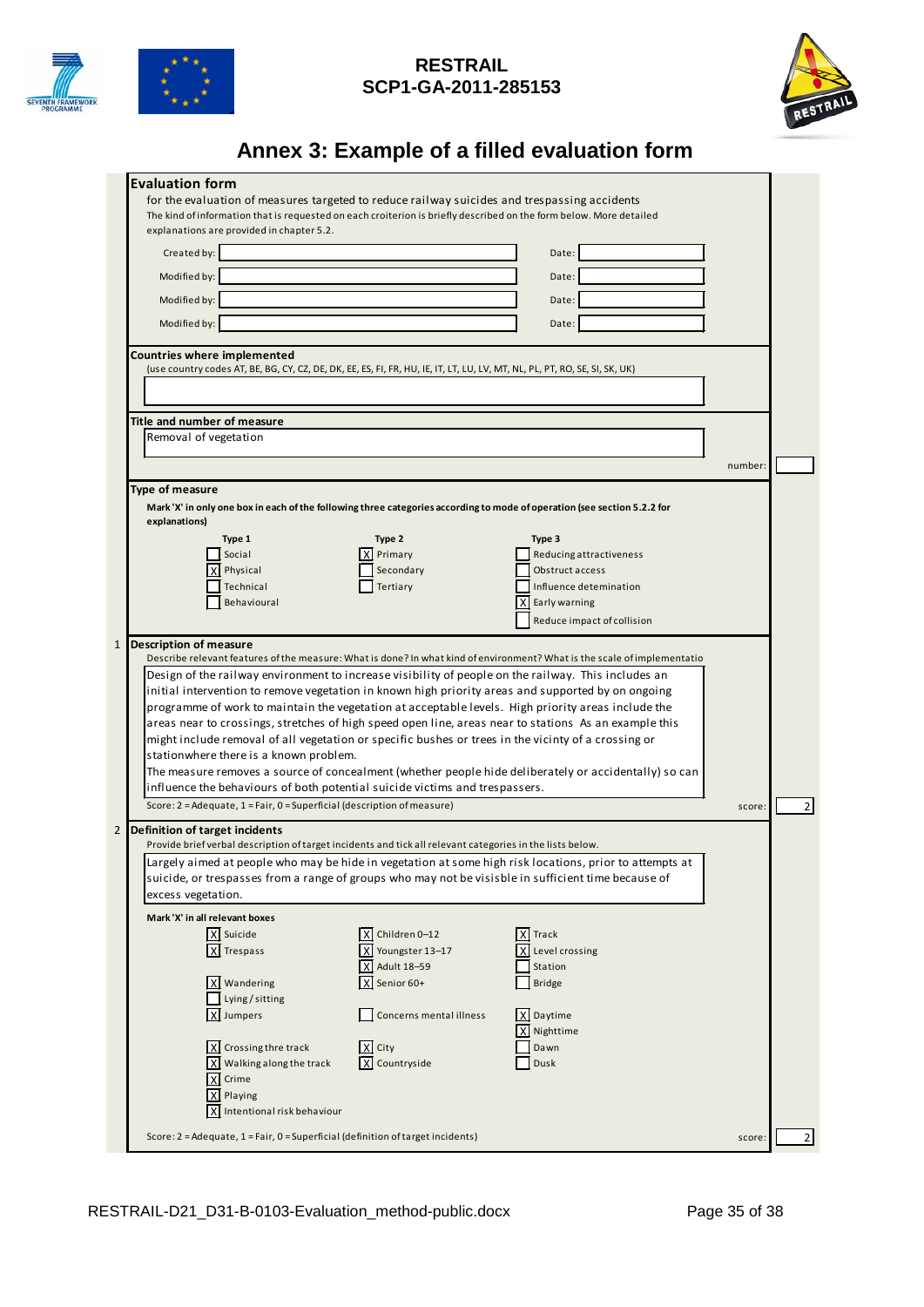





| 3 | Size of the problem                                                                                                                                                                                    |        |                |
|---|--------------------------------------------------------------------------------------------------------------------------------------------------------------------------------------------------------|--------|----------------|
|   | Provide an estimate of the annual number incidents in the target group. Explain how the estimate was derived. Separate<br>estimates can be given for suicides and trespassing accidents when relevant. |        |                |
|   |                                                                                                                                                                                                        |        |                |
|   | Of the 220 (approximately) suicide cases per year in GB the numbers of suicide victims who could be                                                                                                    |        |                |
|   | concealed by vegetation prior to an incident are estimated as 30. The numbers of trespassers involved                                                                                                  |        |                |
|   | in incidents (aproximately fifty in total per year), who are likely to be obscured by vegetation are (or                                                                                               |        |                |
|   | could be obscured in known high risk locations) is about 10. Then nationwide about 40 cases are                                                                                                        |        |                |
|   | affected by excess vegetation that could be removed. It is further estimated that the current measure                                                                                                  |        |                |
|   | targets about 1/4 of these. Then the size of the problem is about 10 per year.                                                                                                                         |        |                |
|   | Score: 2 = Major (> 20 incidents per year), 1 = Medium (2-20 incidents per year), 0 = Minor (< 2 incidents per year)                                                                                   | score: | 1 <sup>1</sup> |
| 4 | <b>Effect on incidents</b>                                                                                                                                                                             |        |                |
|   | Provide an estimate of the percentage reduction in the number of target incidents that can be achieved by                                                                                              |        |                |
|   | implementation of the measure. Explain how the estimate was derived. Separate estimates can be given for suicides and                                                                                  |        |                |
|   | trespassing accidents when relevant.                                                                                                                                                                   |        |                |
|   | There are no known results from previous studies concerning similar measures. The evaluation team                                                                                                      |        |                |
|   | astimates the effect to be a reduction between 5 and 20 percent.                                                                                                                                       |        |                |
|   | Score: 2 = > 20% reduction, 1 = 5-20% reduction, < 5% = or cannot be estimated                                                                                                                         | score: |                |
|   |                                                                                                                                                                                                        |        |                |
| 5 | <b>Durability of effects</b>                                                                                                                                                                           |        |                |
|   | Describe if the effect on incidents is likely to remain sdable (or even increase) or decrease with time, and why. What could                                                                           |        |                |
|   | or should be done to maintain the effect on high level?                                                                                                                                                |        |                |
|   | The effects should be durable (no place to hide, or be concealed accidentally), as long as a sufficient                                                                                                |        |                |
|   | maintenance programme can be implemented. It is possible that potential victims could be displaced to                                                                                                  |        |                |
|   | other areas of the railway, meaning that the vegetation management programme might need to be                                                                                                          |        |                |
|   | extended to other locations.                                                                                                                                                                           |        |                |
|   | Score: 2 = Likely to remain stable (or even improve), 1 = Slight decline expected, 0 = Fast decline expected                                                                                           | score: | $\overline{2}$ |
| 6 | <b>Costs and benefits</b>                                                                                                                                                                              |        |                |
|   | If possible, provide estimate of the ratio costs/benefits ( $\Delta C/\Delta R$ ) and explain how this estimate was derived (e.g. refer to                                                             |        |                |
|   | documented study, list the main types of costs that influence this ratio). Consider implemetation, maintenance and                                                                                     |        |                |
|   | organisational costs.                                                                                                                                                                                  |        |                |
|   | No results are available of cost benefit ratio.                                                                                                                                                        |        |                |
|   | The costs will include initial clearance costs (e.g. 1617 Euro/10000m^2) and a regularmaintenance cost                                                                                                 |        |                |
|   |                                                                                                                                                                                                        |        |                |
|   | (e.g. 420 Euro/10000m^2)<br>Score: 2 = Favourable ( $\Delta C/\Delta R$ < 0.5), 1 = Balanced ( $\Delta C/\Delta R$ 0.52), 0 = Unfavourable ( $\Delta C/\Delta R$ > 2)                                  |        |                |
|   |                                                                                                                                                                                                        | score: |                |
| 7 | Integration with other policy measures                                                                                                                                                                 |        |                |
|   | Consider following issues: How the emasure interacts, interfaces or integrates with other preventative measures?                                                                                       |        |                |
|   | Constraints or obstructions for implementation? Preconditions for implementation? How the measure can impact other                                                                                     |        |                |
|   | measures? Does the effectiveness of the measure depend on implementation of other measures - if yes, which? Are there                                                                                  |        |                |
|   | organisational or communication issues that need to be solved?                                                                                                                                         |        |                |
|   | Removal of vegetation could reduce the effect of vegetation used as a barrier - if this were the case then                                                                                             |        |                |
|   | alternative barriers would be needed. Removal could also conflict with other interests (i e animal                                                                                                     |        |                |
|   | protection). People living nearby may not like the removal of established trees and communication                                                                                                      |        |                |
|   | might be needed to mitigate effects of this (to municipalities and neighbours). Removal of vegetation                                                                                                  |        |                |
|   | might have positive impacts on camera surveillance (visibility).                                                                                                                                       |        |                |
|   | Score: $2 = No$ problems, $1 = Only$ minor problems that can be solved, $0 = Major$ problems                                                                                                           | score: | 1 I            |
| 8 | Impact on railway operations                                                                                                                                                                           |        |                |
|   | How does the measure impact on the running of trains (reliability of train service, availability of track)? Is it possible to                                                                          |        |                |
|   | quantify these impacts? What could or should be done to mitigate such undesired impoacts?                                                                                                              |        |                |
|   | Removal should not interfere with train traffic, other than in special circumstances (very high trees etc).                                                                                            |        |                |
|   | Removal might reduce other railway risks (e.g. level crossing incidents)                                                                                                                               |        |                |
|   | Score: $2 = No$ problems, $1 = Only$ minor problems that can be solved, $0 = Major$ problems                                                                                                           | score  | $\overline{2}$ |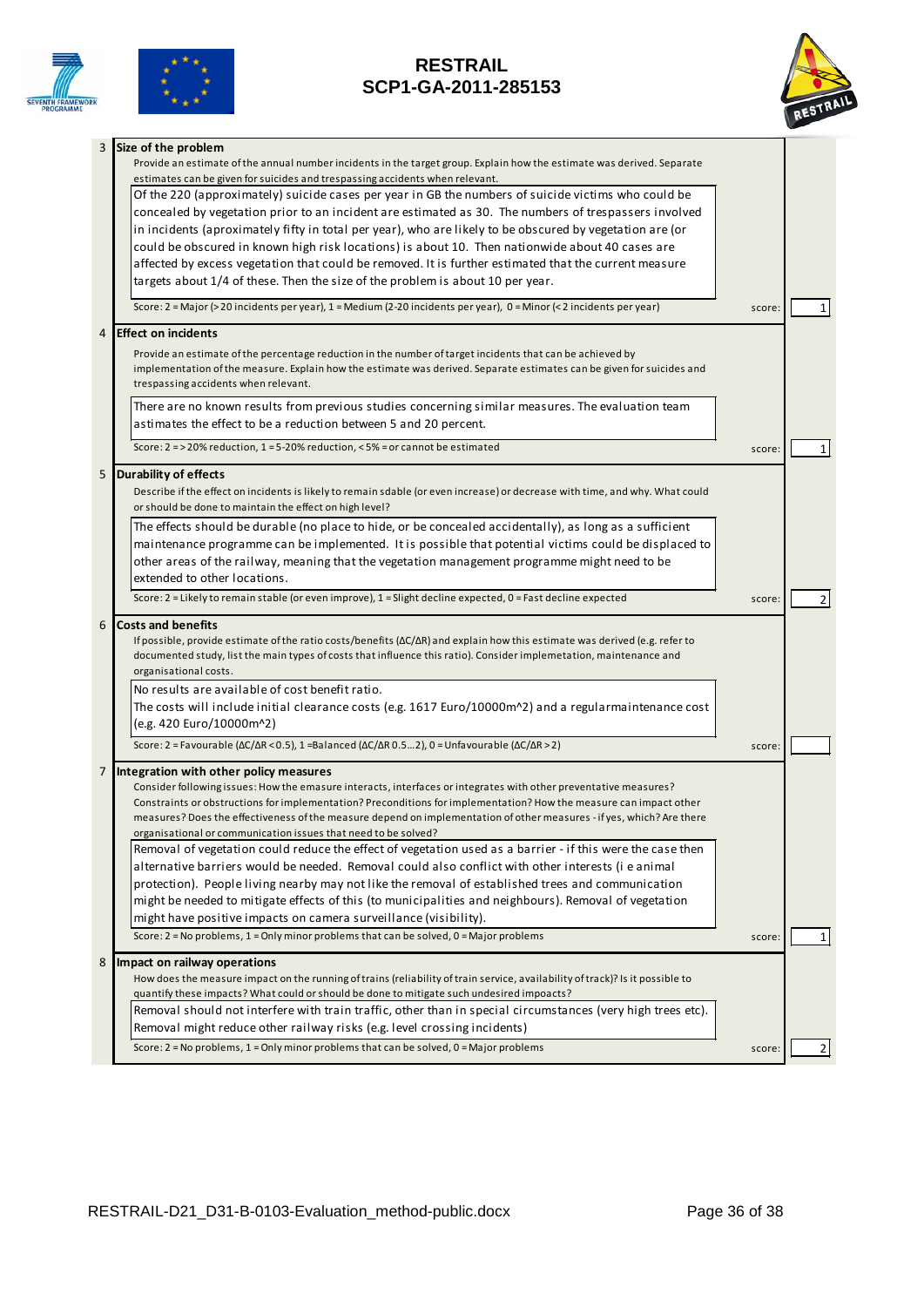





| 9 | Impact on people and jobs                                                                                                                                                             |        |    |
|---|---------------------------------------------------------------------------------------------------------------------------------------------------------------------------------------|--------|----|
|   | Consider people in and outside railway industry. How would implementation of the measure affect people and their jobs?                                                                |        |    |
|   | Consider issues like loss of jobs, training and education, safety and health, number of staff needed, impacts on                                                                      |        |    |
|   | Staff / contractors will be needed for the initial clearance and regular maintenance of the vegetation.                                                                               |        |    |
|   | These may not be new job opportunities as it is likely that some work of this nature will be carried out                                                                              |        |    |
|   | for other reasons (signal sighting, adhesion and leaf fall reasons). Soem parts of the work may be                                                                                    |        |    |
|   | seasonal. Clearing vegetation may provide more visibility and some reassurance for the train drivers.                                                                                 |        |    |
|   | The work should be possible without increase in risk to staff. Removal may impact on privacy for some                                                                                 |        |    |
|   | lineside neighbours.                                                                                                                                                                  |        |    |
|   | Score: $2 = No$ problems, $1 = Only$ minor problems that can be solved, $0 = Major$ problems                                                                                          | score: | 2  |
|   | 10 Technological issues                                                                                                                                                               |        |    |
|   | Consider following issues regarding necessary technology: Is it available and reliable? If not, is it likely that the situation                                                       |        |    |
|   | will be improved in near future? Is it compatible with current infrastructure design and relevant standards?                                                                          |        |    |
|   | There should not be any technological issues affecting this measure.                                                                                                                  |        |    |
|   | Score: 2 = No problems, 1 = Only minor problems that can be solved, 0 = Major problems                                                                                                | score  | 2  |
|   | 11 Environment                                                                                                                                                                        |        |    |
|   | Consider issues like emissions, energy, scenery, wildlife, impacts on people near the track, short and long term effects.                                                             |        |    |
|   | This measure could have effects on wildlife and scenery, with a slight risk on increase innoise nuisance                                                                              |        |    |
|   | to neighbours if dense vegetation is removed from the vicintiy of housing. The measures refer to                                                                                      |        |    |
|   | physically cutting back vegetation and should not require the use of herbicides.                                                                                                      |        |    |
|   | Score: 2 = No problems, 1 = Only minor problems that can be solved, 0 = Major problems                                                                                                | score  | 1  |
|   | 12 Acceptance                                                                                                                                                                         |        |    |
|   | Estimate how relevant groups of people (e.g. staff, passengers, train operators, infrastructure managers, people living                                                               |        |    |
|   | near tracks) accept the measure? What are the likely reasons for non-acceptance? Explain the basis of the estimate(s).                                                                |        |    |
|   | The greatest resistance could be from people living near to the track and environmentalgroups. Part of                                                                                |        |    |
|   | this could be mitigated with appropriate communication to neighbours. It might be diffcult to resolve                                                                                 |        |    |
|   | some of the environmental concerns so indiscriminate removal of vegetation should be avoided.                                                                                         |        |    |
|   | Score: $2 = No$ problems, $1 = Only$ minor problems that can be solved, $0 = Major$ problems                                                                                          | score  |    |
|   | 13 Transferability issues                                                                                                                                                             |        |    |
|   | What needs to be considered when applying the measure to another kind of environment (or country) or in different scale?                                                              |        |    |
|   | What are the necessary preconditions for successful implementation of the measure in different environments or scale?<br>How could the problems concerning transferability be solved? |        |    |
|   | It is likely this that this measure could be transferred easily to other locations and countries,                                                                                     |        |    |
|   | particularly if those with a good programme for clearance and regular maintenance were able to share                                                                                  |        |    |
|   | best practice e.g. identification and control of this type of risk in high frequency locations, on costs,                                                                             |        |    |
|   | access arrangements and frequencies of clearance, dealing with neighbours and environmental                                                                                           |        |    |
|   |                                                                                                                                                                                       |        |    |
|   | concerns.<br>Score: $2 = No$ problems, $1 = Only$ minor problems that can be solved, $0 = Major$ problems                                                                             | score  |    |
|   |                                                                                                                                                                                       |        |    |
|   | 14 Additional information<br>Describe any other relevant issues concerning successful implementation of the measure that are not mentioned above.                                     |        |    |
|   |                                                                                                                                                                                       |        |    |
|   |                                                                                                                                                                                       |        |    |
|   |                                                                                                                                                                                       |        |    |
|   | <b>Total score</b>                                                                                                                                                                    |        | 19 |
|   | <b>Overall rating:</b> $2 =$ Recommended, $1 =$ Promising, $0 =$ Questionable                                                                                                         |        |    |